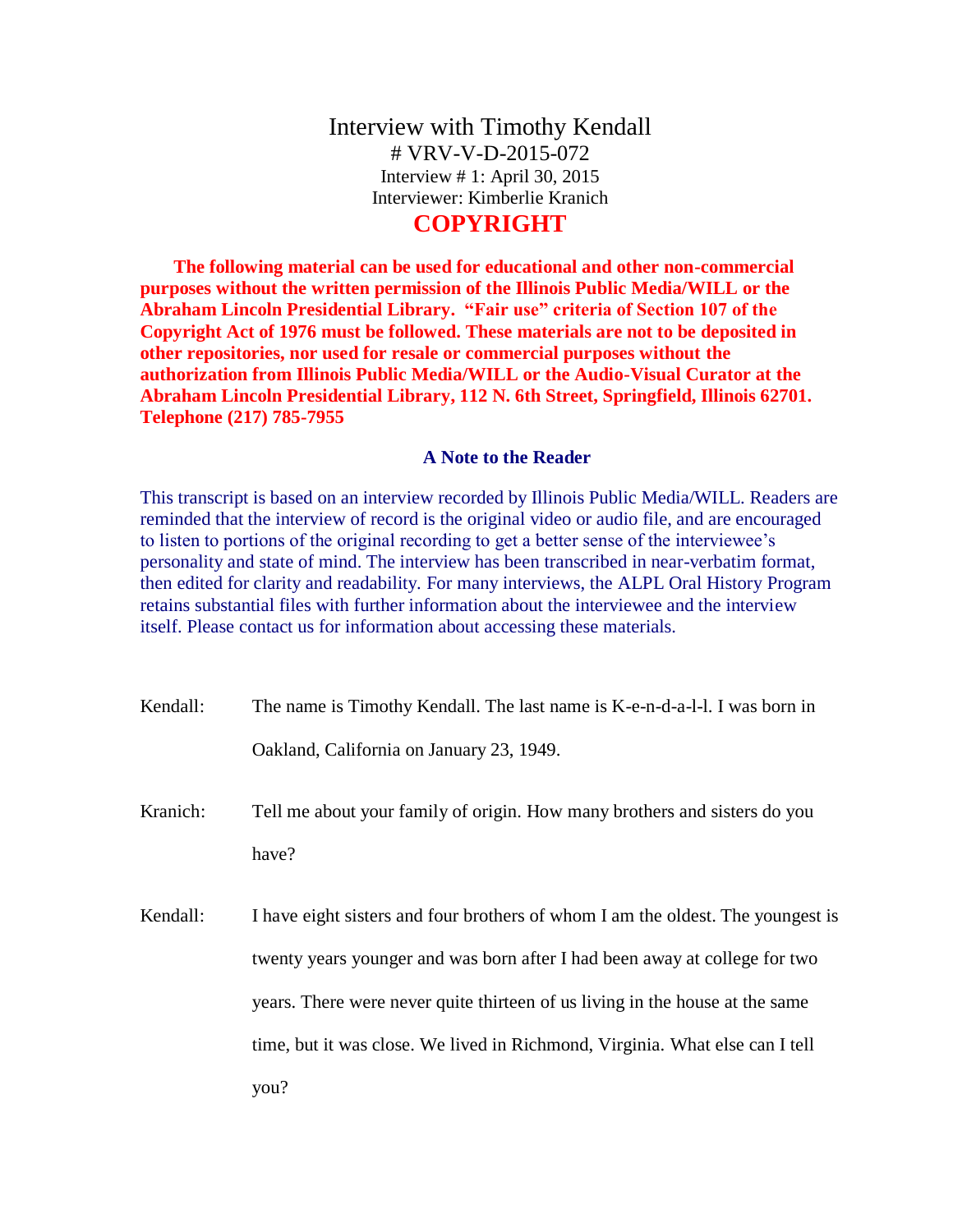Kranich: Are you a close family?

- Kendall: Regrettably not, actually. I don't live in Richmond where most of them still live and so I haven't been present for any of what I'll politely call rifts, but they have unfortunately taken place.
- Kranich: Well what about your parents? When you were growing, what kind of work did they do?
- Kendall: My father was a commercial artist. He didn't have a degree. He had had to drop out of high school, as a matter of fact, during the depression because the family was not surviving. He went to work to basically help feed the family. He had three younger siblings. My mother was obviously a full-time mother. She never had an income of her own. She never worked outside the home after, I think, after they were married. She had held jobs between high school and when she got married, but as far as I know she never had a paying job after they were married. Not that it would have been possible with thirteen kids anyway, but of course they didn't all come at once. It only became clear over time that that would be the case. You know, commercial artists then, especially ones that were not academically trained, did not make a whole lot of money. My father always had at least two, sometimes three, and at one period four simultaneous jobs: a full-time job and one, two, or three part-time jobs. He always had a very long day. He never took a vacation in the entire 30 years I knew him. I was thirty when he died. They were married for thirty-two years, so I came along a couple of years into the marriage. Just very hard-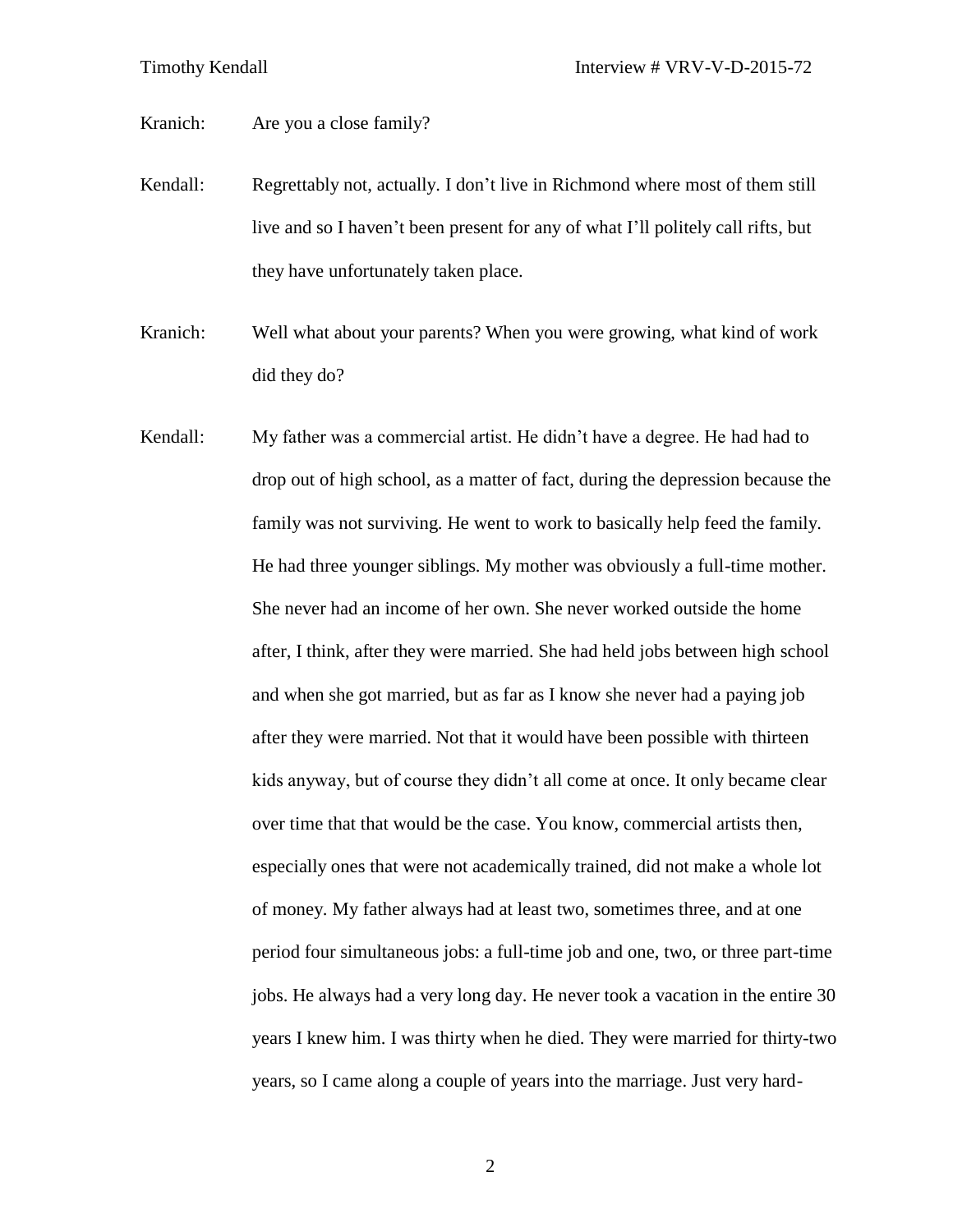working people, always economically struggling and managing to mainly stay afloat, but just barely, and always with the knowledge that they could never let up for five minutes or they wouldn't be afloat.

Kranich: So what about religion? Was religion part of your upbringing?

- Kendall: Very much so. We were raised as Catholics. My mother was of German Catholic extraction having grown up in rural Kentucky. My father was a very secularized Jew who grew up in the greater Boston area. I think he might have been born in New Bedford. I'm not positive, but I know he lived in New Bedford for some part of his childhood. The family was not especially religious, but when he married my mother, not at her insistence exactly but it was pretty obvious that she would have preferred it, he nominally became a Catholic for her benefit. He never really frankly had much sympathy for it himself, but he went along with it for as long as she wanted him to. That came to no particular good end for reasons unrelated to what we're talking about. But I think when it finally did come to an end, it was a great relief for him.
- Kranich: Tell me, when you were in high school, what were you seeing on TV, hearing on the radio, and reading in the newspapers about the Vietnam War?
- Kendall: Well, even in high school, I pretty much followed the evening news. I didn't always, as a high school student, have a chance to thoroughly read the newspapers, but I did see them, and I did read magazines. It was very mainstream stuff. So I guess the closest thing to any kind of liberal, or leftist, slant on it would have been the Walter Cronkite coverage on CBS News. So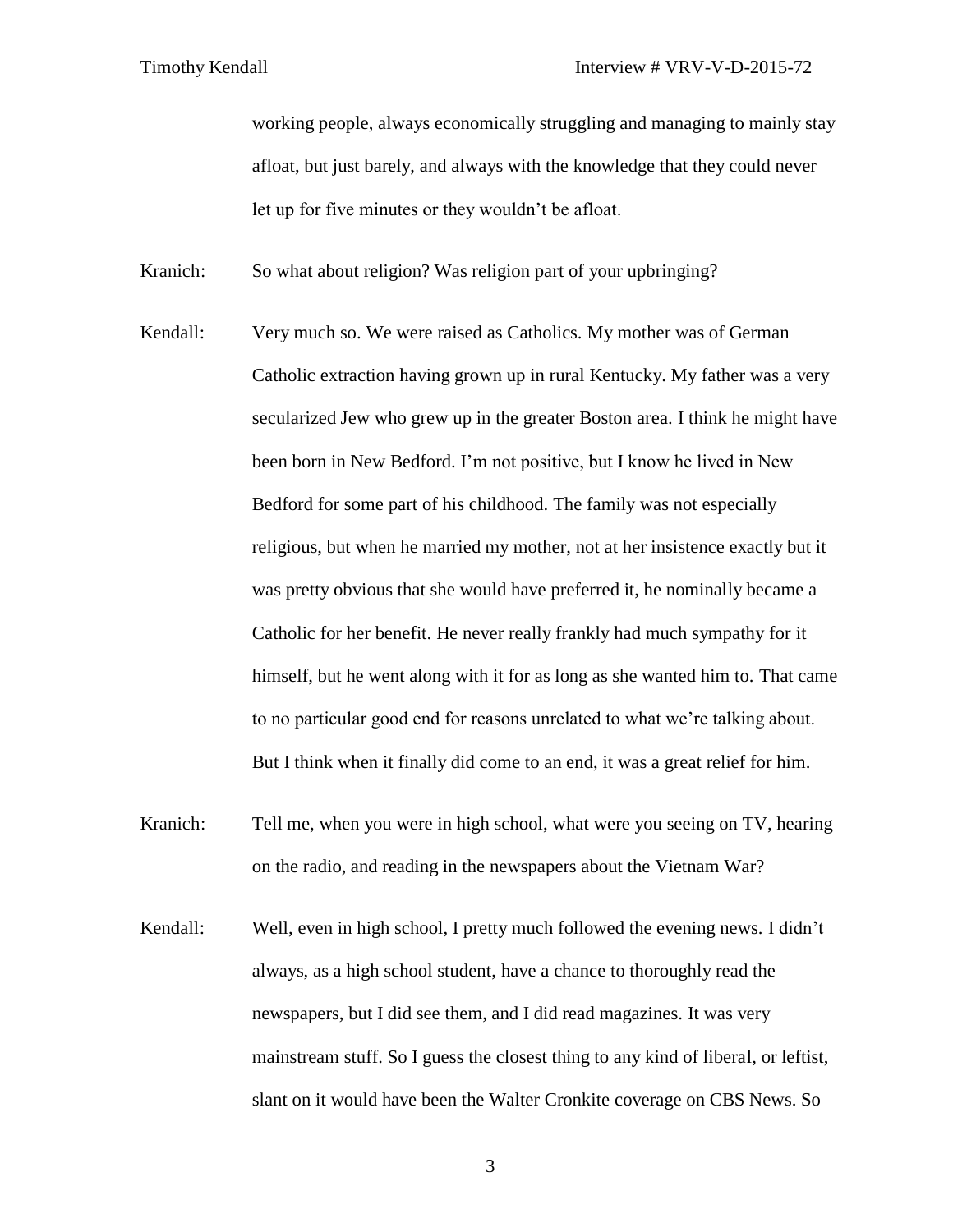nothing at all out of the mainstream. Like everyone else, and because I was like everyone else, I was, as far as I knew, a supporter of the war having never really thought beyond what was on the mainstream newspapers and the mainstream television coverage. The motivations for it I pretty much accepted at face value as they were described in the media which were pretty obviously, in retrospect, taking their cues from the government and the Pentagon. There was no sense of any kind of questioning or certainly not rebellion against it during high school. That all came much later. I was aware that there were people who were opposed to American involvement and opposed to the war. I was aware that that was for a variety of different reasons, some of them philosophical or religious, others political. What we later have called countercultural, I had zero sympathy or even tolerance for at the time. I guess the short answer to your question is what I saw, and read, and heard was pretty much what everybody else did, and from the same sources.

- Kranich: There was something though when you were fourteen, in 1963, a Buddhist monk. Tell me about who that was and what you remember.
- Kendall: I remember that very well. That was covered on all the news media, both print and broadcast. His name was Thích Quảng Đức. It was the first inkling I had there might be a different view, and even then I didn't follow up on it. Well everybody that I knew in this country just dismissed him as an obvious lunatic. But there was this almost subconscious suspicion on my part that maybe there was a little something more to this than was meeting the eye.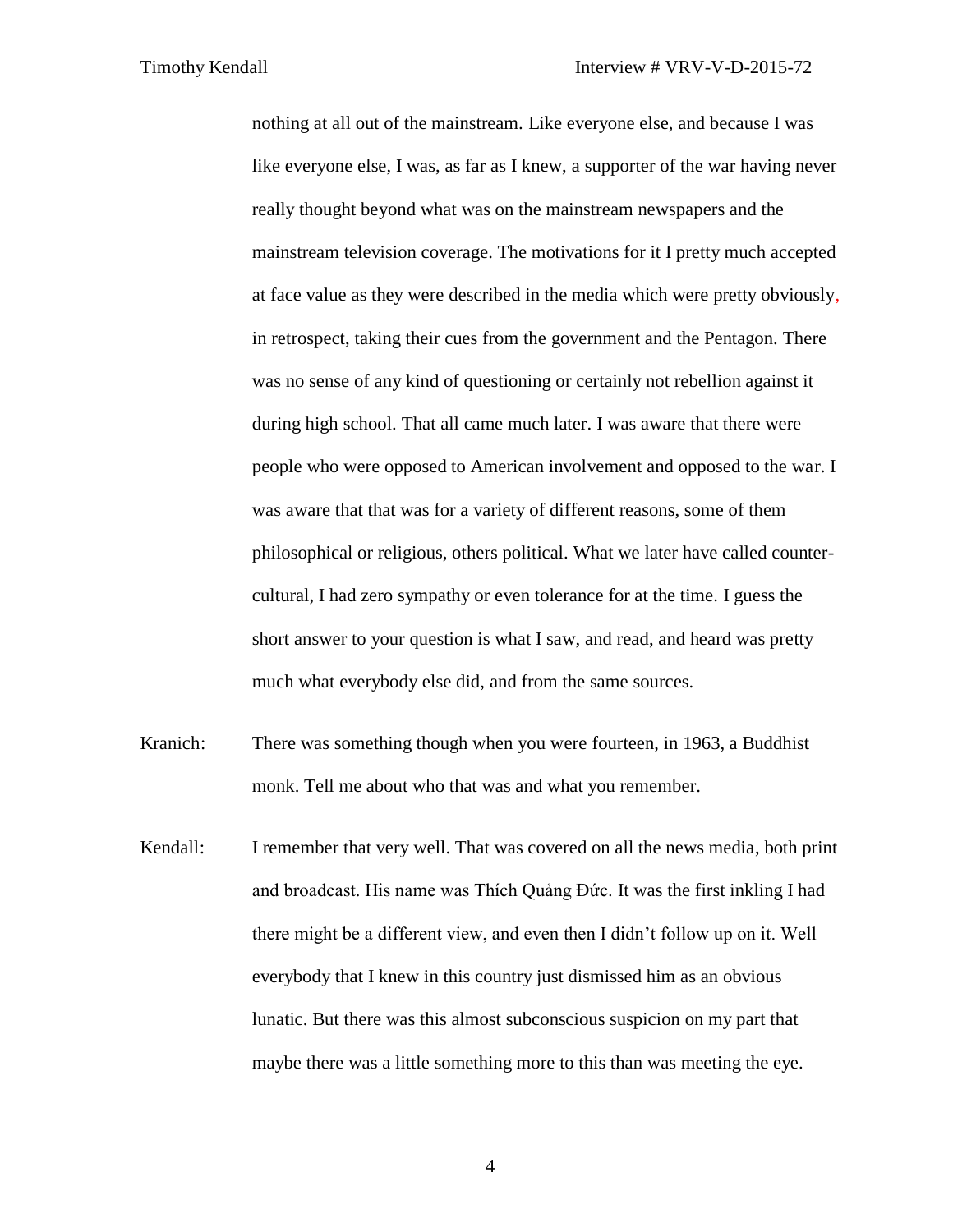Kranich: What do you remember seeing, reading, hearing about?

- Kendall: Well, the image of him burning himself alive was all over the broadcast media. It was in all the newspapers as a still. Again, you know, sometimes I get the chronology a little mixed up, but I think this was still the Diem regime. Right?
- Kranich: Yes it was.
- Kendall: The Diem regime was the remnants, as I seem to recall it, was the remnants of the Catholic French colonial legacy. They were not exactly stellar national leaders. There was a great sense of oppression on the part of the Buddhist population who saw themselves as the victims of it as I'm sure indeed they were. Quảng Đức made the, well, it was the ultimate protest wasn't it? There is not much you can do beyond that. But as I say, a large part of the reaction in this country was dismissing him as a crazy person until quite a bit later. I think it was 1969. We had a similar incident in this country. A man named Norman Morrison, whom you may have in your notes there, but that was quite a bit later. Norman Morrison was a Quaker who had been educating and preaching and working against the war for quite a long time. He had reached, I think, a state of despair that anything he could do just in his day-to-day life wouldn't have any affect. So, he pretty much followed Quảng Đức example. He immolated himself on the parking lot of the Pentagon under the office window of then Secretary of Defense Robert McNamara. That, as I recall, was one of the few things that actually got McNamara's attention. He was deeply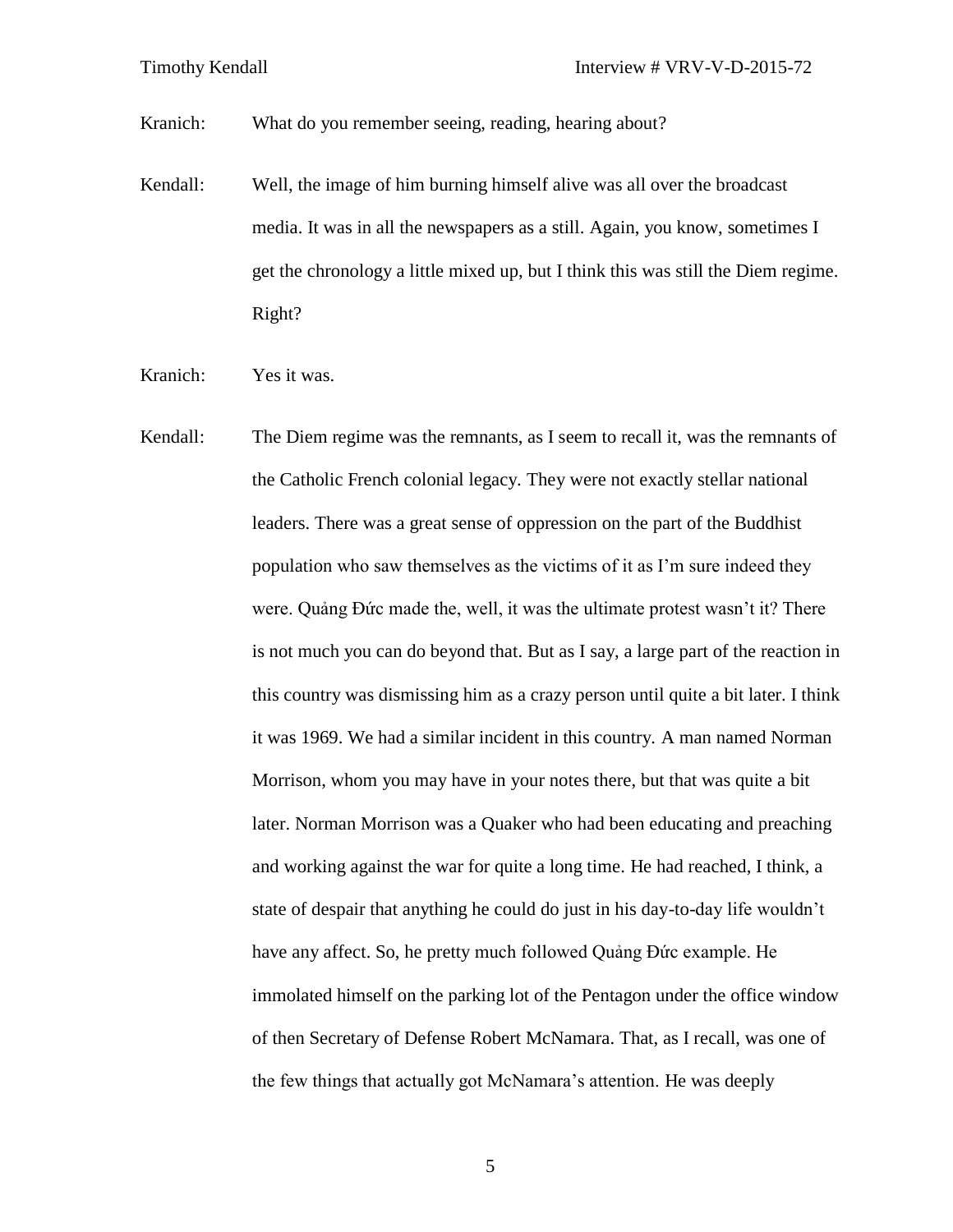wounded by that whole episode. To hear him talk about it later in his life, I don't think he every really got over it.

- Kranich: So the earlier one, what were you thinking? You said it sort of opened your mind a little bit or gave you a different perspective. What were you thinking?
- Kendall: Well, it gave me the suspicion that maybe there was a different perspective. I still wasn't ready to make any leaps. Well beyond when I was fourteen, I still counted myself as a supporter of the government and as a supporter of the war in that area at least. There were many other things going on where you could say that I never was a supporter of government policies as they related to things like mandatory segregation and all that. I did live in the South. In terms of the war and foreign policy, number one I didn't know anything real about foreign policy. I just knew what I picked up from the mainstream media, both print and broadcast. Whether Quảng Đức was crazy or not, there was this sense that there's probably something else going on here. Nobody does that without some pretty severe motivation. Again, at that age, I didn't follow up on that. It was the beginnings of a suspicion.
- Kranich: So men of your age when they graduated from high school, they had to register for the draft. You were eighteen in 1967, and the Vietnam War was at least ten years old then. Did you register for the draft?
- Kendall: Oh yes, on my eighteenth birthday. I remember the clerk at the draft board wishing me a happy birthday. I just sort of scowled and filled the papers out. Even then, I was nominally at least a supporter of the whole thing, but I don't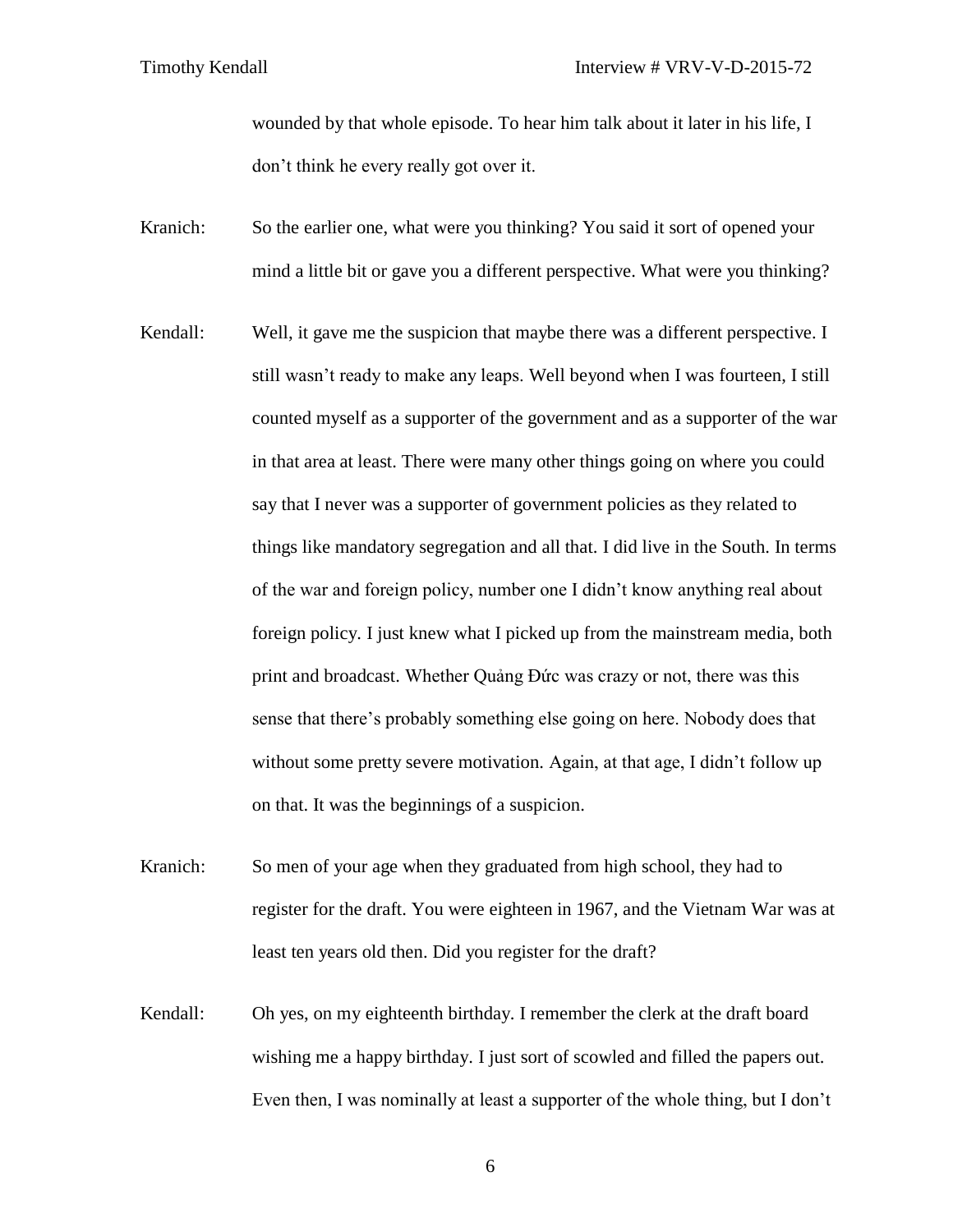think anybody really enjoyed registering for the draft. You did it because that was the law. You were expected to do it. At least in the culture where I was, you didn't go against it lightly. As I say, a lot of the people who were vocal against it, it was easy to dismiss them as just a bunch of potheads or hippies or what we later called counterculture. One famous name that comes to mind is Allen Ginsberg. He probably looked to most people like I do now, except he was dark in those days instead of Santa Claus-y like I am now. Yes, I registered, and I wasn't too worried about it, even though my family had no money, and my father never dreamed that any of us would be able to go to college because he frankly couldn't pay for it. Period. I don't think he understood that Lyndon Johnson was President then, and there were ways for people with no money to go to school. You could either…if you were really good you could do it with scholarships and grants. But even if you couldn't get that, under the Great Society programs there were 3 percent student loans. People who could not otherwise have gone to college were able to go to college. That was a great surprise to my father. He had to drop out of high school just to survive. It became clear only as I went through the process that, yeah, there may be a way here after all.

Kranich: So you register for the draft. In the same year, there were these really heavy anti-war demonstrations. The National Mobilization Committee to End the War in Vietnam was picking up its protests. Do you remember that?

Kendall: I remember National Mobe but I thought that was several years later. The socalled moratorium demonstrations were '69 and following, if I'm not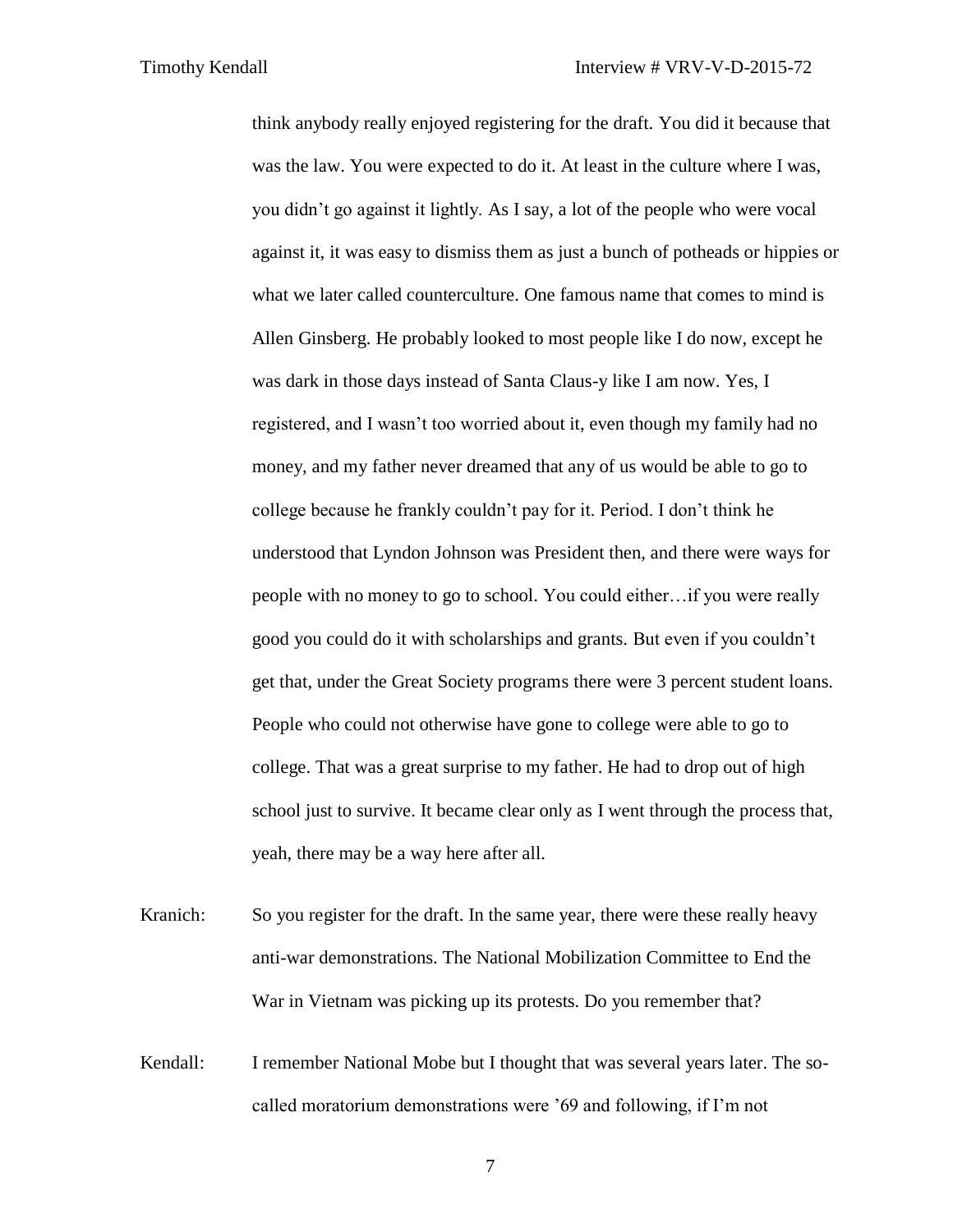mistaken. There may have been, by comparison, much smaller scale demonstrations and so on. I actually don't know when the National Mobe people got started. It seems to me the only name that I remember from that is David Dellinger who was a Quaker activist and not a kid. He was probably in his fifties at the time. I don't remember who the other principals of that were. There were beginning to be protests against the war. I was not closely aware of the details of any of them. I couldn't really speak definitively about the chronology. My memory of National Mobe was of the so-called moratorium demonstrations that took place in '69 and maybe a couple following.

Kranich: Let me go back then with some that is around this time, the Berrigan brothers. Tell me who they were and what struck you about their actions.

Kendall: I actually didn't hear about their actions at the time they happened. I don't know whether that's because the local newspapers didn't cover it or whether I was just oblivious, probably some combination of both. The Berrigan brothers were a pair of Roman Catholic priests. They had other siblings as well. One, Daniel, was a Jesuit and an academic. He was a poet and a philosopher and probably taught philosophy. I don't remember where he had been teaching. His brother Philip, all I can tell you about him is he had been in the Army, he had been a professional baseball player at one time, he was a big tough dude and was a Josephite. The mission of the Josephites is much different from that of the Jesuits. The Jesuits are more the academics and the philosophers and the theologians. The Josephites are out pretty much on the front lines dealing with really poor people and really impossible economic situations. Philip was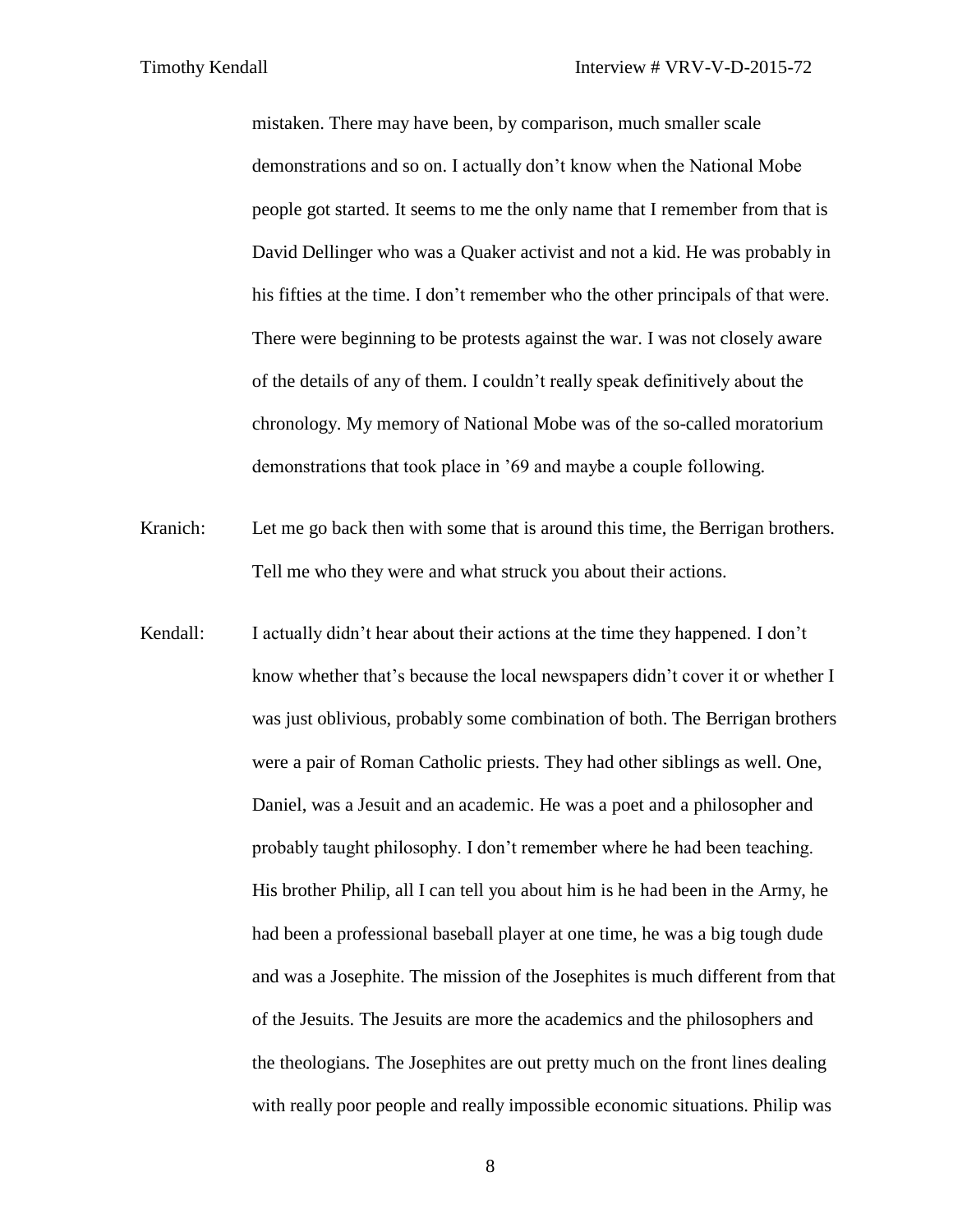in a…I believe, in a parish in Baltimore that was largely black and basically very, very poor. He was just inundated by the problems of so many people being so poor so concentrated into one place, sort of like what we are seeing in Baltimore now. At some point, possibly under the philosophical influence of his brother and certainly of others, he began to make connections between that and the fact that society was spending so much of its treasure and so much of its resources on the war. Philip, I believe, was the first of the two brothers to do this. It was right around this time that there began to be what we collectively called 'draft board actions'. In those days, nothing was even on computer tapes, and certainly online didn't exist. There was no Internet. To move something from one computer to another you put it on a tape and physically moved the tape. Later on, you had discs and so on. The draft boards, like virtually all other government agencies, were paper based. Everything was paper. They would put it in the typewriter and make several carbon copies at a time, but that was it. So, Philip and three other people, whose names I would probably recognize but escape me right now, were one of the first to pull one of these so-called draft board actions where they went into a Baltimore local board. There were several local boards in Baltimore, if I'm not mistaken. They went into one of them and physically grabbed about a hundred some, maybe a couple hundred files out of the file drawers. They took them out into the parking lot where they poured their own blood on them. They had done blood donations, except they had kept the blood. Obviously, it was quite symbolic. There was nothing about it that was intended to shut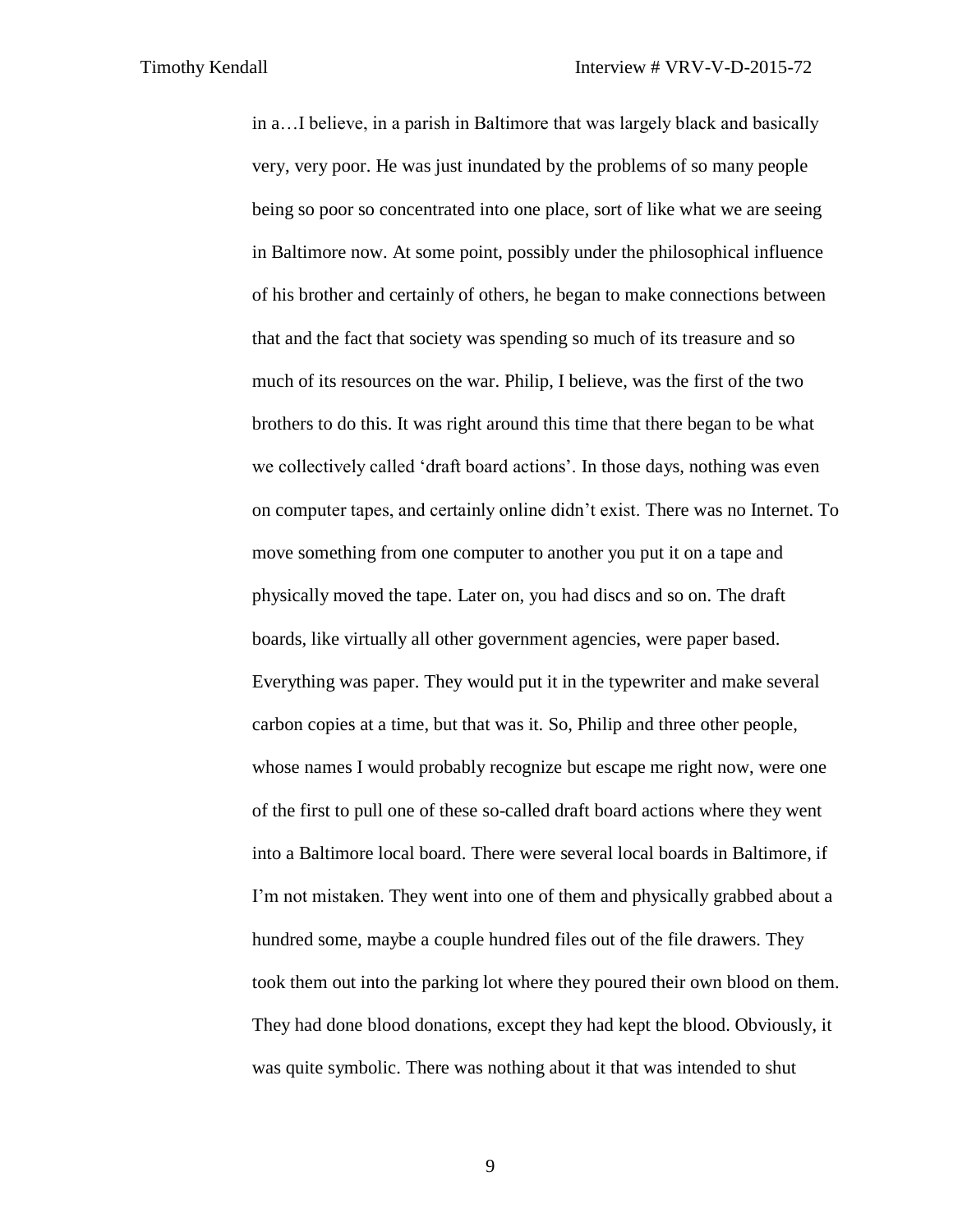down the draft or anything like that. They would have loved it, but they knew something like that wasn't going to stop it. They thought that by doing something as dramatic as pouring their own blood on these files they might at least awaken some attention. Some few months later, there was a similar action in Catonsville, Maryland involving both of the Berrigans and seven other people. They were called the Catonsville Nine. Daniel later wrote up portions of their trial as a stage play. They did it a little differently. Instead of pouring their own blood on the files, they took them out in the parking lot and burned them with homemade napalm. Napalm was essentially a horror weapon, dating from World War II, that was basically jellied gasoline. It clung. If you were the victim of a napalm attack, you couldn't just knock it out because number one it was gasoline. Number two, it had thickening agents in it so it would cling almost like Vaseline or something. Getting rid of it was difficult stuff. It was known as a real horror weapon in the Vietnam War. So, a thickening agent is a thickening agent. I think they used soap flakes. They made virtual homemade napalm, and burned the files. This was quite a few more than the four had gotten in Baltimore. But even at that, they knew that this wasn't going to stop the draft or anything. It was a symbolic action meant to arouse attention, raise questions, and so on. Later on, there were numerous other such actions, and several of them really were intended to shut down the operation which they did in some places.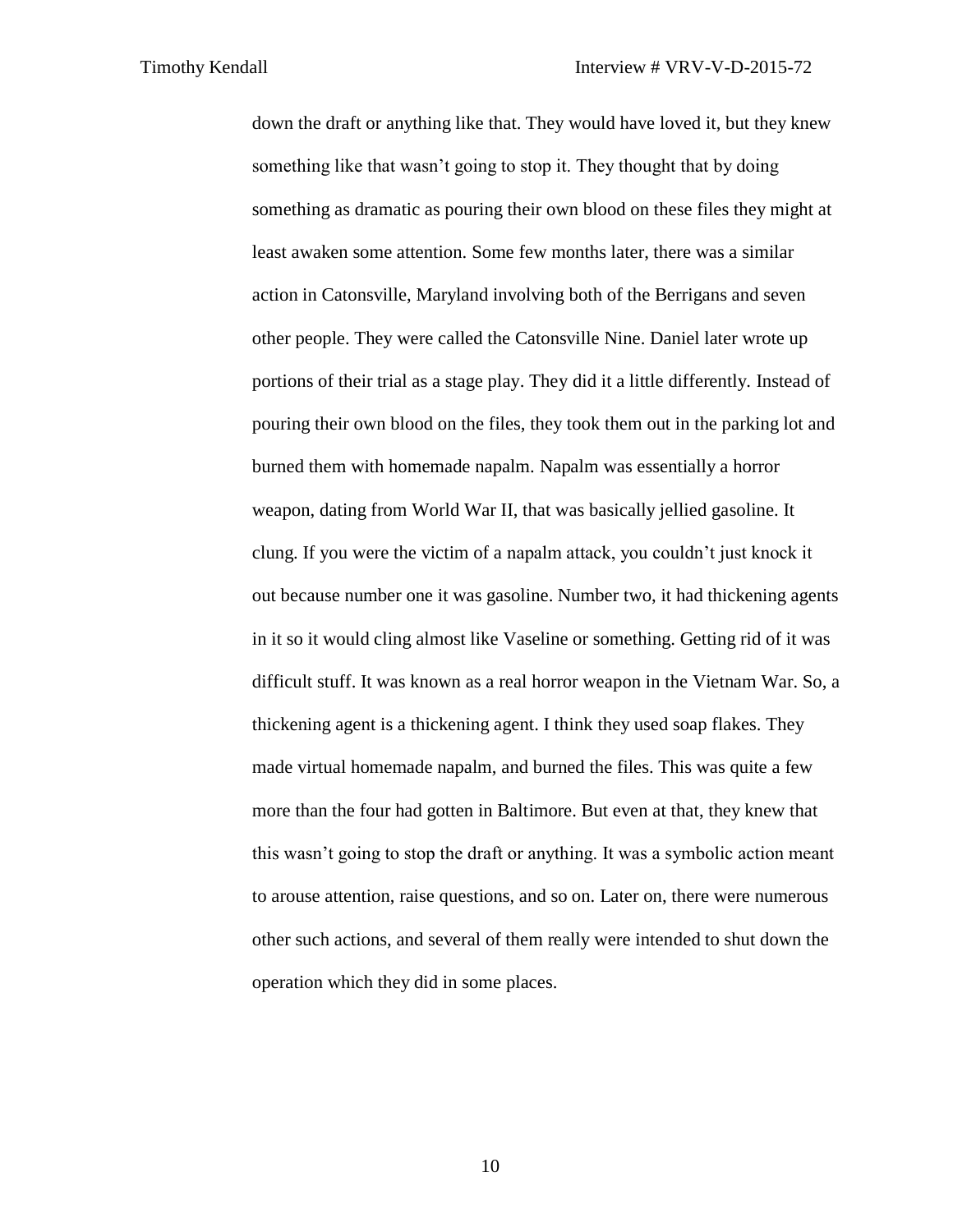Kranich: So you graduate from high school, you register for the draft, you're not really aware of these actions, but they're going on in your country. So you registered for the draft, then what happens in your life?

- Kendall: Well, then I go off to college.
- Kranich: How were you able to go to college?
- Kendall: Well, I was able to go to college by borrowing money from the government, and I had a package of scholarship, grant, and loans. It was sort of a bait-andswitch operation. I applied to five different colleges, and I was still very Catholic. All of them were Catholic schools. Therefore, they were private, and therefore very expensive. Not like going to a state school where it only cost, in those days, a few hundred dollars a semester. This was in the thousands even then. The package that I got lasted for one year. Then the scholarships and grants were replaced with loans, so I borrowed the rest of my way through college. They were called actually National Defense Student Loans. They may have actually been attached as a rider to some defense appropriations bill. But really, I think the thought was that the best thing you could do for the ultimate security and defense of the country was have an educated citizenship. That would have at least been the Great Society explanation of it. We seemed to have reversed course on that in more recent years. There was Federal money available to borrow, so then I did borrow enough. In those days, where I went to school which was Notre Dame, I had to go to the place that gave me the most money compared to the amount it cost to go there. It was a financial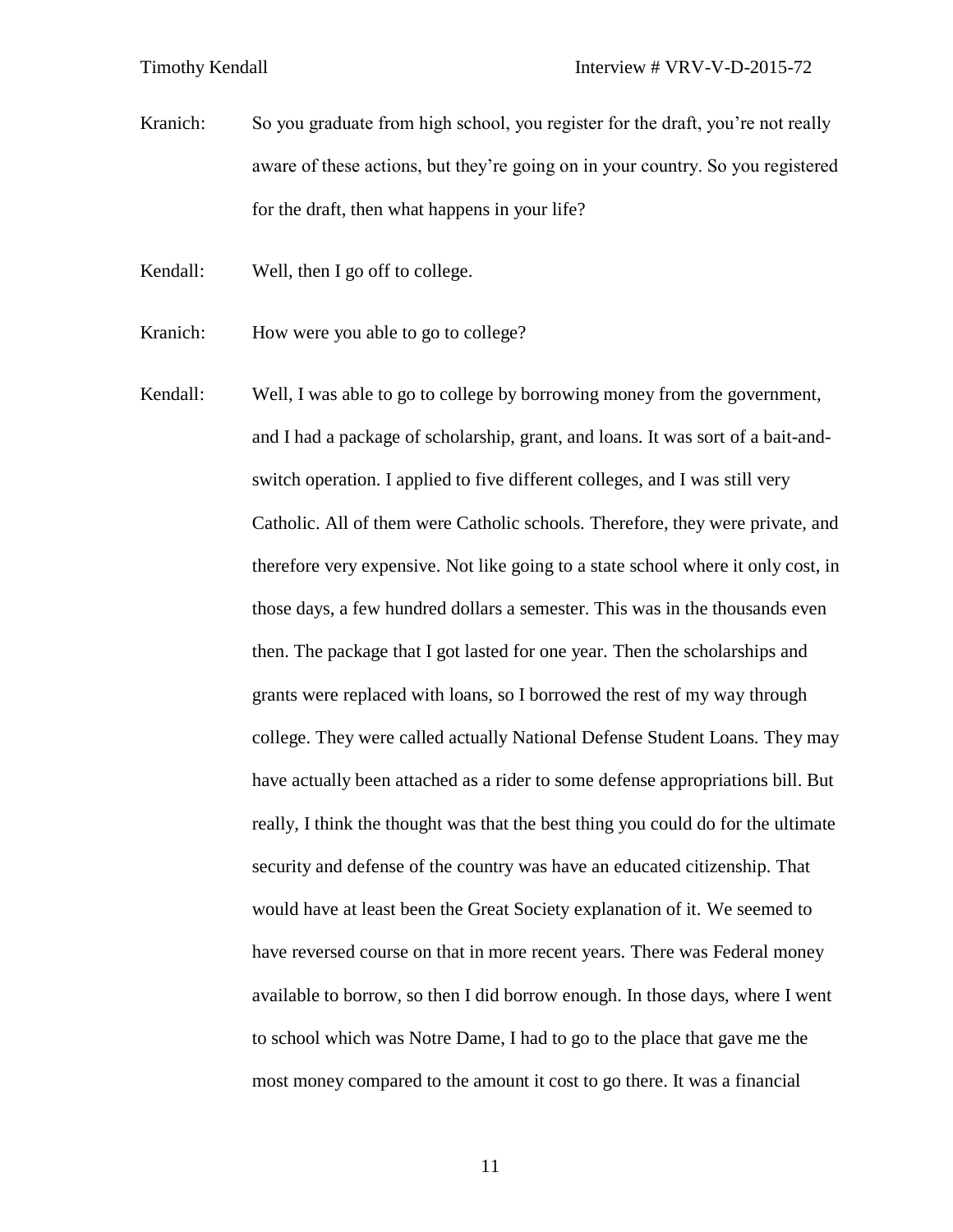decision. I was accepted and got some scholarship assistance from Georgetown. I don't even remember who the others were. St. Joseph's, I believe, in Philadelphia, and possibly there's a Catholic university in Pittsburgh. The name of it escapes me right now. This is one of the benefits of advancing age here. Anyway there were five. The one that gave me the most money relative to the amount that it cost was Notre Dame. I didn't pay any of it at the time. My parents had no money, and I didn't have any money. I had summer jobs and things like that, but you know there were a lot of kids at home. My father was always struggling financially, and whatever I made over summer jobs I would just give to the family. It was suboptimal, but there was nothing else to do. So, I borrowed money to get through school, and went to Notre Dame.

Kranich: So, you're at Notre Dame, it's 1967. What's happening with your relationship to the Vietnam War and having registered for the draft? Take me through that.

Kendall: Ok, the draft registration was temporarily moot. There were student exemptions, well not exemptions but deferments. You had to file an application for one every year, but as long as you were in school and a student in good standing, and there were probably one or two other conditions that everybody met, then you were deferred from the draft for the duration of being in school. Early on, I think that may have been all the way through as far as you wanted to go with your education, so even through a PhD or like a medical degree or anything like that. Later on, they clamped down on it a bit because people were beginning to notice even then that this was a really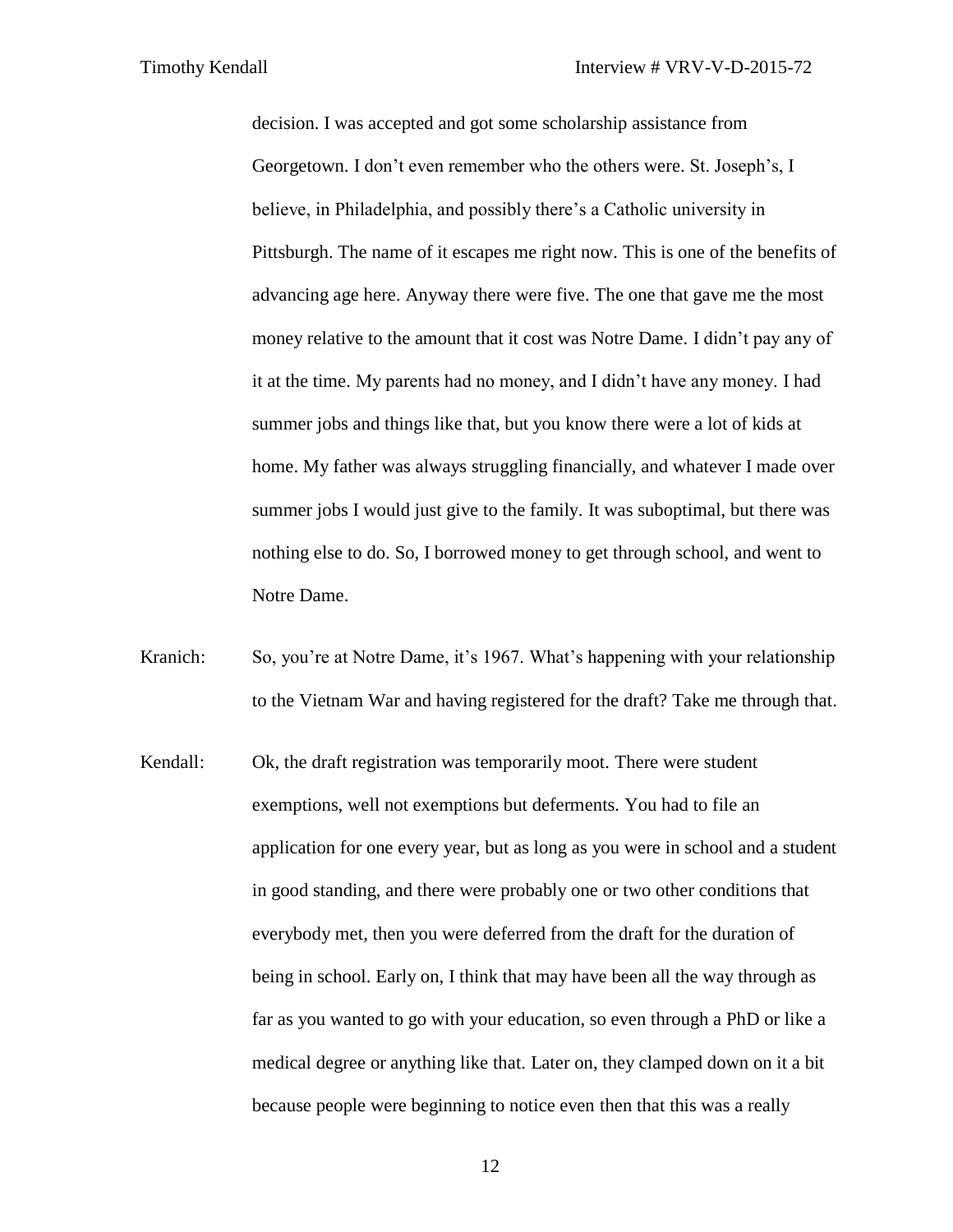inequitable situation that favored a certain segment of the population. So, they cut out the exemptions for graduate school and cut it off at graduating from undergraduate school. They had, not deferments**,** but out-and-out exemptions for people who were married. I think that may have been withdrawn about when I was a junior or senior in college. I don't remember. That wasn't going to be an issue for me for a while anyway, so I didn't follow it really closely. There were a lot of draft marriages as they were referred to. There were people who would tell you that, you know, somebody would come home for the summer from college and someone would say, "What are you majoring in?" "Well, right now I'm majoring in avoiding the draft." I just had a number of friends who said that. They hadn't declared a major yet, so they didn't have a better answer. It was honest. Freshman year, you asked about my relationship. As I said, having registered was not an issue at that point. One thing I do remember from freshman year, and probably the people responsible for this had no idea that anybody would remember it for this kind of time. There was a campus newspaper at Notre Dame that raised part of its funding by selling ads. One of the products that a lot of people used in colleges at the time was a sleep preventing potion called NoDoz. It was basically concentrated caffeine in a pill. People said, "Well you know if you take five of them it's just like doing speed," or something like that. Well, if you took five of them you got nervous, and that's all you got. You didn't sleep, or that was at least the theory. Well, in this campus paper there was an ad for NoDoz, and it was a cartoon. It showed a GI down on his stomach with a rifle in what was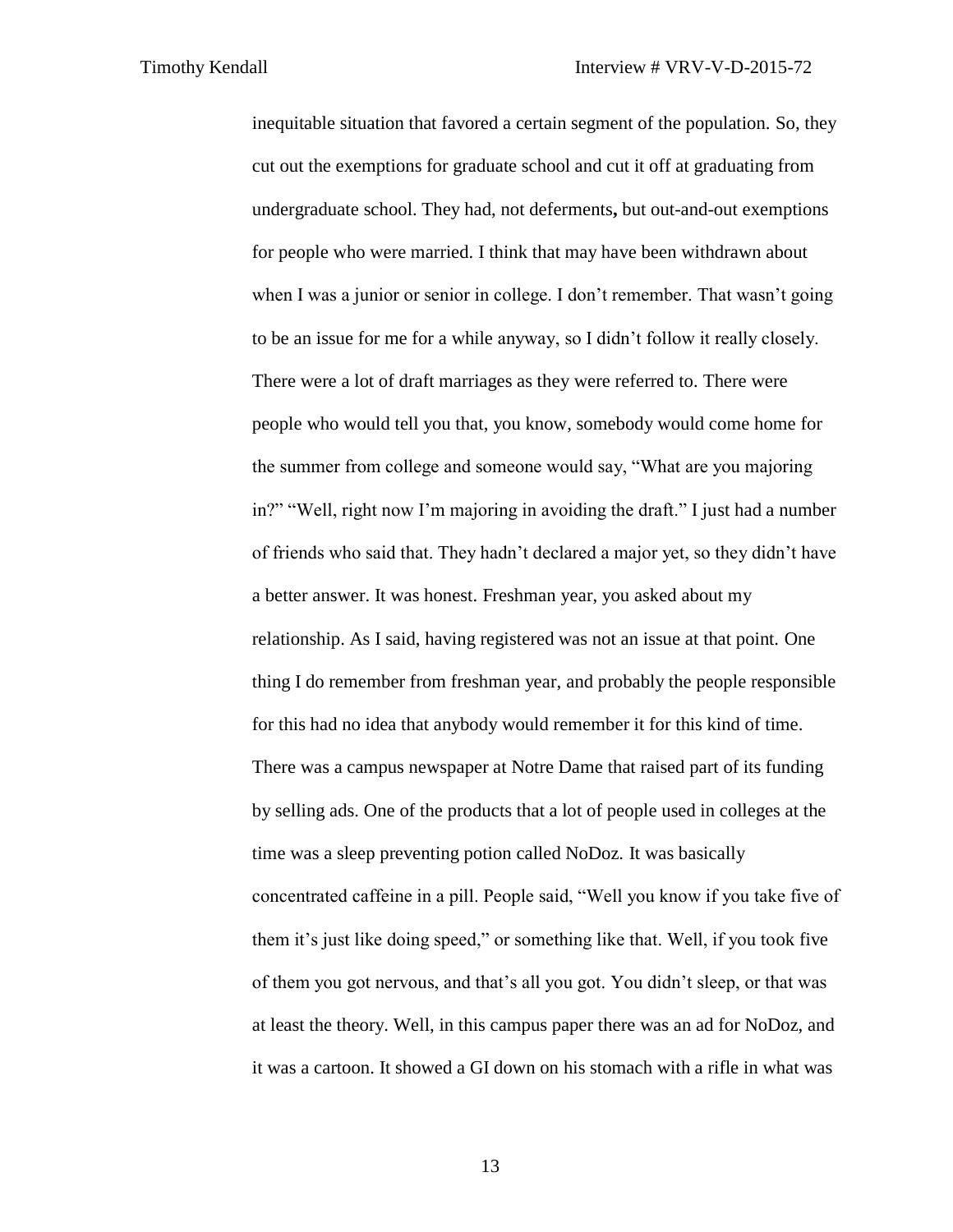obviously a jungle. This is obviously the Vietnam War. The caption on this cartoon/advertisement was "I laughed at my roommate when he took NoDoz during exam week." I was grossed out, even though I was still a supporter of the war. I hadn't begun to challenge it at that point, mentally or any other way. I was just aghast at this, but like so many other people I didn't say anything about it.

- Kranich: Tell me more about that. Tell me why.
- Kendall: They were using this horror of people flunking out of school, and therefore getting drafted, therefore being sent to Vietnam as a way of selling NoDoz, so that you wouldn't flunk of school. You'd study around exam week around the clock. It was just one of the worst examples of grotesque advertising I have ever seen. We all have our favorite examples. When you ask me about freshman year, it's interesting that that's the first thing that came back. I don't think we talked about that before. It's a vivid image even know. That was 1967. This is 2015. All these years later and it's still burned into my memory. I was just outraged by it, but, like so many other people, not enough to say anything about it. Not enough to raise any protest with the student newspaper or any of that kind of stuff, but I will tell you that I never bought NoDoz in my life.
- Kranich: So you see this ad, you're at Notre Dame, then what happens? Who were you meeting while in college that you didn't meet while you were in high school?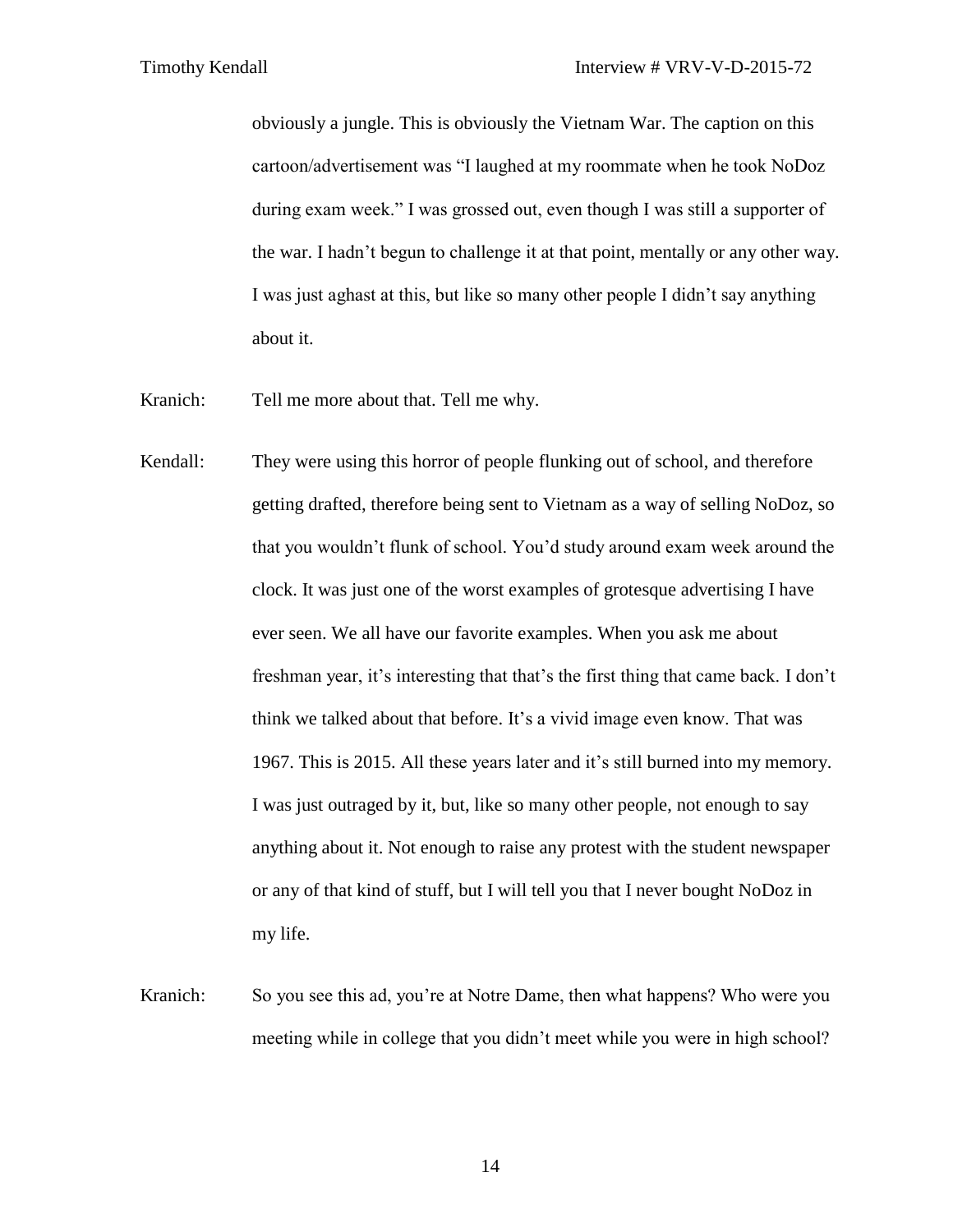Kendall: Well, the person who started me on the road to questioning the whole situation was the professor I had for, certainly the most difficult course I had as a freshman, a course in symbolic logic. Just extremely, extremely difficult. He also taught honors philosophy courses. He himself was a graduate student at Indiana U which had a branch at South Bend. He was still at the dissertation stage. He wasn't any kind of tenure-track professor or anything like that. He was heavily involved in the local anti-war movements and what small groups there were at that point in South Bend. It was easy for me to dismiss him because, you know, he had long hair, and he was in a folk group, and he wrote songs and some of them were protest songs, yeah, yeah, bunch of hippies. But then we got into a discussion, this would have been late '67 I guess when Lyndon Johnson announced that he was not going to run for re-election. I had never been a supporter of the "dump Johnson" movement because I knew perfectly well what would happen, and it did. You know, Johnson could be hard to defend in some ways. To this day my phrase is 'he couldn't have been invented by Shakespeare and Sophocles combined'. When he got his hands on real power as president, he really did try to do a lot of good things. The whole Great Society program that enabled me to go to school for one thing, but much else. The 1964 Civil Rights Act is an obvious example, and knowing full well that that was going to have catastrophic political consequences in the south for the Democratic Party, and it did. He stuck his neck out in a lot of ways while at the same time he could not get his head out of the war. He didn't have any answers to that either. He was not naïve. He knew that he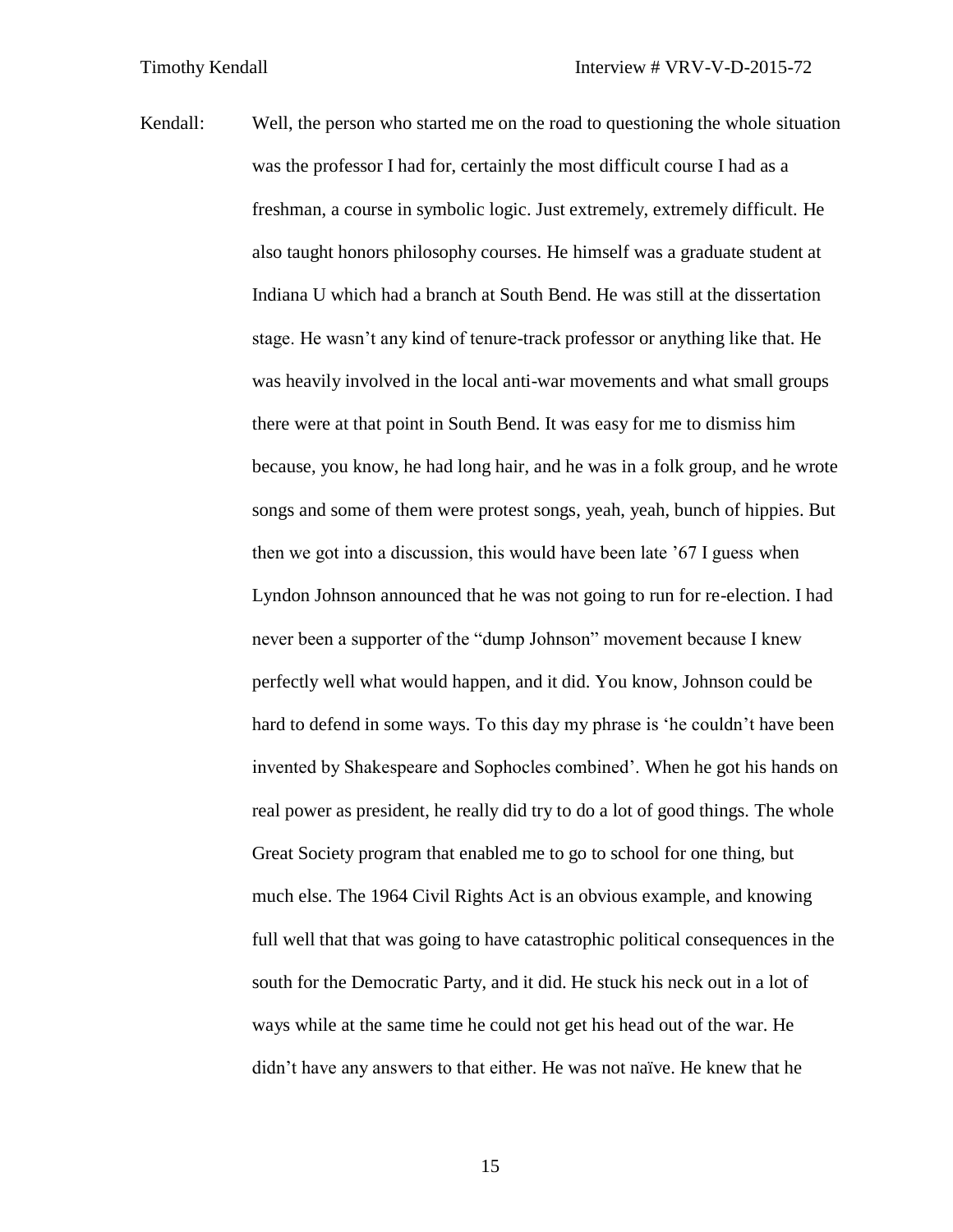wasn't going to win this thing because, number one, it was undefined. What did it mean to win it? Did anybody think that sometime they would just stop? They weren't going to go and nuke Hanoi the way they had Hiroshima and Nagasaki in World War II. That wasn't going to happen. The whole concept of winning where one army surrenders to another, and they all lay down their arms and go off into the sunset, everybody then knew that that wasn't going to happen. Johnson knew it wasn't going to happen. I think he reached a point of real, call it despair. Then of course he was identified as the great ogre of the war by the anti-war movement in this country. He could have had another term because his first partial term filling out Kennedy's was only I think a year, so he was eligible for another term if he had wanted to run for it. Who knows what would have happened if he had run. Meanwhile, so Pat, I shouldn't even tell you that should I because we haven't…

Kranich: Is he still living?

Kendall: Yes, he is. Let's just say Pat, this professor of mine. He had been part of this movement against Johnson and against the war. He said in class the day after Johnson's announcement that he thought that in any country where enough popular opposition and popular non-violent uprising could topple a President might be a country worth hanging onto. He had said he had been driving the night before when the President came on the radio and he said, "I almost drove off the road," and so on. So, he was asking people for various reactions and I said at the time that I thought that Johnson had done a pretty good job, and I was booed by other members of the class. Not by Pat, he was actually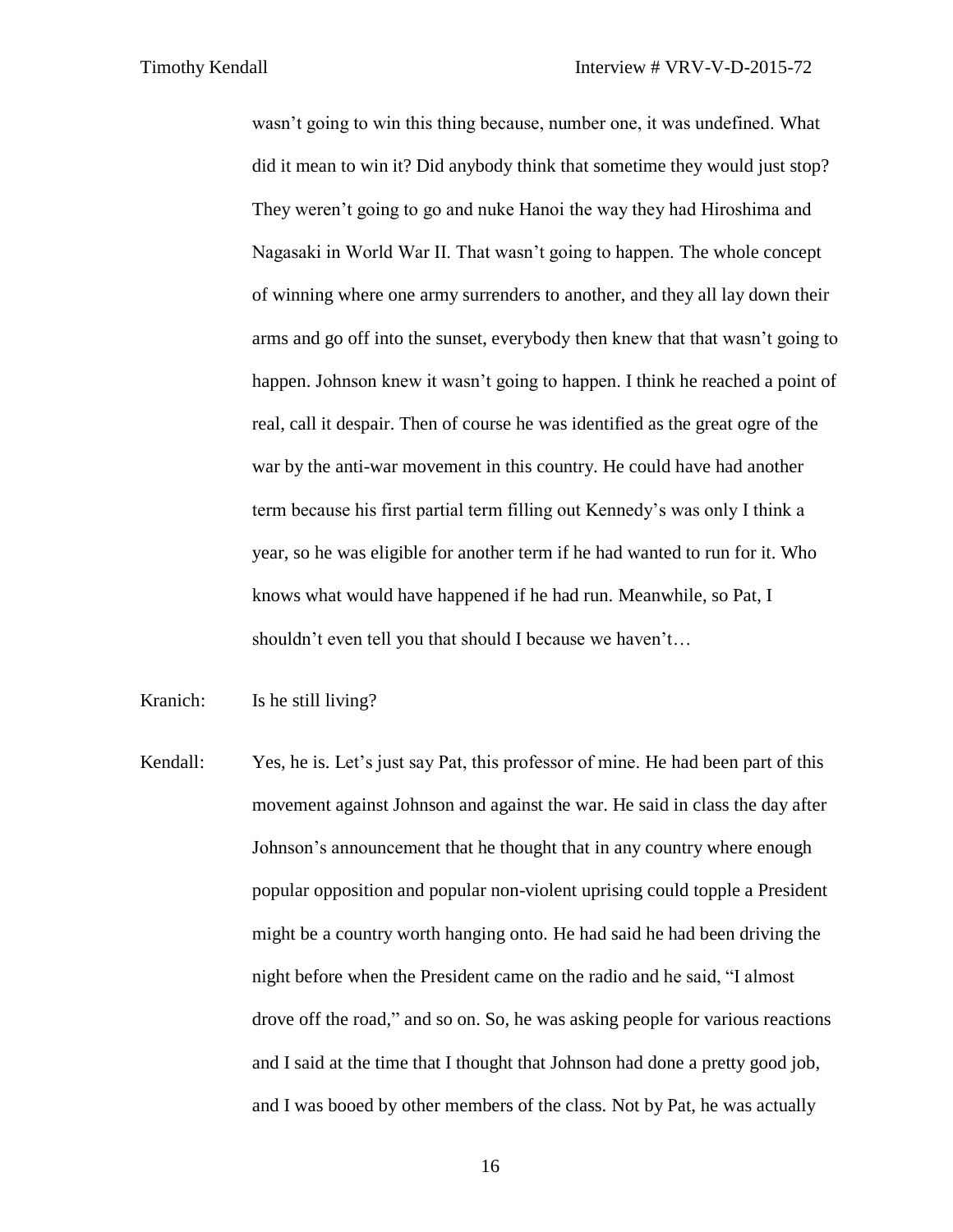one who would engage you on these things. After class we were talking, and he invited me to just come to his apartment and drink some Cokes and talk. So I went to his apartment and we drank some Cokes and talked. By the time that conversation was over, he had planted the seeds of a realization that raising questions and honestly looking for answers, rather than just accepting a line and taking what you read in the mainstream press as always true, might actually be a good idea. He didn't make an anti-war protestor out of me in that one conversation. He did suggest that there was a lot here that ought to be investigated. You ought to go in with an open mind, raise your own questions, and honestly search for the answers. That was the beginning. I had his course the following year in fact during the time when Hubert Humphrey lost that next election. You know I had known all along that was going to happen if Johnson were forced out. I was a great admirer of Humphrey's because of his handling of the Civil Rights Act in the Senate. He did a terrific job on that, and I just thought he was wonderful. Also other things like labor relations and things like that. He was saddled with the war and couldn't find a way out with the campaign. That allowed Nixon to come in claiming to be the peace candidate with a secret plan to end the war, and people went for it, as is understandable under the circumstances. That's not the only time people have voted for somebody who was able to portray himself as the "peace" candidate. Now we all know where that went, but that's the way that was.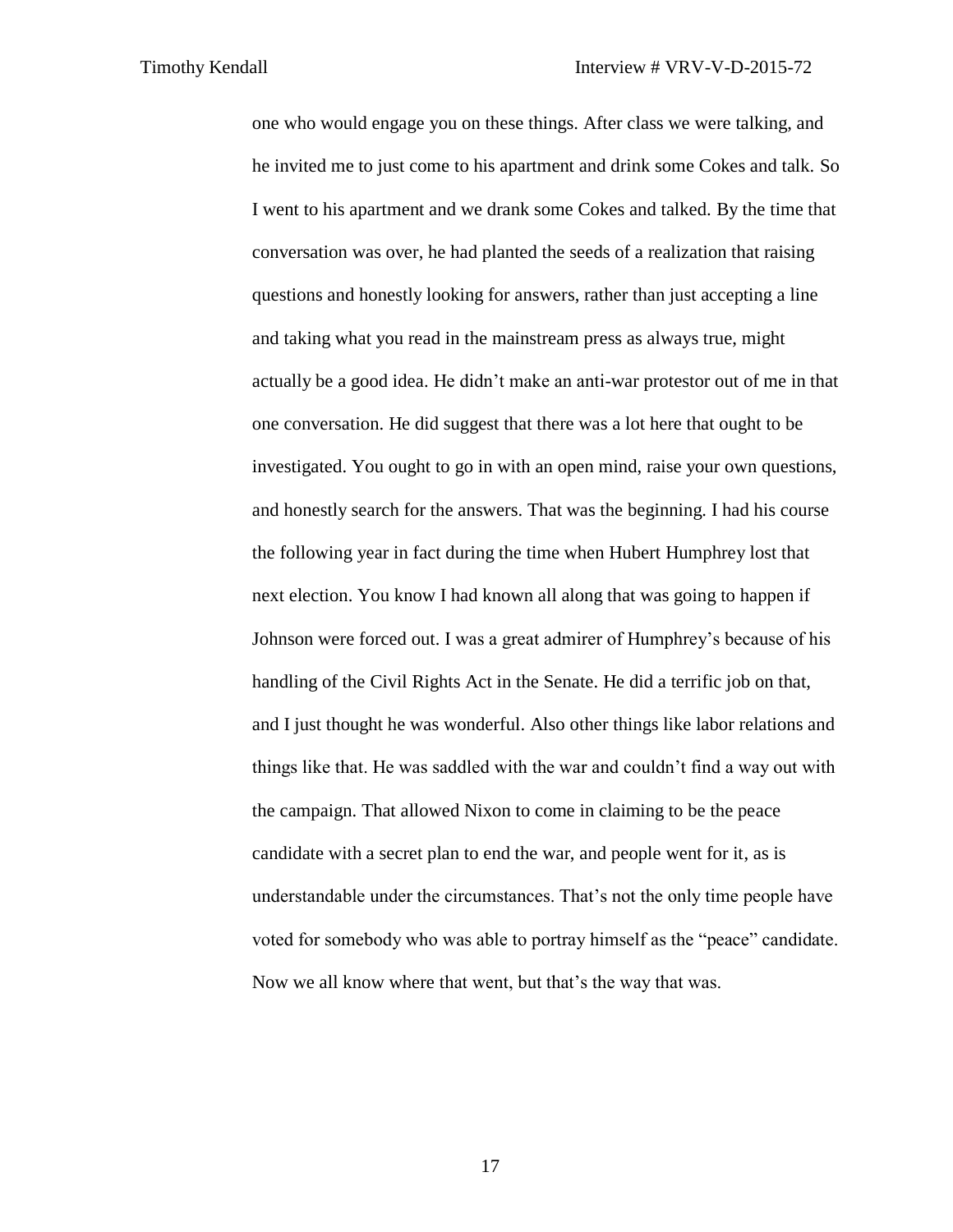Kranich: After this conversation, you're still a student, then what's happening? You're not being asked to serve. You're still going through college. How else did your consciousness evolve? Were there other people?

Kendall: There were. By this time there began to be a noticeable, not a group exactly, call it a war protest community if you want. It was looser than a group, but a number of people on the campus began to speak out, write letters, address rallies, and things like that. As it happened over time, a number of these were people I already knew, didn't know they were into that, but respected. One of them ultimately became my academic advisor. He was a professor of Medieval History. He was actually in the theology department, but his course was sort of a history of Christendom. He was even more directly a war opponent I think than Pat had been. He was a brilliant scholar. It was very hard to disrespect him, in fact there was no way to. Other people as well, there were a lot of students, some graduate students, mostly undergraduates that I knew. Some of these people were very articulate. Some of them would end up sticking their necks out in significant ways, even though they hadn't yet at this time. We're talking about my sophomore year here now. I began to say "Ok, well now we have two sides of an argument, and I'm pretty conversant with the one side. Now it's maybe time to investigate the other one." That began then. The following year, my junior year, I think in the wake of the nationwide riots that followed the assassination of King, there was a big uproar on campuses about that too. Once the King uproar took place, it was a very short step to the anti-war uprisings on campuses and so on. At Notre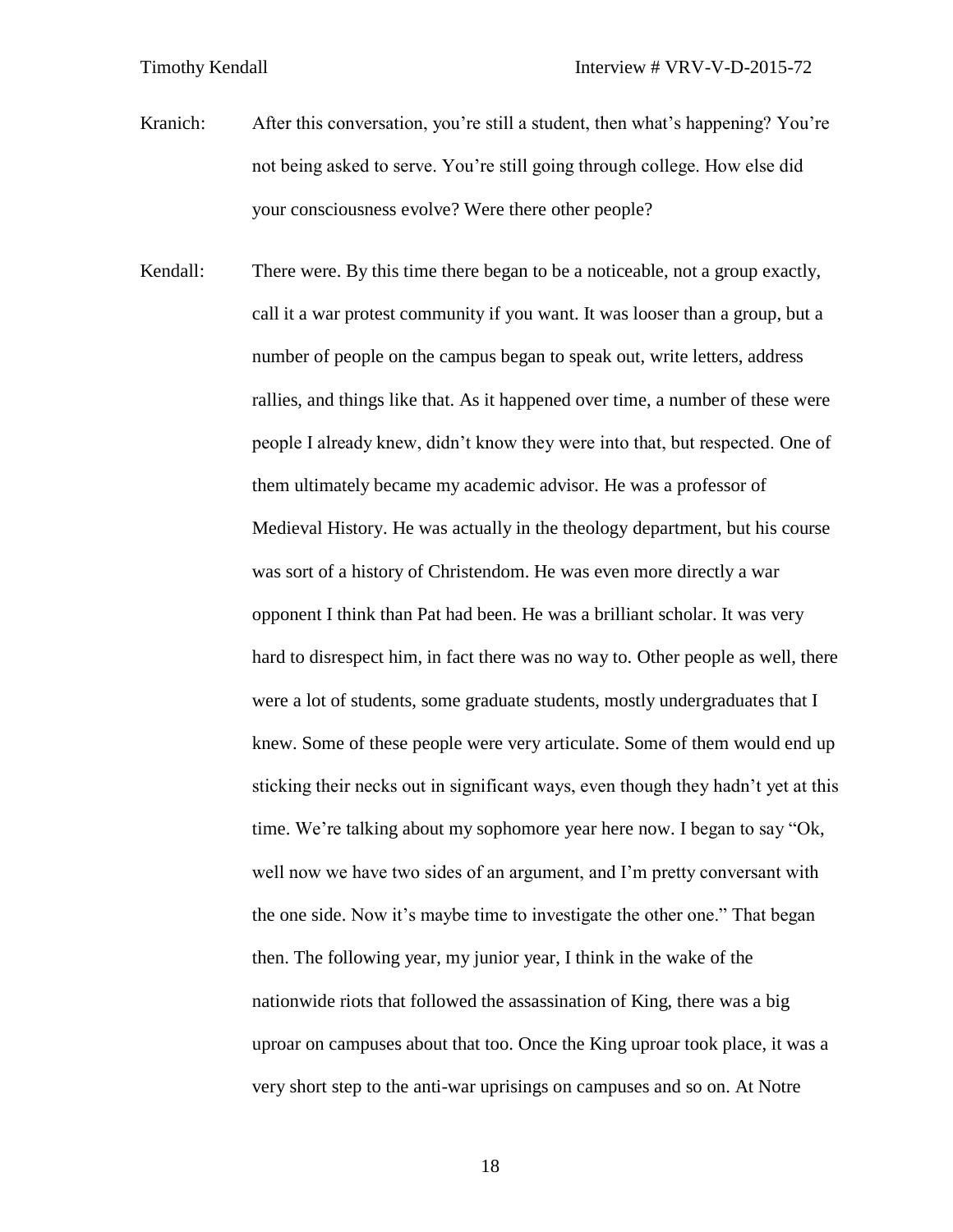Dame we never had anything like they did in some places where I believe, I forget where, but in one place an ROTC building was bombed and somebody was actually killed. I don't remember where that was. We had nothing like that. We did have people standing outside the ROTC building with protest signs, but that was as heavy as it got. Later on, it built up a momentum until the campus unrest situation induced certain fairly large corporations, I believe they were oil companies, to fund an institute at Notre Dame called the Institute for the Study of and Practice of Nonviolence. I think the basic idea was to tame the campus protests and unrest. At Notre Dame, it wasn't that much of an issue. There wasn't really any violence or anything like that there. We never got to the stage of Kent State or Jackson State or the other places where it really did get completely out of hand. The idea was that this was going to be an honest-to-god philosophy type course. You read Gandhi and King himself and lots of other writers on the subject, and you wrote papers. The two professors who ran the institute, one of them is still to this day is an extremely outspoken peace advocate. He has eleven children. He is a Catholic, but he found a division of the Catholic Church, a rite of the Catholic Church, where married priests were allowed. Late in life he was ordained into this. It's (unintelligible), that is to say it's under the Pope, but it's a sect or segment of Catholicism that recognizes married priests. He's out there, and still quite active. He has a website, and he travels around and lectures a lot. He has a beard way longer than mine because that's part of the religious tradition of that rite. These guys in presenting this course material, basically the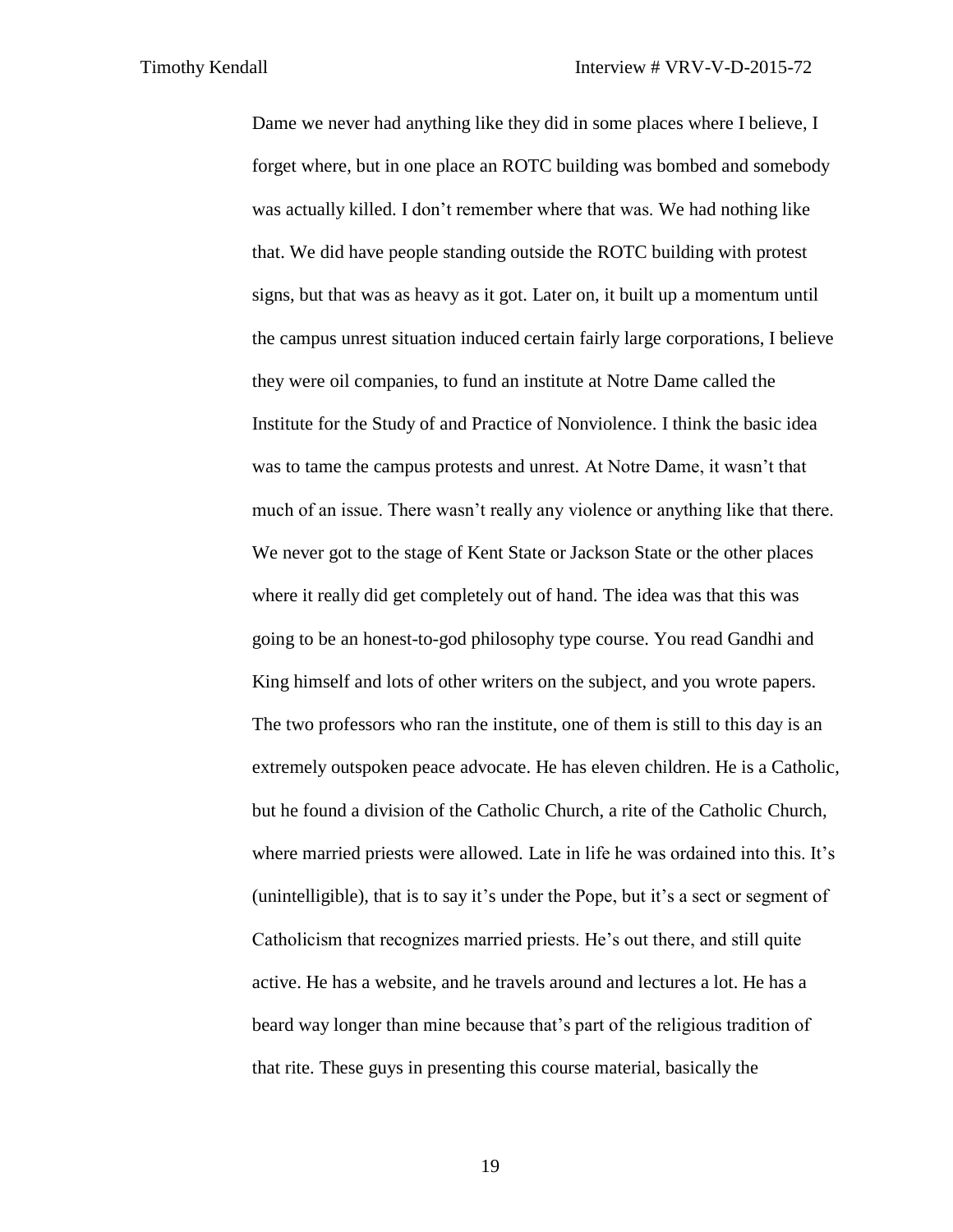assignment was always to read a book and write a paper reacting to it. There was just a lot there. The notion of objecting to the war and war in general because this was much more generalized than just Vietnam. I mean this goes back to Gandhi and even things before that … Gandhi as an example of somebody who toppled a colonial regime without resorting to violence, which is mostly true. It began to lend an academic respectability to the war protest, by this time you would call it a movement. This was my junior year now. If it had had it before, it wasn't as obvious as it was then. This was true in other places as well, not just Notre Dame.

- Kranich: When you were in these courses were there any returning soldiers that you interacted with?
- Kendall: Yes, yes there were.
- Kranich: Tell me, did you have conversations with them? Tell me how their presence on campus after being on campus and coming back impacted you.
- Kendall: Individual conversations were hard to come by. There were two or three in particular who would always show up at peace demonstrations and anti-war demonstrations with signs saying things like "bomb the Cong". You know all that kind of stuff. What emerged was if you didn't demonize these guys, you could bring them pretty much where you were. Remember I had been where there were. You could engage them, once they got beyond the defensiveness part, and the feeling that they were being demonized, which in that place they really weren't so much. I understand they were in other places, but I have no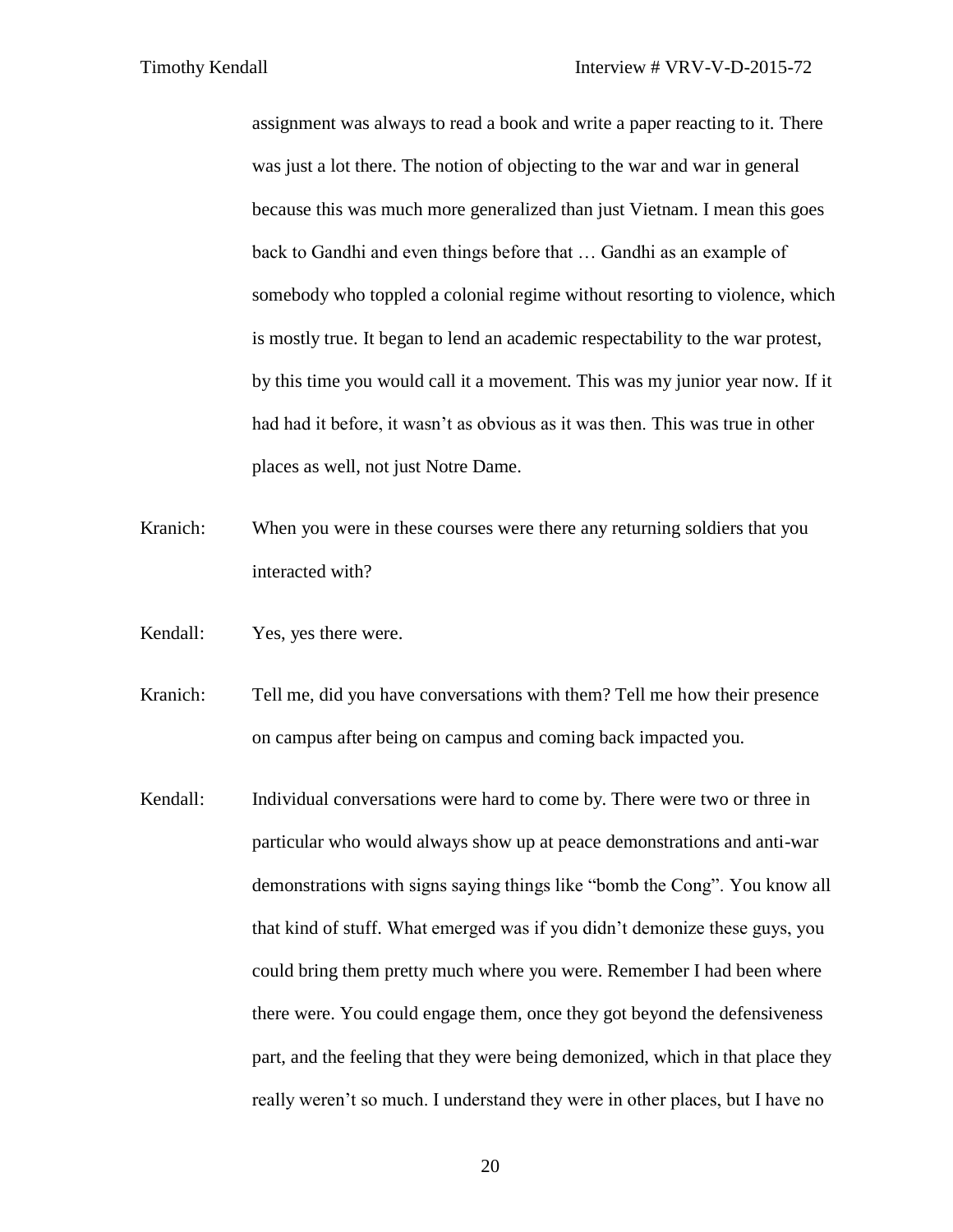personal experience with that. People knew who they were. At first, they had these contrarian signs that were obviously meant to be provocative, but it turned out to be possible to talk to them just if you approached them with a modicum of respect. They were willing to meet you there. In some cases, they never did change their stance on it, but in other cases they had seen the horror. By the time they realized you weren't blaming them for it, they could meet you in a common ground. So, yeah it did happen.

Kranich: Did you have any of those conversations?

Kendall: Yeah, with one guy in particular. I'm drawing a blank. I don't remember his name. He had either interrupted his education and come back as an upper class undergraduate or he was a graduate student. I don't remember which. It was just like I was telling you. It wasn't just me, but it was always out on the quad with other people around. It did happen, not with everyone, but more than you might have thought. You could find common ground and reach a kind of understanding. Some of them came back even more radicalized than any of us were ever going to be. I knew some of these guys later, not really at Notre Dame. I knew people that had been to 'Nam and had come back as, if not Maoist, then very close mentally and philosophically to the communist outlook. They saw capitalism as a great worldwide beast that was trampling people all over. They had been sent to enforce it with arms, and they weren't happy about it at all. These were people that I knew when I was in graduate school at the University of Pittsburgh. Such people were around. Again, some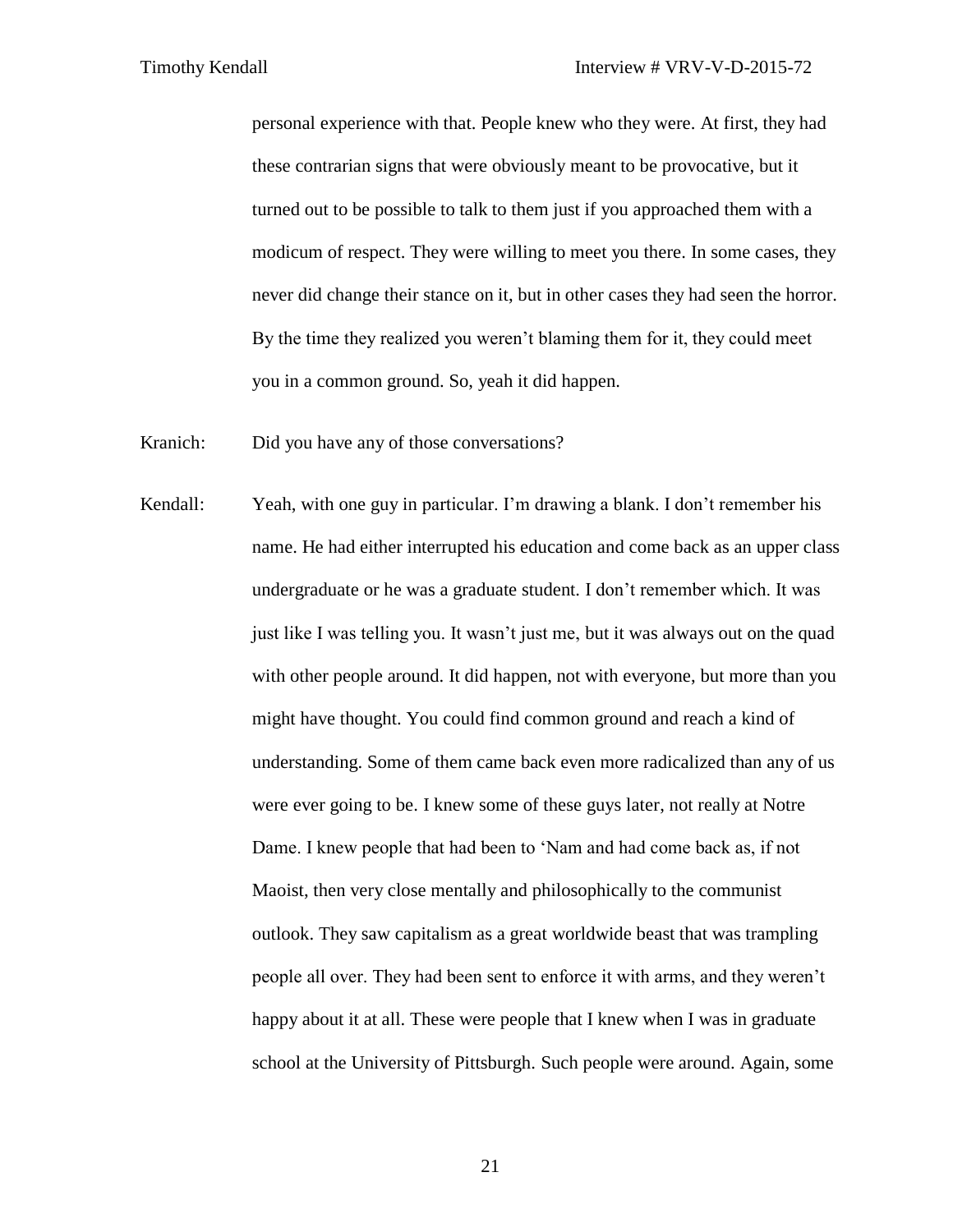of the confrontational stuff, less of it at Notre Dame than there was at other places.

- Kranich: So, you're in your junior year. It sounds like you're sort of against the war at this point. Is that what happened? Had you evolved in your opinion?
- Kendall: Yes, by the middle of my junior year, I started thinking that the coursework that I was doing in these philosophy of nonviolence courses was going to form the basis of an application for conscientious objector status. That whole application process came to be largely what I objected to myself. It was wildly inequitable. By the middle of junior year, yeah I knew that at least I was going to be a CO. I hadn't mentally followed it beyond that. I hadn't looked very directly at the way the draft itself worked and was working. You may remember that before he died, King made a fair point out of this. That it's the poor, it's the black people who are bearing the brunt of this and so on. It took me awhile to figure out what he was talking about, but what he was really talking about was that if you were of the right economic strata, and you had been fortunate enough to get an education to the point where you were minimally articulate, you had a much better chance of getting out of it, which was the phrase everybody used, than you did if you grew up on the rough streets of some inner-city and didn't have those opportunities. That turned out to be true in many more ways with respect to the draft system itself. This was not ever a big deal to me, but for a lot of people they reacted bitterly to General Hershey, who was the director of the, they called it the Selective Service System. Everybody else just called it the draft. So the draft director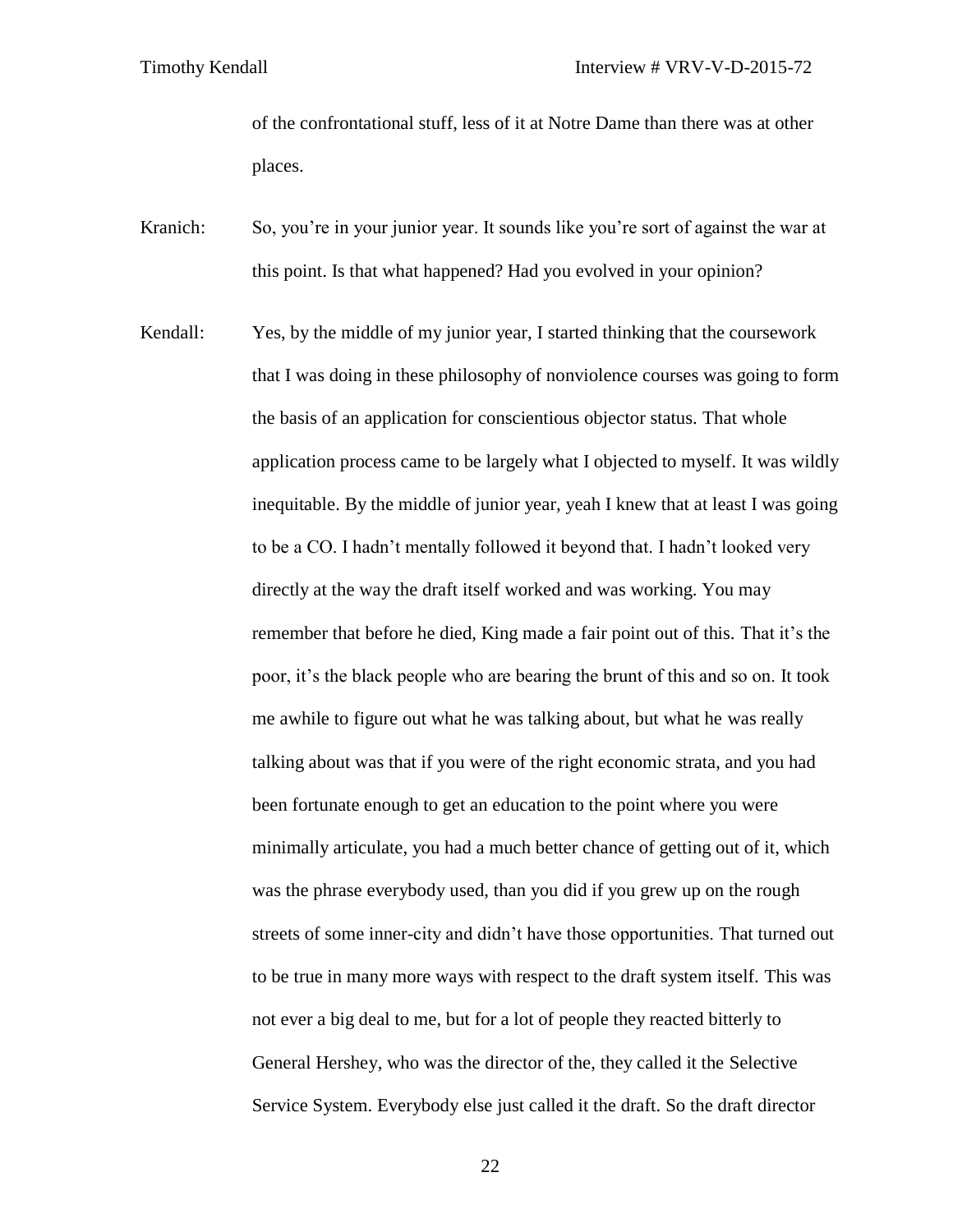was General, I think his name was Lewis Hershey. He wrote an essay that became famous in a way that he wouldn't have wanted it to. He said with the threat of the draft we channel people into professions and occupations in that way where as in a communist country they just do it directly by ordering you into it. Well, the word channeling became a dirty word after this article of Hershey's got around. I don't think he knew that he was creating a monster when he wrote that, but a lot of people reacted to that. That actually didn't bother me so much. I'm not entirely sure why. It just wasn't one of the things. If I was upset about it, I wasn't anywhere near as upset about it as I was about the rest of the draft. So, I end junior year still thinking that I'll go the CO route. I got into the second half of junior year at least with that in mind. Shortly after that, and certainly by the summer after junior year, I had begun to read about and think about the draft itself. I had come to see myself as one of the privileged. Some of these people, like Berrigan, both of them really, and they weren't the only ones, but they come to mind as having pointing out that conscientious objector status is a way of silencing people who might otherwise vocally protest. Because as long as they can get out of it then they can say 'whew' and didn't feel compelled to protest it any further.

Kranich: When we left off, we were talking about the draft, you're in your junior year. You talked about feeling like you were part of the privileged. Talk to me about that. You have a large family. You grew up making ends meet. Was that privilege in turns of skin color? Why didn't you see yourself as someone who was supposed to be on the front lines?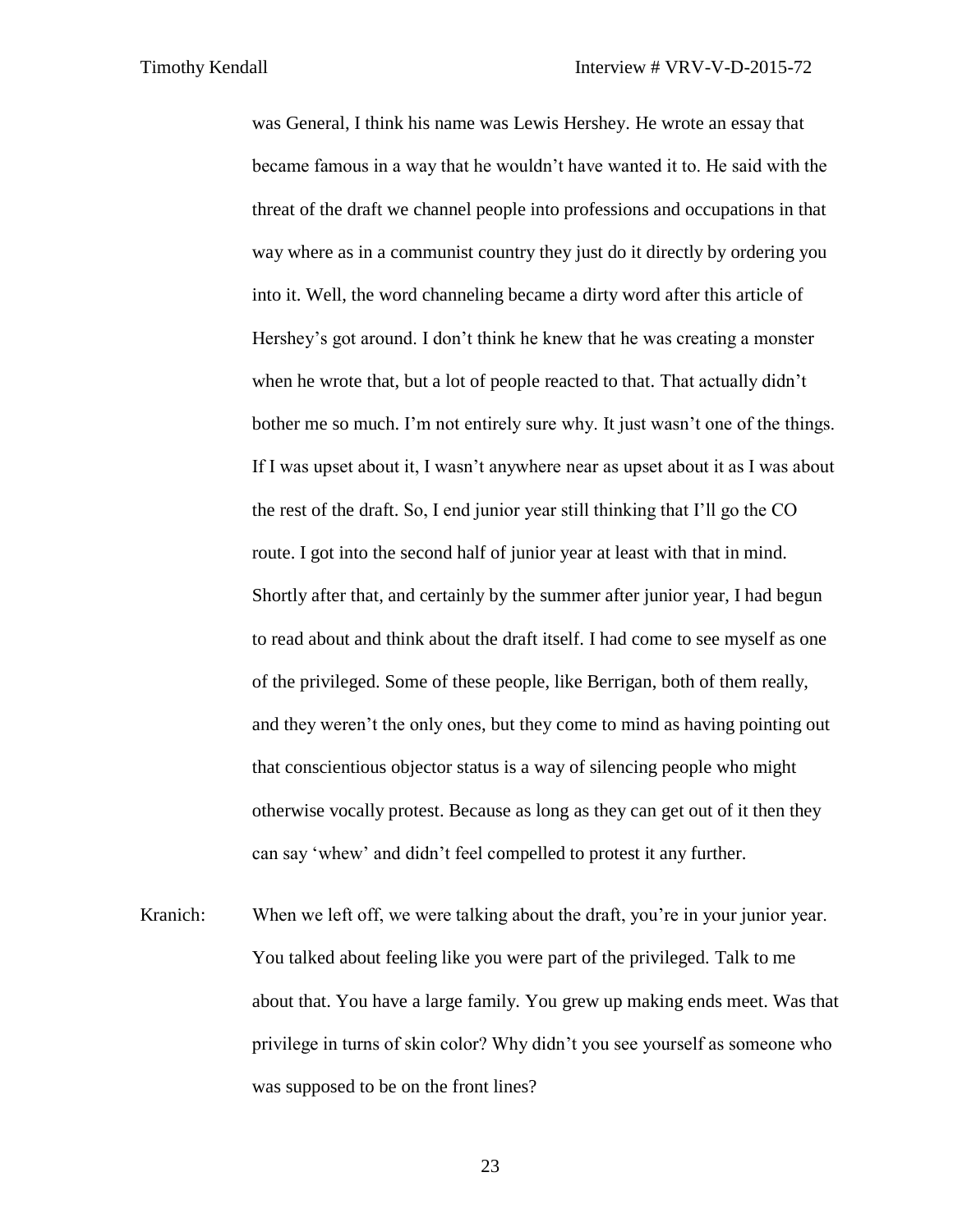Kendall: As it related to the draft, yeah, it was partly skin color. It was partly just having been fortunate enough to get enough of an education to be reasonably articulate about what was known in those days as a CO statement. You had to write almost a brief. You claimed to be a conscientious objector, and then you had to prove it somehow. It's one of the few, maybe the only, draft classification that was left to the judgment of the draft board. Now, your draft board never changed once you registered, no matter where you moved after that. The draft board at the place you registered was always going to be your local board. The procedure for getting a conscientious objector formal classification was either really easy if you happened to be born into a historically pacifist church like the Mennonites or the Quakers, or it was theoretically not impossible but rather more difficult if you weren't. You basically had to write this statement, think of it as a brief, explaining yourself. Hopefully in some manner that would convince the board which was charged with basically sitting in judgment on your claim. Now this was problematical for several reasons. Number one, right away you have a system that is heavily in favor of people who have been fortunate enough to get at least a minimal education to the point of minimal cogency. Reasonably convincing at any rate. There was that.

> There was also the fact that it varied wildly from one location in the country to another. People who filed for CO status in, for example, Berkeley almost 100 percent of them got the classification. There were other boards, notably in West Virginia but also in some other places, where no one ever got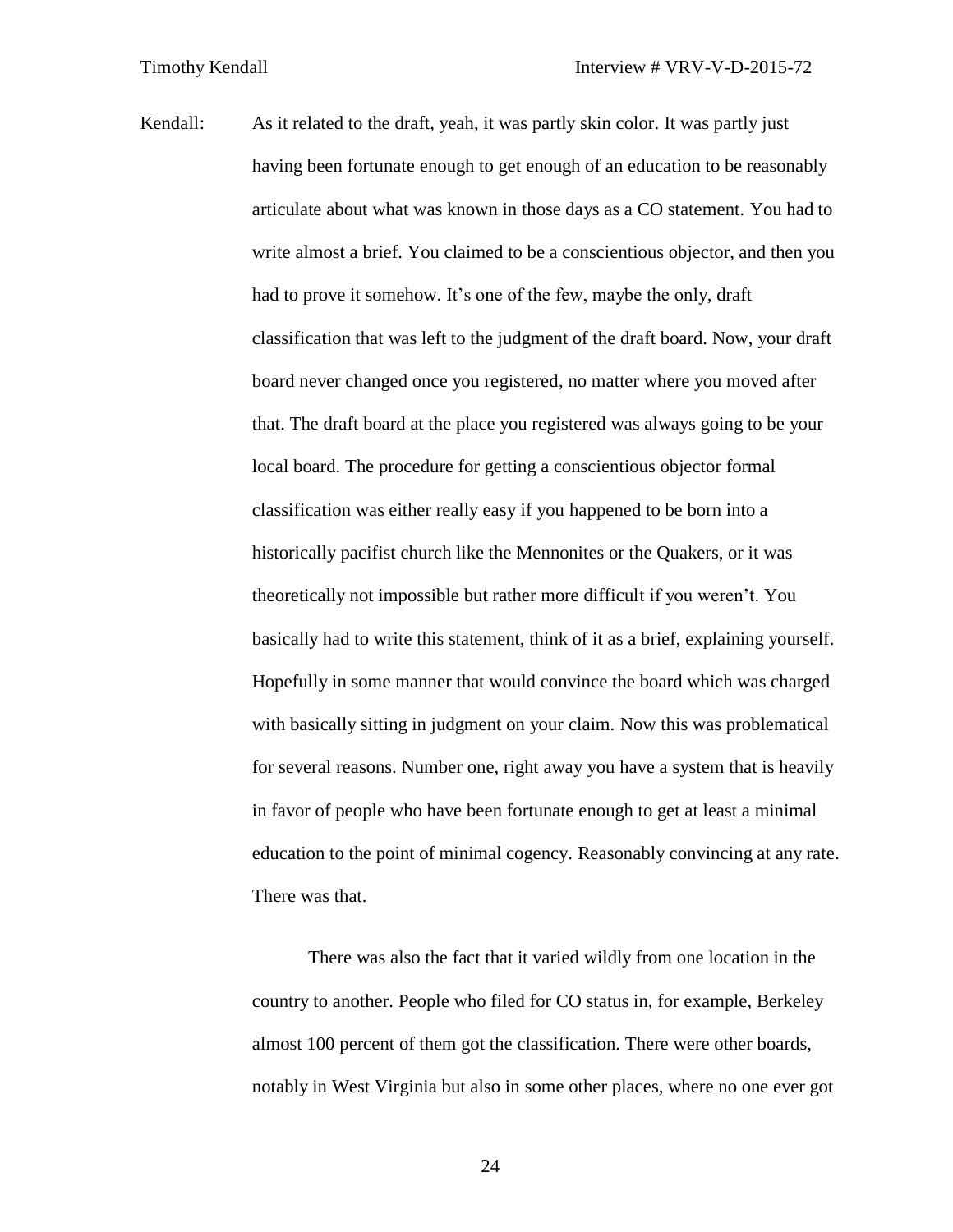it. I don't know what happened if someone filed for it and didn't get it and was then faced with being eligible for the draft. I don't know if other people took that to court then. I don't remember any cases of the courts interfering in a CO classification proceeding. In any case, it was part privilege and part a roll of the dice. That just seemed wildly amiss to me. The more I thought about it the worse it seemed. I grew up in a place where, to say the least, race consciousness was pretty universal.

My family had at one point taken in, temporarily, an exchange student from Cameroon, a very black African who had come to this country to go to engineering school at Duke. He lived with us for some few weeks before he went to college. My parents immediately lost all their friends. The backlash was horrendous, but the point I'm making here is that the racial overtones in many cases were more than just overtones. You had vast populations in innercities and so on where it wasn't even an issue. Nobody was going to file for CO because it was just too much to contemplate. There were others who tried it. I don't know what the percentage was of people who tried it and made it versus those who tried it and didn't make it. But again, it was also geographically, it was wildly unequal.

The only universally available method of keeping from contributing to what I was increasingly seeing as really an ethically untenable situation was just to refuse to do it. That's where I ended up. I suppose I should mention, and this is kind of ancillary, two of the summers during college I had a temporary job in a funeral home in Richmond where I lived. It was quite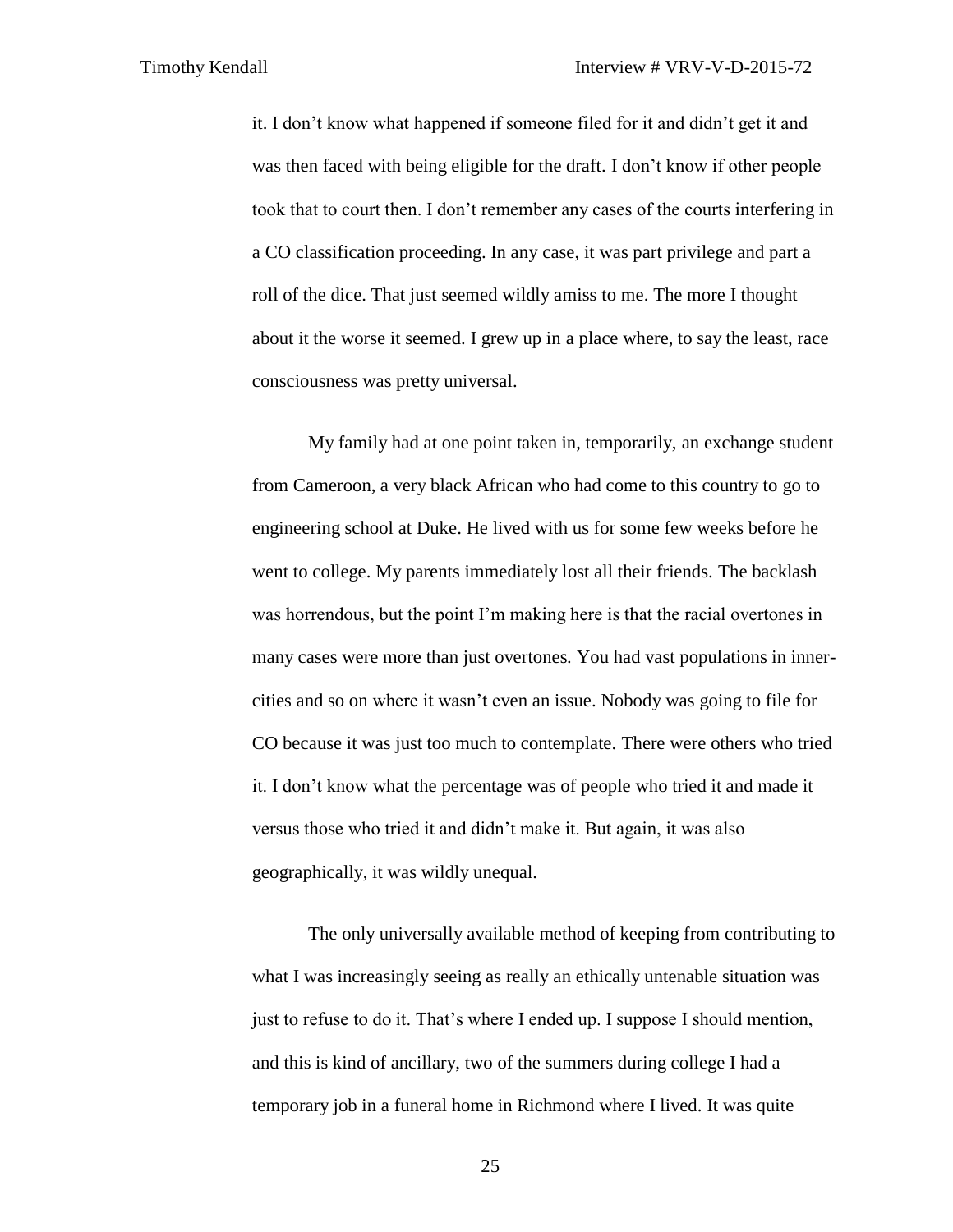large, handled more funerals I think than all the other establishments in town combined. By far the hardest cases to deal with…you know, didn't mind the work. Dead bodies did not spook me in and of themselves, but the hardest cases to deal with by far were the children who died of a disease or whatever or of an accident. That was really, really hard, but close on the heels of that were the Vietnam cases. The guys would come back in bags and be sent to the funeral establishment of their family's choosing. I don't know what the arrangements were like, but there were quite a number of these military funerals of guys my age. That I will tell you made an impression. It was just something as I say, it wasn't really part of my thinking up until then, but it was bringing it home in a way that might not have been otherwise. By the time I got about halfway into the summer after my junior year, I had pretty much come to the conclusion that the only ethical way out of this that I could find, since in those days I was perhaps unduly concerned with philosophical consistency, was to say I'm not going to do this. That method would have been open to anybody whether they had the education to write a statement or not, whether they had a peace church background or not, whether they lived in Berkeley or Keyser, West Virginia or Richmond. Anybody could do this. There were obviously going to be consequences. A lot of people had already done it. There was also a fair amount of emigration. The Canadians would accept people on that basis, refugees from the military draft. They've changed their law since then. If that arises again, I don't believe Canada will be an option, but another option was Scandinavian countries. Certainly the Swedes,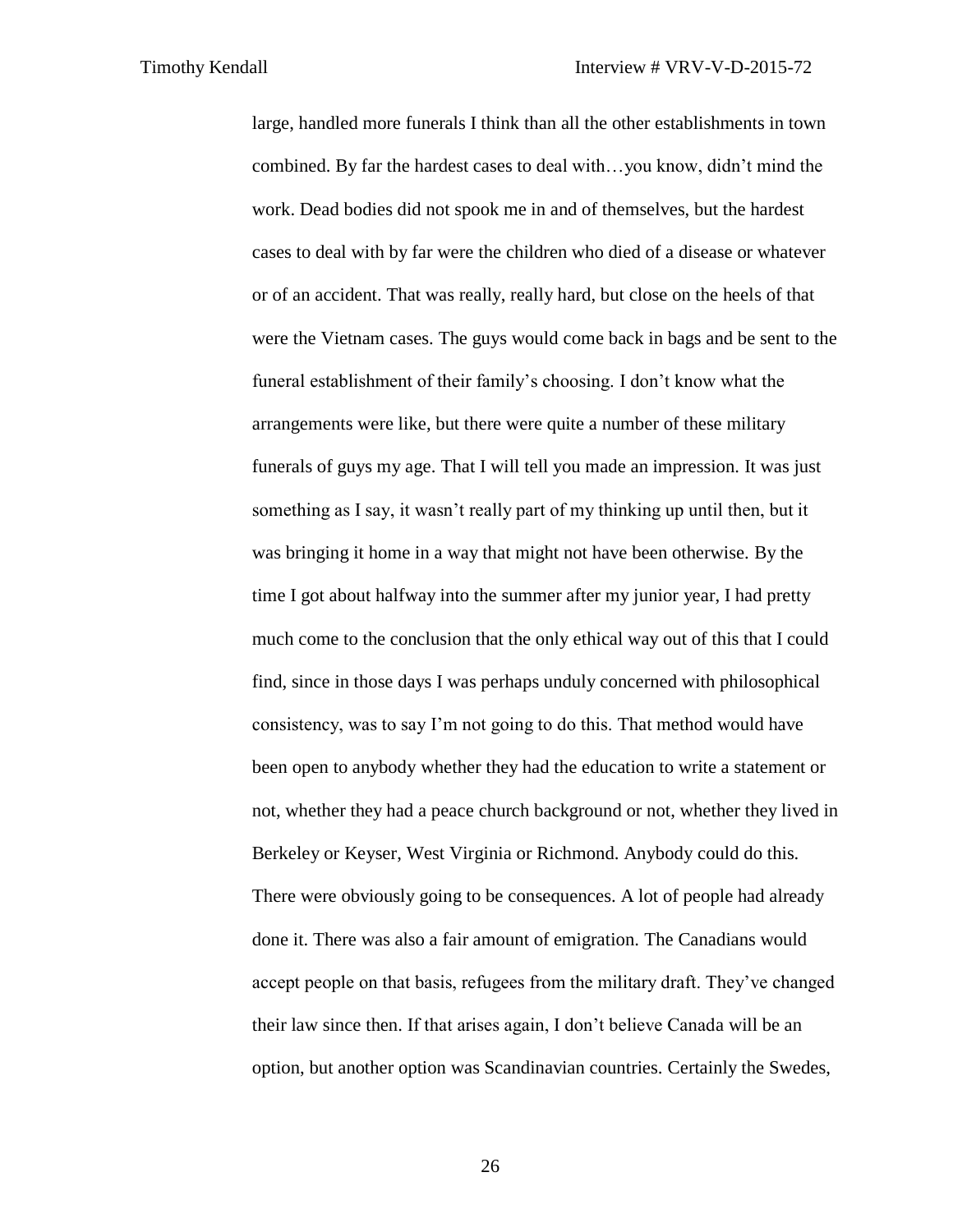and I don't know about the Norwegians, but there was a large American expatriate community in Sweden because of the draft. I contemplated leaving and decided not to. I still felt, despite everything that was going on, despite the fact that I was certainly going through some emotionally difficult times of my own because of it all, that the country was worth staying in and working towards improving however I might be able to. I was more optimistic then, than I ended up being. So while I did contemplate leaving, and I had people offering to drive me up to Montreal. There was an open border in those days. We didn't have  $9/11$  and there were no checkpoints and all that. It was the longest open border in the world. So getting up there would have been possible, but I just decided not to.

- Kranich: So you went from a high school kid who kind of supported the war to by the summer of your junior year you're telling people that you can't even be a conscientious objector. So you're articulating your stance. So who were you sharing this information, this evolution with? Were you telling your parents? Were you telling your professors? Were you telling your friends?
- Kendall: All of the above. Not all of the professors certainly. Some of them couldn't have cared less. Some of them were quite supportive. I don't think by junior year I was taking courses from anybody who would have been opposed. My parents found it very hard to deal with at first, but it didn't take them long to be become really supportive. Because you know, they can read newspapers too, and they were following what they could on the news and so on. Actually coverage had gotten a bit more intense in the mainstream media by then. You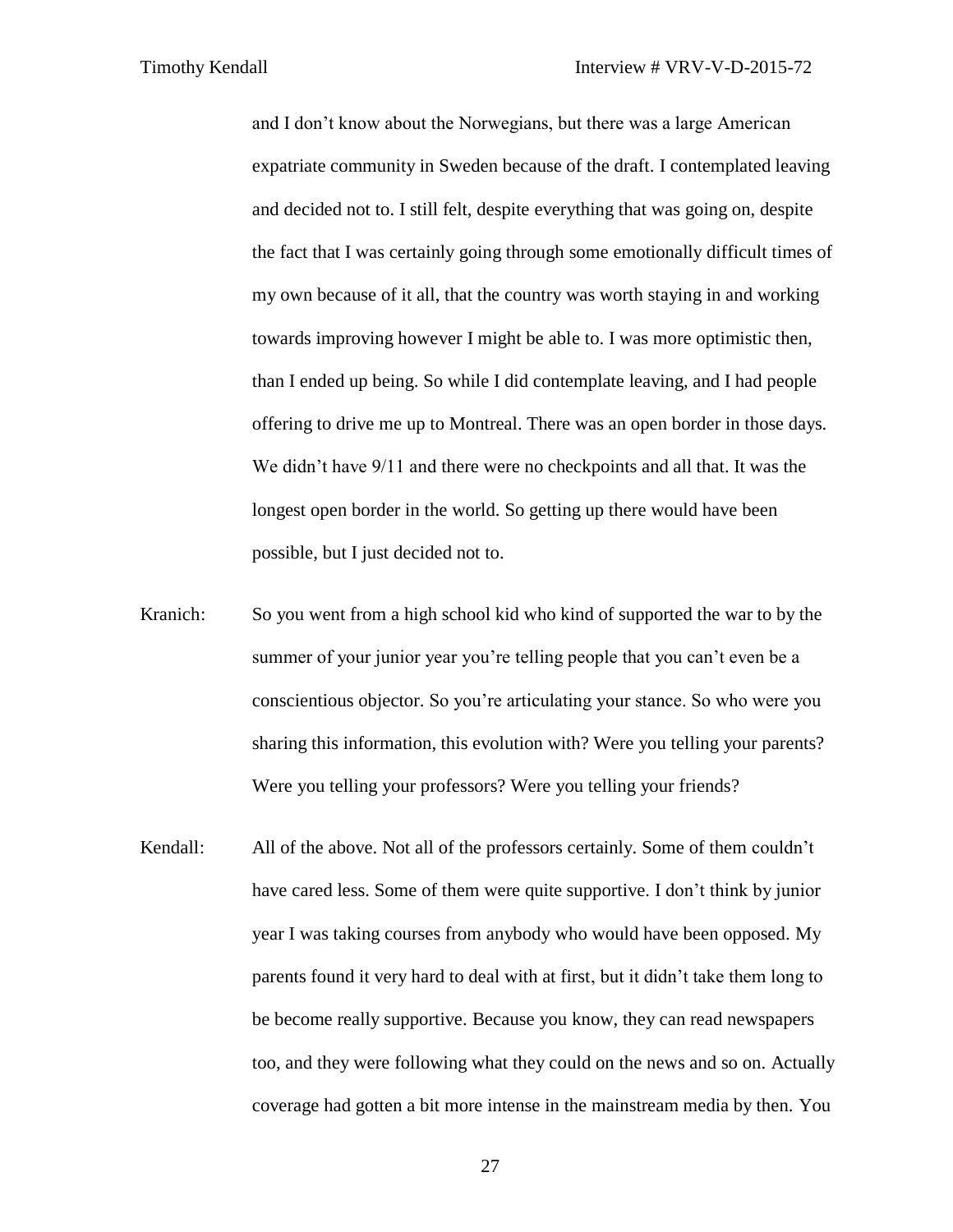were seeing a lot of footage of the war, and every night on CBS News you had the nightly body count, and the estimated number of Vietnamese killed was always five or ten times higher than the estimated number of Americans. To this day I don't have any idea how accurate or inaccurate that was, but it struck me that the death toll was wildly uneven between the two sides. But every night there were figures of people dying in the war. The group that I had sort of, again group is a bit of a strong word there was nothing formal about it, but the sort of circle of friends that I had by then, yeah, I was telling most of them. There was nobody that I was really concealing it from. There were some people that I didn't bring it up with, and some people that I would not cut it off exactly but gloss over it if they brought it up. My younger siblings were all pretty much of the same mind at that time. One of them changed his mind later but that was much later. My professors certainly knew. I mentioned my college advisor. His name was William Storey. He was a medieval historian and quite an eloquent pacifist. I used to have debates about this with one of my professors who was an ethics professor, who has subsequently gone on to become one of the best known theologians in the United States. He was born a Methodist in Texas, and I think he ended up in the Episcopal Church because he was tempted to become a Catholic but he couldn't quite deal with how the Catholics dealt with women, so he became an Episcopalian instead. He finished his career as a professor at Duke. His name is Stanley Hauerwas, and again we don't have his permission to name him, but he is quite well known. I remember I used to debate in these one-on-ones that I would have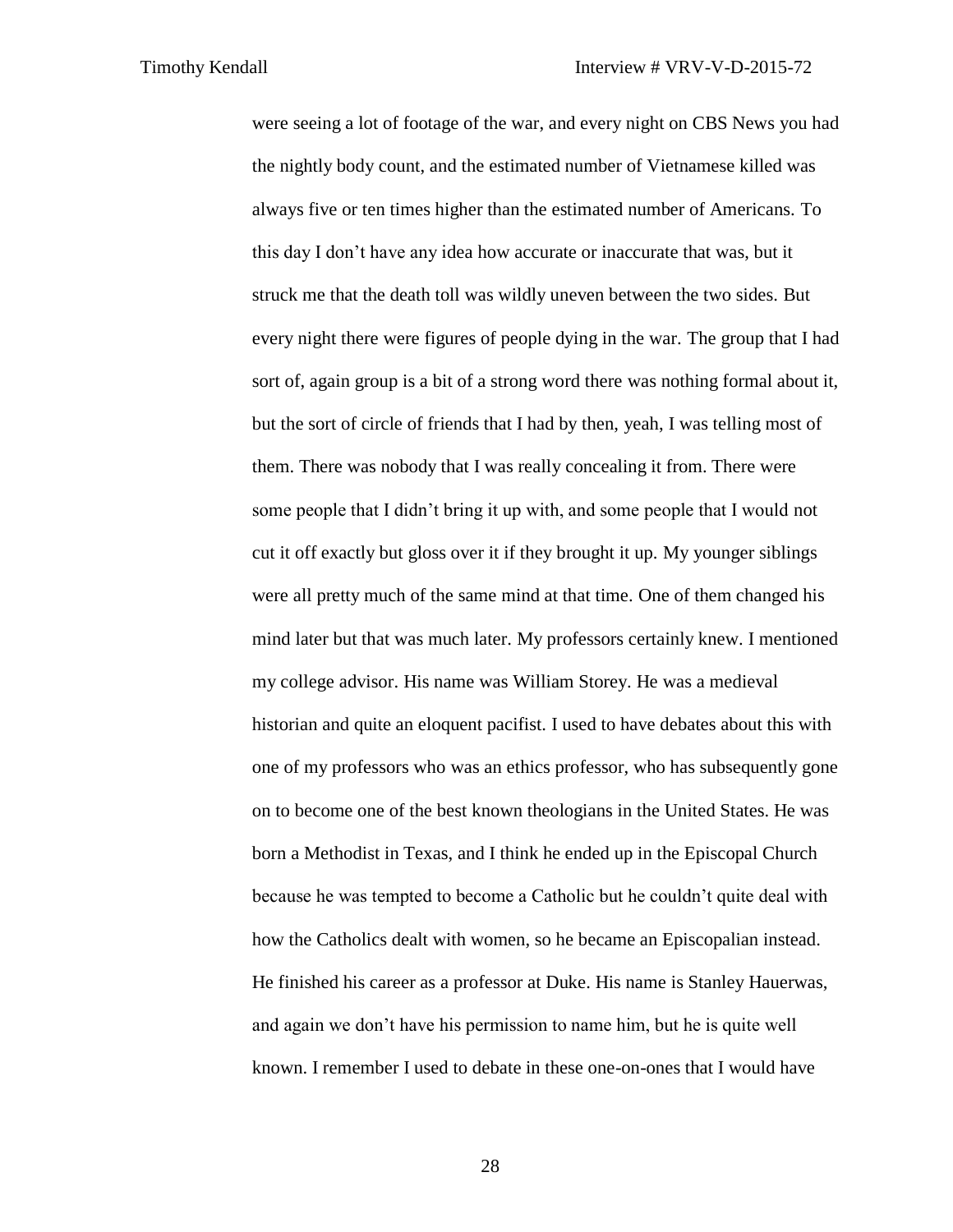with him the whole issue of pacifism and so on. I never quite got him to do what I considered coming around, but later on he became one of the most outspoken proponents of pacifism in the United States, largely under the influence of a Mennonite theologian named John Yoder. John died some years ago now, but he was quite well known in the theological profession. Stanley Hauerwas was a strong admirer of his. I wish that I could have been present for their conversations. I know they must have been beyond whatever I had. So yeah, I was pretty much talking about it.

Kranich: So let's go to you graduated college, so now your deferment is no longer.

Kendall: Actually the deferment ended before that because after I went back to…remember you had to fill out a new form every year. When I went back after senior year, I was pretty committed non-cooperator by that time, so I did not take out a student deferment my senior year. They got around to noticing that around December. I began to get mail from the draft board, and sometimes I would write snarky things on the envelope and send it back unopened. Sometimes I would open it and then just throw it away. The first one that came was almost certainly an order to report for a physical, and that would have been in Richmond because that's where my board was. As far as they knew that was my home address, which it was. My parent's address was my legal address at that point since I was a college student. These letters started coming. The first one was undoubtedly an order to report for the physical. I'm guessing that the next several, either I didn't open them or I just don't remember, but they were probably half threat and half reminder. You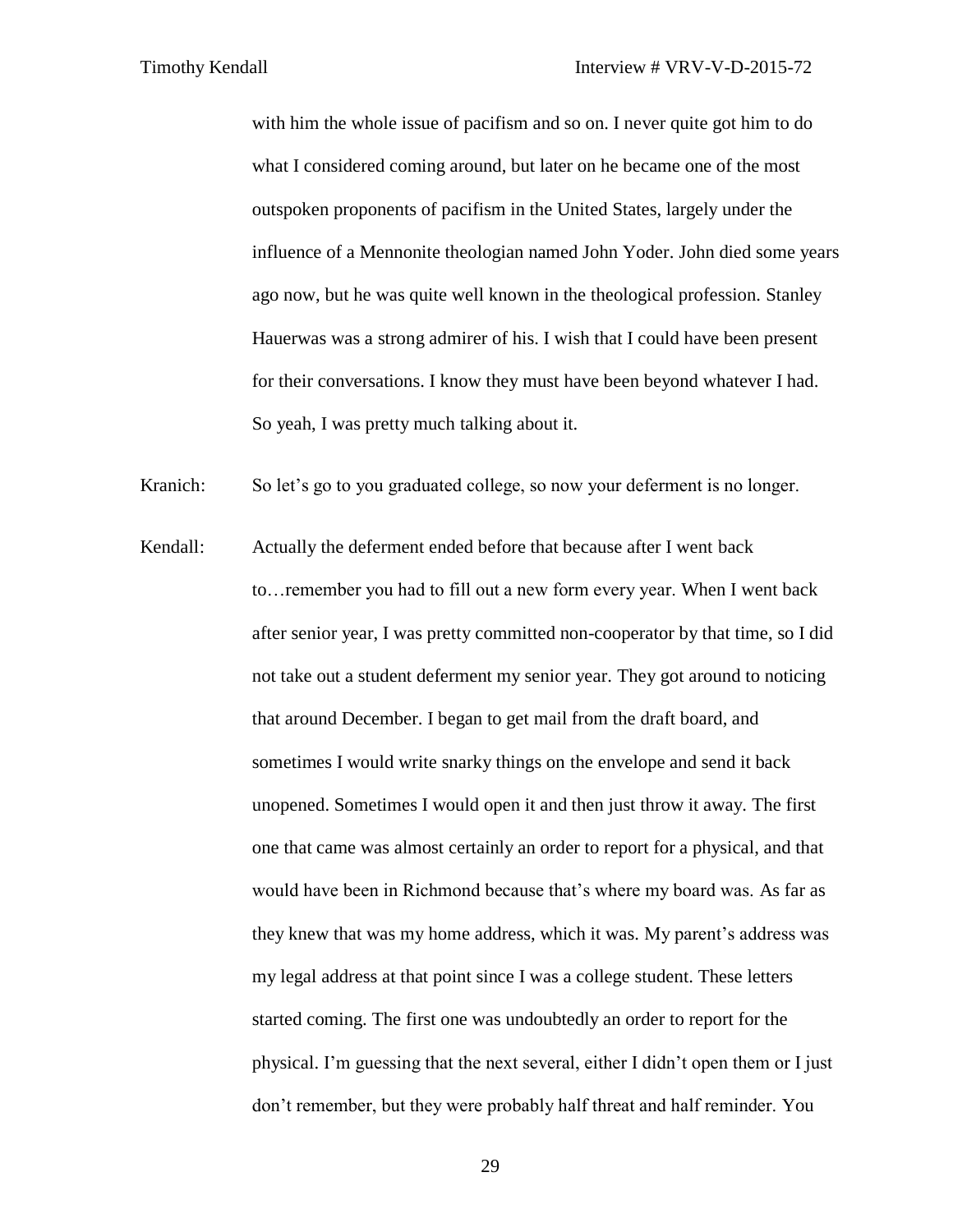know 'you have another chance here coming up, you better get down here'. As it happened, every violation of the draft law was a separate felony worth five years and \$10,000 if you got the max. So failure to appear for the physical was a separate crime all by itself. Failure to carry a draft card, which I had long since ceased to do, actually senior year I made a religious statement out of it. I didn't burn it because it was a windy day and didn't want to start any fires, but I did tear it up in front of a crowd of people on Good Friday on the steps of the administration building at Notre Dame, not too dramatic. So not having the card was theoretically a separate offense. The last one was almost certainly an order to report for induction itself because I was deemed by that point to have waived the physical, and I just didn't. I'm sure that I didn't even send that one back. I just threw it away, but I didn't appear for it. So they got around to noticing that I didn't have the deferment around December. This was about mid-April or so, early April, when I declined to appear for induction. Then, I discovered that I had been indicted on the Federal charges when my mother read it in the Richmond newspaper and called to let me know, and I said well, we knew this was coming. So by that time, I had three weeks left between me and graduation, and I didn't really want to get pulled out of school three weeks from the end. You know, I had no money and was already in debt for the previous three years and finishing would have been very, very difficult if I hadn't finished at the time. Not perhaps the loftiest of motivations, but there it was. So, I was in a position to simply drop out of sight for those three weeks. I had a full load, in fact I had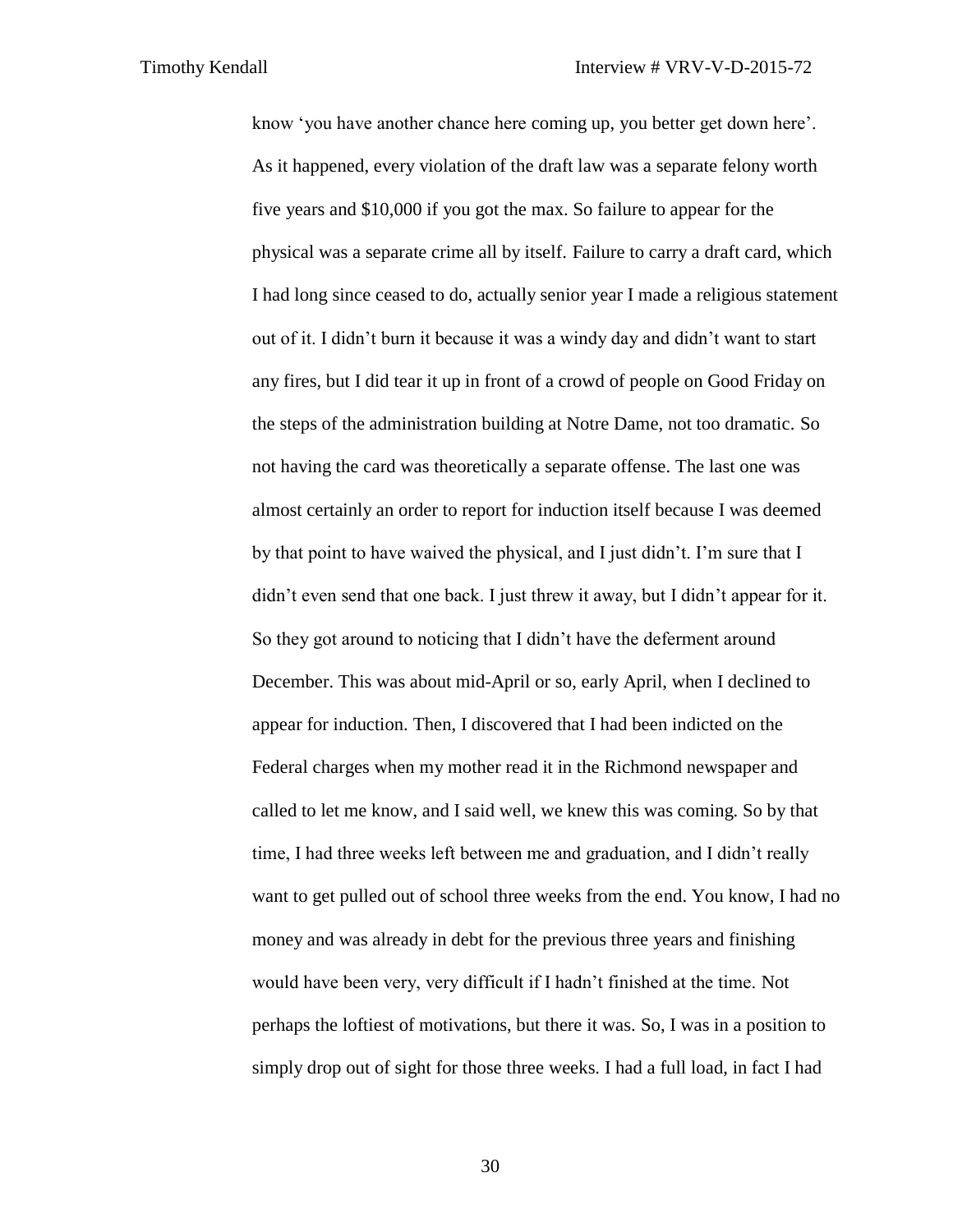more than a full load. At Notre Dame in those days a full load was 15 hours. I had 18, but I didn't have any classes. All of my courses were, we called them 'directed readings'. They were one-on-one with a professor at your mutually convenient time, so I would meet with each one of them once or twice a week. I don't think I ever read as much or wrote as much in my life as I did that semester. I figured, well, I would just crash with friends and come out at night and slip my papers under my professor's office doors and things like that. Just not appear in public. Well, it was around that time, you know I don't remember how it came about, there had to be a conversation, and I don't remember how it went. But one of my professors, not one of my professors at the time if I'm recalling correctly, I had had his course the year before … He was an historian named Carl Estabrook. He basically offered to put me up and nominally hide me out. Not that anybody couldn't have found me if they really wanted to, but enable my dropping out of sight for those three weeks. Carl and his wife Leigh were really taking a very big risk at the time. This was harboring a fugitive, when you come right down to it, because I was on the lam, I knew the FBI would be looking for me. They had come to my parent's house. My parents wouldn't tell them anything. They just said they didn't know where I was, which they didn't. They didn't have any idea where I was, since I had dropped out of sight. But I knew it could only be a question of time when they found out I might still be in South Bend and came looking for me there. As I say, I had three weeks to go, so Carl and Leigh offered to put me up. They had three small kids. As I say, it was quite a risk for them, and I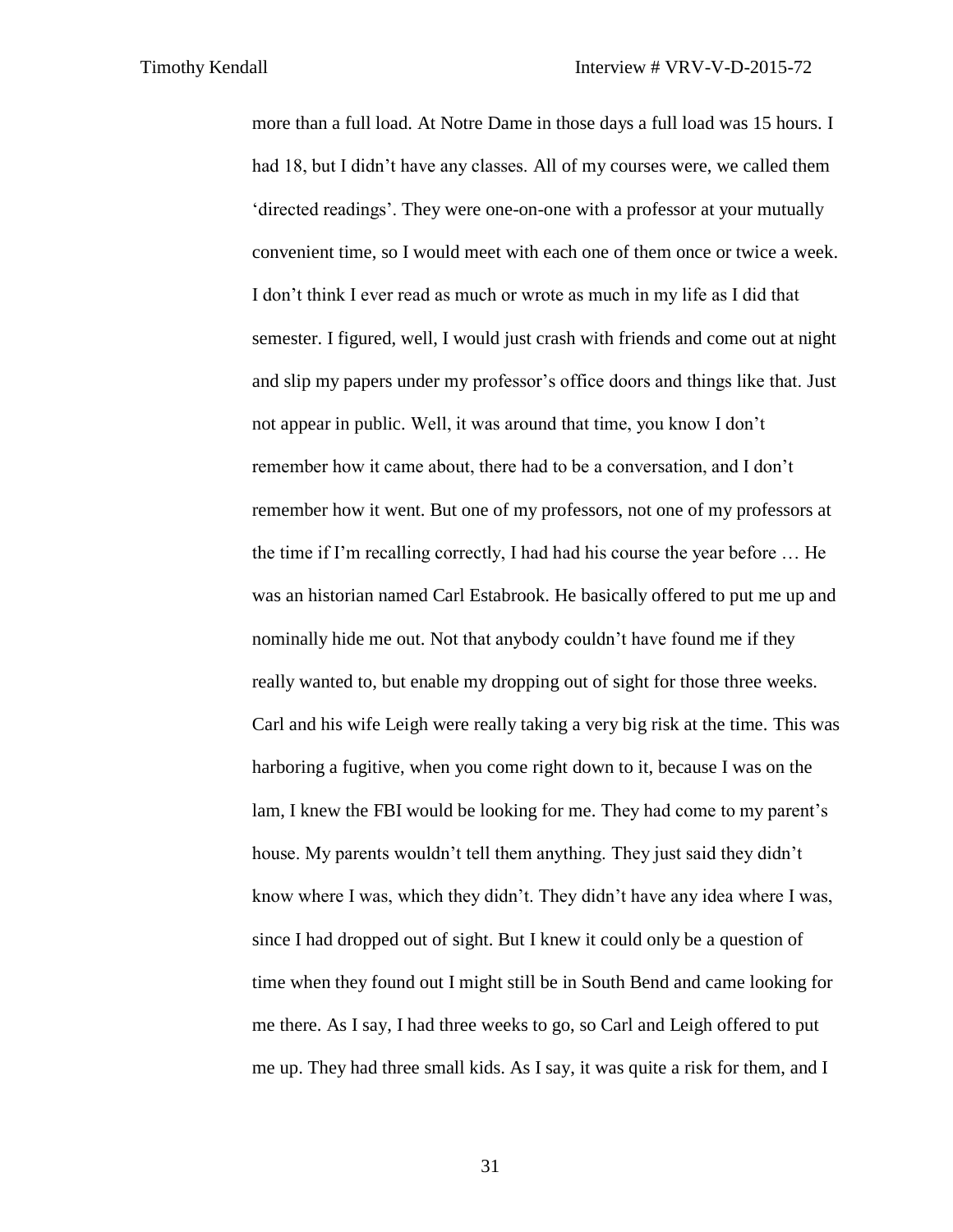will be grateful to them for the rest of my life. They just weren't phased by it. They said "Well, this is something that ought to be done," so they did it. I know I didn't ask them because it wouldn't have occurred to me that it might have been even possible. I didn't know that they had an attic room for example. I had no idea. I knew they probably had kids, but I didn't know how many. I didn't know whether they had space in the house or anything. So I'm sure I didn't ask. I'm sure he offered, but how it came about I don't remember.

Kranich: Do you remember when your mother called you and said? Do you remember your feelings? Do you remember her feelings?

Kendall: Again, by this time she and my father were pretty resigned to what was going to happen. I think my father had one minor emotional meltdown into tears at one point. I wasn't there, but I understand it happened once. Both of them really by this time had become quite supportive. It probably didn't hurt that they had no use at all for Richard Nixon. They had been in his Congressional district when he first ran for Congress, a legendarily dirty campaign. They just had no use for him at all. This was, as far as they were concerned, part of it, that I was opposing Nixon. It was Nixon by then. While it was really hard for them, they were quite supportive. So by the time the indictment came down and my mother read it in the newspaper, it really wasn't unexpected, and it was kind of a matter-of-fact phone call. I just said well, we've known that it was going to happen. You know what's going to happen is I'm just going to go crash around with various people, and then I'll see you on graduation day,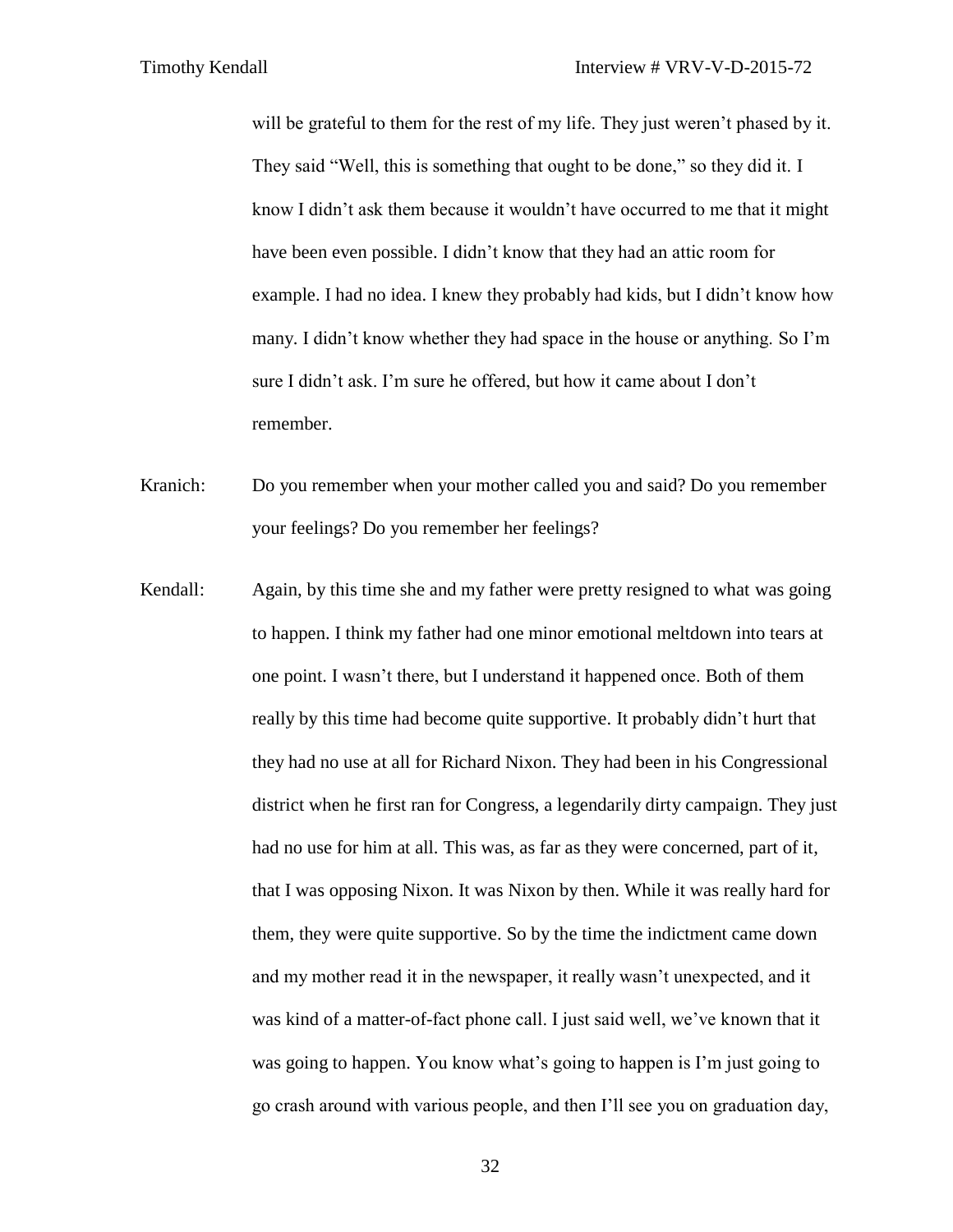which is the way it happened except I didn't have to go around from one place to another because of the Estabrooks' kindness.

Kranich: Then what happened after graduation?

Kendall: What happened after graduation is that that night we drove from South Bend back to Richmond. That's a long drive, but we did it. As I recall, my thengirlfriend had come up to the graduation. She had gone to St. Mary's College which is right across the road from Notre Dame, and she had graduated the year before and had come down to my graduation. She lived in Cleveland, so we went back to Richmond and dropped her off in Cleveland on the way. Then we got back to Richmond in the wee hours of the morning. Then the next day, I went and turned myself in. I don't think it was the FBI. It might have been. It probably more likely that it was the Federal Marshal's office which is attached to the courts.

Kranich: Why did you turn yourself in?

Kendall: Because...well, I don't want to dramatize it too much, but for the same reason Socrates drank the hemlock. I didn't have a libertarian bent. I had no attitude that no government was going to push me around or any of that kind of stuff. I had never even had a parking ticket at that point and considered myself lawabiding. But I think it was Thoreau who said, "When the laws are unjust, the only place for the just man is in prison." That's pretty dramatic, but I was 21. I've said only half in jest since then that if I had to do it again I'd make them catch me, but whether I really would I don't know. I knew what was coming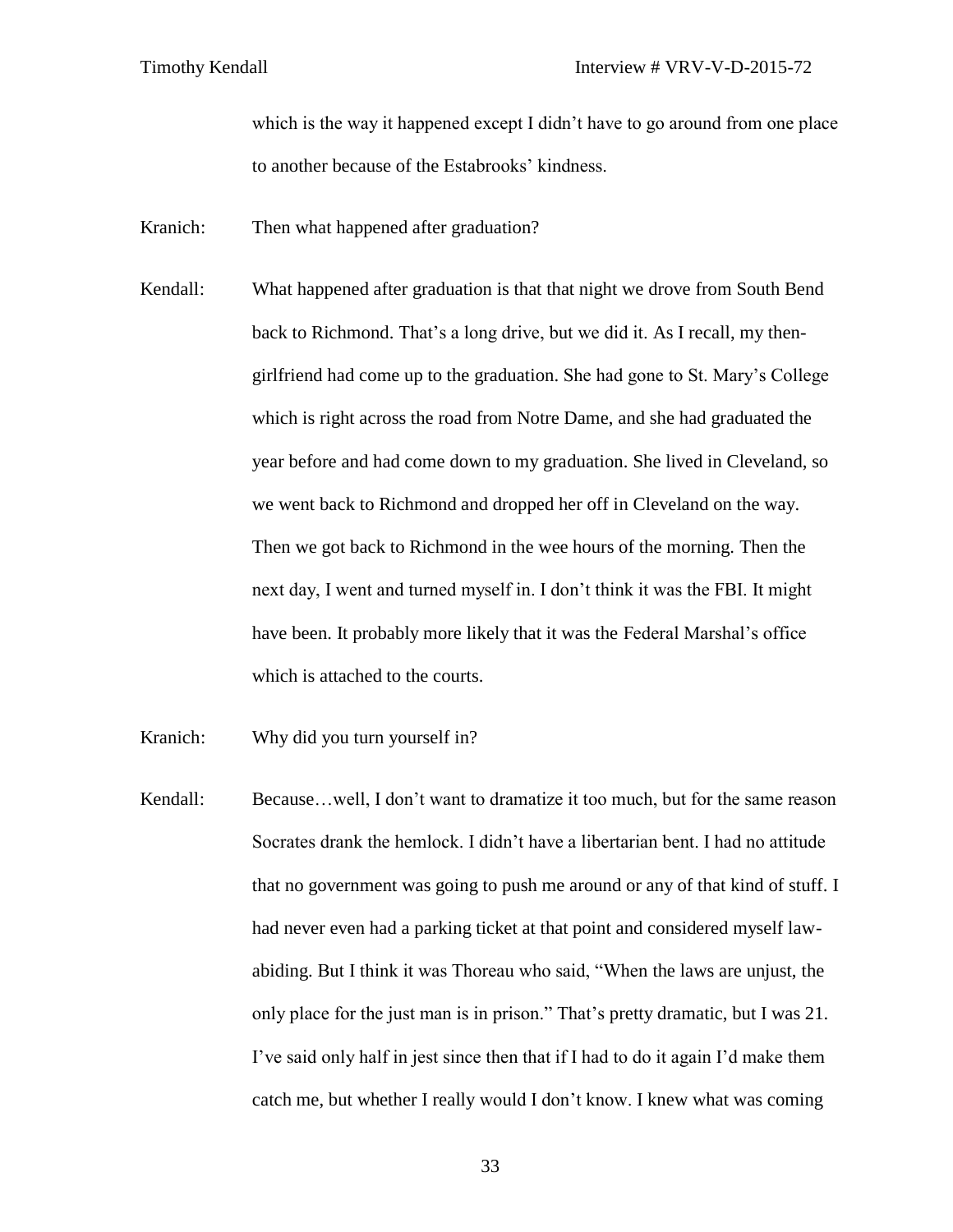up to a point. I didn't really have an accurate picture of prison life, that's for sure, but I knew that it was in the future. It was a principled stand, and I wasn't really interested in hiding or, you know**,** skipping the country. Facing it down basically is what I saw myself doing.

Kranich: So you turn yourself in, what happened after that?

Kendall: I was arrested immediately. I think it was a Federal Marshal's office. They said, "We have a warrant for your arrest." I said, "Yes, I understand you do." So they locked me up in this little holding cell. I guess they sent my father packing. There was nothing more for him to do at that point. Or maybe there was, maybe he stayed around because there was a judge on the premises at the time. There wasn't a trial going on, but the judge who ended up having my case was there. So they had a sort of on-the-spot hearing. Well, this was a kind of seriously no-nonsense judge. The prosecutor was hastily summoned from his office to come over and do this. It wasn't an arraignment yet, but it was sort of a preliminary. There must be a name for it, but I think it maybe was a bail hearing or a bond hearing. The prosecutor knew very well that he'd better volunteer to the judge that I had turned myself in, so he did, because if he hadn't volunteered that, the judge would have made his life miserable when he found out. So he did volunteer that, and the judge asked me if I had a lawyer and if I had a job. I said "Well, I graduated from college yesterday," and I used a phrase that was current in the newspapers at the time. I said, "I guess I'm one of the unemployed graduates." The big thing in the news was that people were graduating from college that couldn't find jobs. Sound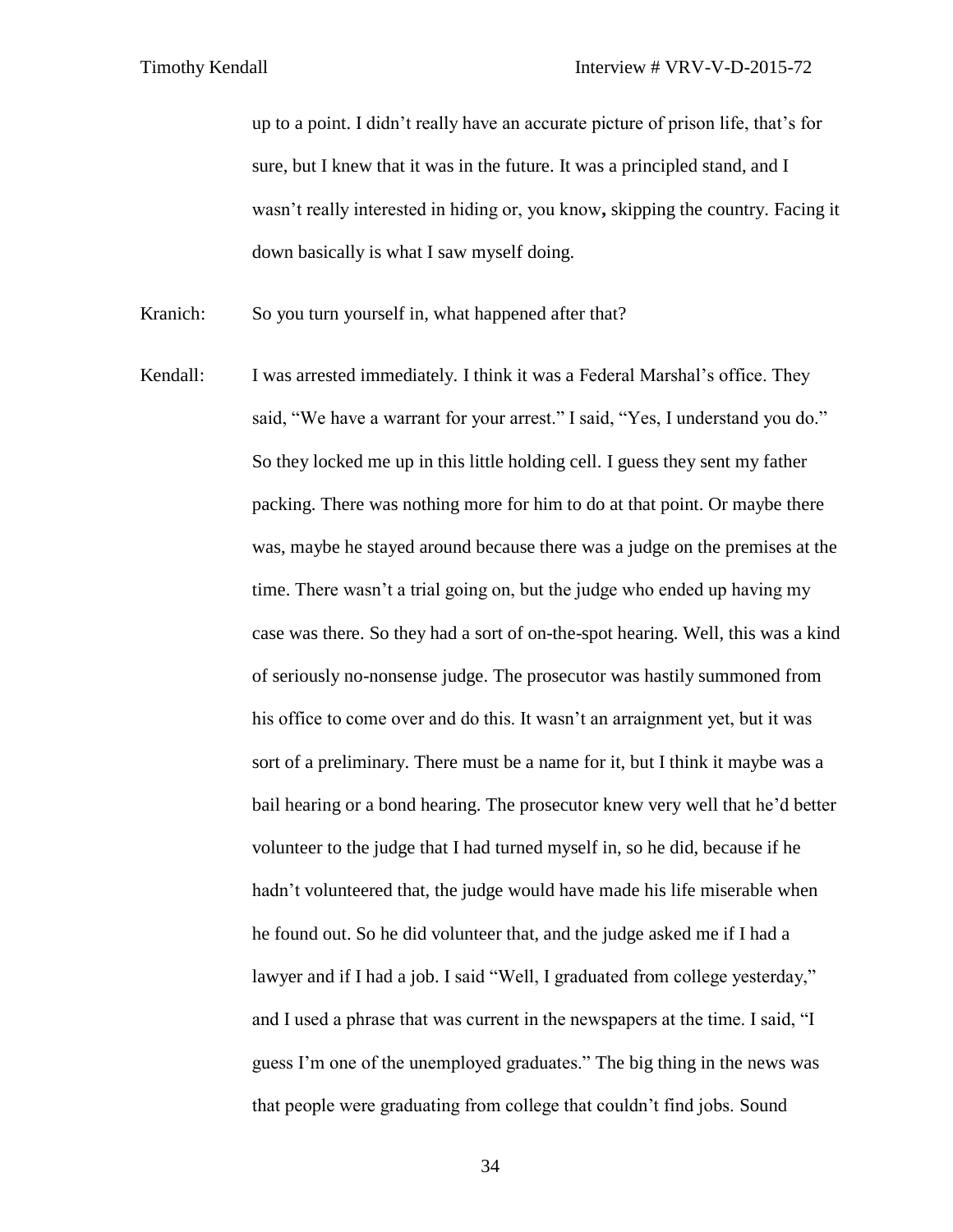familiar? So he asked about the lawyer, and I said I don't have a lawyer. He said, "Do you want me to appoint you a lawyer?" I said, "Well I'd appreciate it if I could take a few days and see if I can find one." He thought that was ok, so I was released on what was called personal recognizance. I was not required to post bond which was good because there was no money. My father would have had to sign over the house to do that. I wouldn't have gone for that. If they had demanded bond, I would have just had to stay in jail. He released me on recognizance. It took me a couple of days, but I actually did find a lawyer who was willing to take it pro bono. I assumed that he must be a leftist of some kind…no, not exactly. He was an intellectually curious lawyer. I think he did it as an intellectual exercise even though himself he was quite a right-winger, but he did a really good job of handling the case I must say. I was amazed later on to find out he was actually a George Wallace supporter. You could have knocked me over with a feather. He did a terrific job of this case, and he tried every way he could think of to talk me out of what I was doing. He knew more about prison then I did, but I wasn't budging, and he concluded that I wasn't going to budge. So he did everything he could…including the one count about refusing or declining or failing to show up for the physical. He managed to get that one dismissed by observing that the prosecutors hadn't provided any documentary evidence of that count, so the judge dismissed it. The failure to show up for the induction was actually a bit more self-evident since I was standing there in front of them, so that was not dismissed. He then recommended that I waive a jury and just have a judge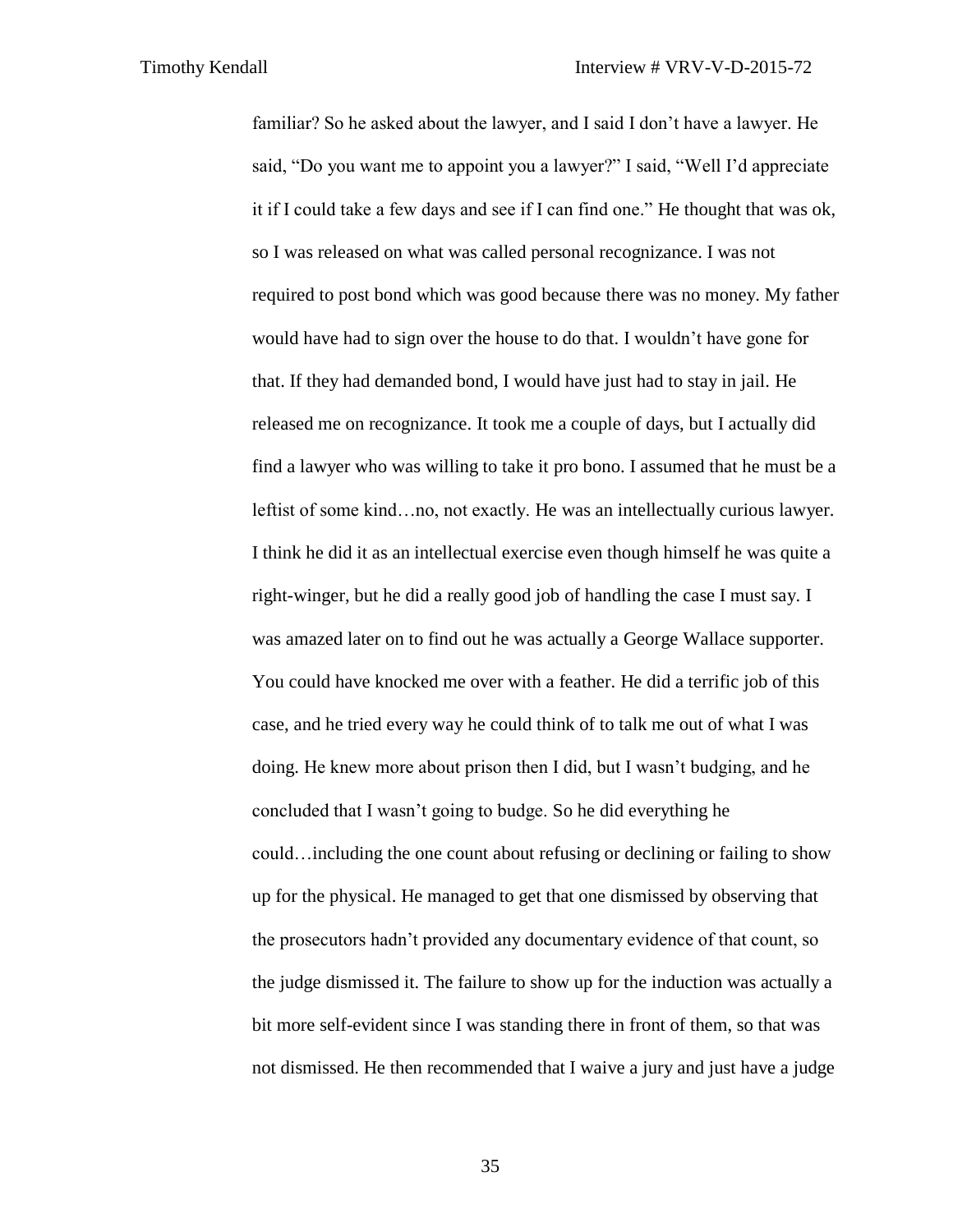trial, and it was the correct advice. This judge was quite liberal on social issues. He was not yet liberal on the subject of the war, and certainly he had no sympathy for people who violated the law when they had another option which to his mind I had. I could have gone the CO route, and I didn't. The trial was set for the end of June. I think June  $28<sup>th</sup>$ . A side amusing anecdote is that there was a time in my life that any time I did anything that was remotely important there would be a thunderstorm. I don't know what explained this, but I'll tell you I'm something of a musician. The first time I ever conducted a concert there was a huge thunderstorm. It knocked out the electricity. We lost the recording. There was a thunderstorm the day of the trial that just blackened the skies and shook the chandeliers in the courtroom. I knew that the judge belonged to the same church that I did. He did not know that I knew that, and you could not know because it was a huge church. They had like 5,000 members or something like that and many, many Masses on Sunday. You could never meet some of the people who were members of the same church, so of course I was certain to mention it in the course of my testimony. I was messing with his head, but at the end, truth to tell, there was probably little he could do except find me guilty, so he did. Sentencing was then put off until the  $3<sup>rd</sup>$  of September which I think was the day after Labor Day that year. They got what the was known as a pre-sentence report where they have the probation office people do a thorough background check to see if there's anything they ought to know about. Turned out there was nothing. So when the time came, as I say he was very heavy sentencer despite being famously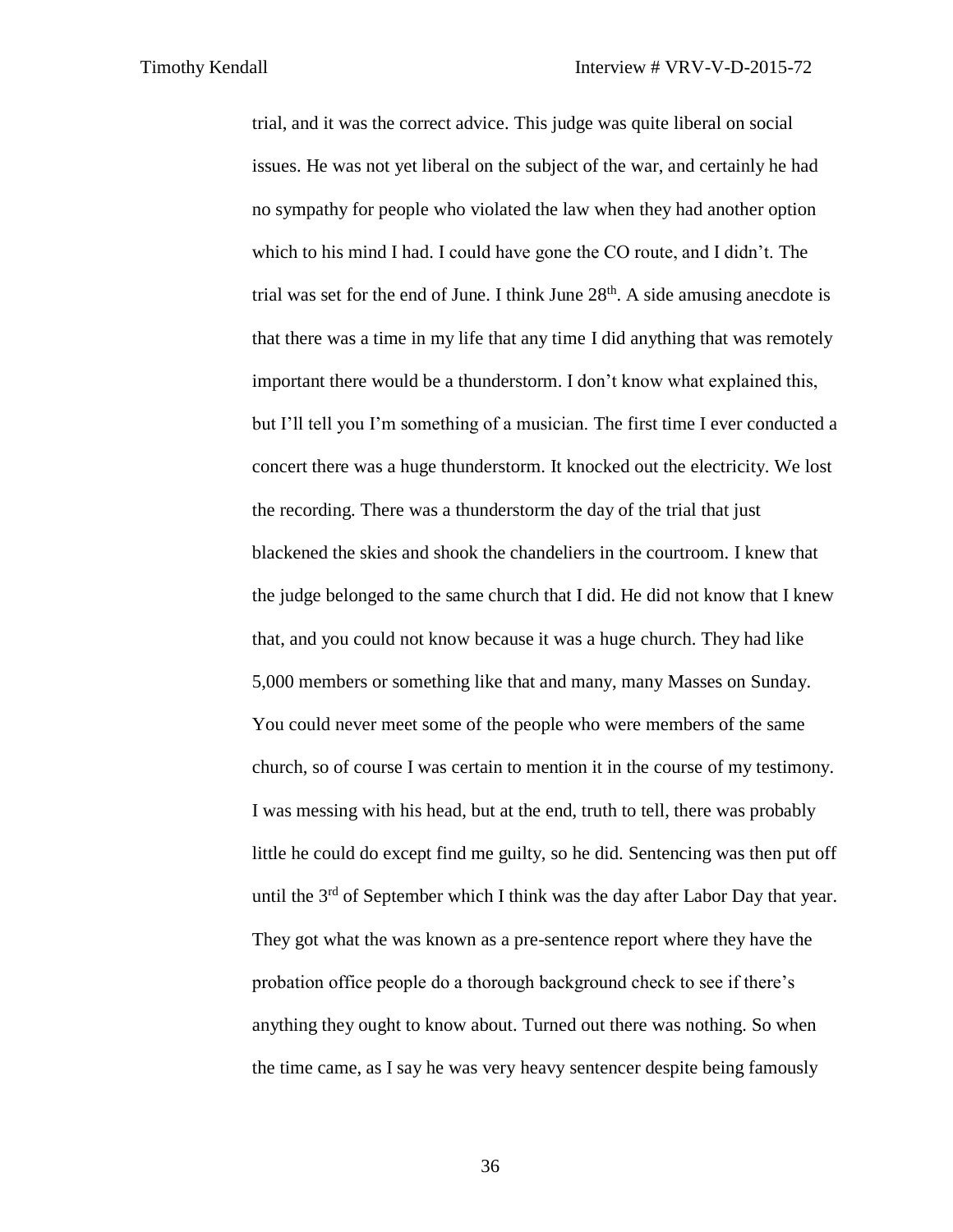liberal on social issues. His usual practice was to give just below the maximum for whatever the offense was. By not giving the maximum, by giving just a little below, he demonstrated that he had thought about it and not just done it automatically, so it was much more difficult to have him overturned. He was not overturned very often. He was wildly unpopular in Richmond because he had ordered school busing and all that to remedy segregation in the public schools. Half of Richmond would have been perfectly happy to ride him out on a rail or something, so he didn't have a big following. He was a very tough sentencer no matter what the offense was. My four years out of a possible five was the lightest he had ever given. Everyone else who had come before him for that had gotten four and a half.

Kranich: What were actual charges?

- Kendall: I don't remember the exact wording of it, but it was essentially failing to observe a lawful order to report for induction into the military. I forget how they worded it exactly, but that's pretty much what it was.
- Kranich: You were 21, so what year was it?

Kendall: This was '71.

Kranich: Seventy-one, so you were sentenced to four years in prison.

Kendall: Was I still twenty-one? I guess I was twenty-two by that time, so yes I was sentenced to four years.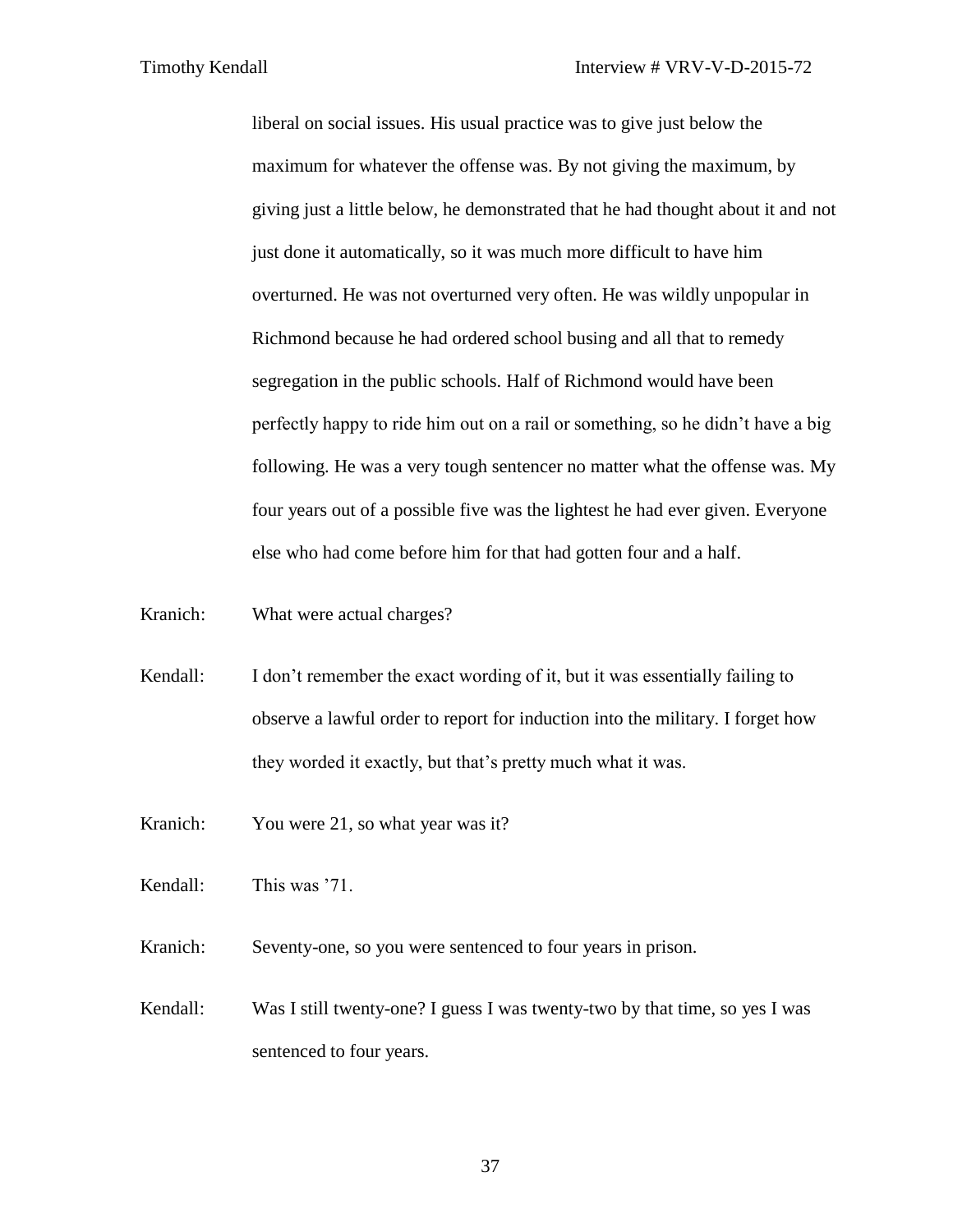- Kranich: Before you tell some of the prison stories, it sounds a lot like by this time you are pacifist.
- Kendall: Oh yes.

Kranich: Tell me what that meant to you. How did you define your pacifism?

Kendall: Pacifism to me is a recognition that there is almost never an excuse for violence and in particular premeditated violence. It might be one thing if you're walking down the street at night and somebody jumps at you out of an alley or something like that. You just instinctively, you might punch him or something. But when it comes to premeditatedly deciding that violence, and in this case, globally lethal and widespread lethal violence, as essentially an instrument of foreign policy, which is what that war was. We were pursuing what was known, in the Eisenhower days and following, as a "policy of containment." Everybody who mattered in Washington in those days saw Vietnam as a "domino", you know, like you knock down a row of dominos and one falls down after another. It's amazing the extent to which so few of them realized that they needn't have worried about the Chinese coming in and influencing anything. The Vietnamese and Chinese historically are not the greatest of friends. The Vietnamese were primarily nationalists, and they were shoved into the Communist camp because the western powers would not come to their aid against the French colonial powers. For me, the question of pacifism doesn't mean shying away from anything. It certainly doesn't mean appeasement. It does mean facing down what you legitimately see as evil.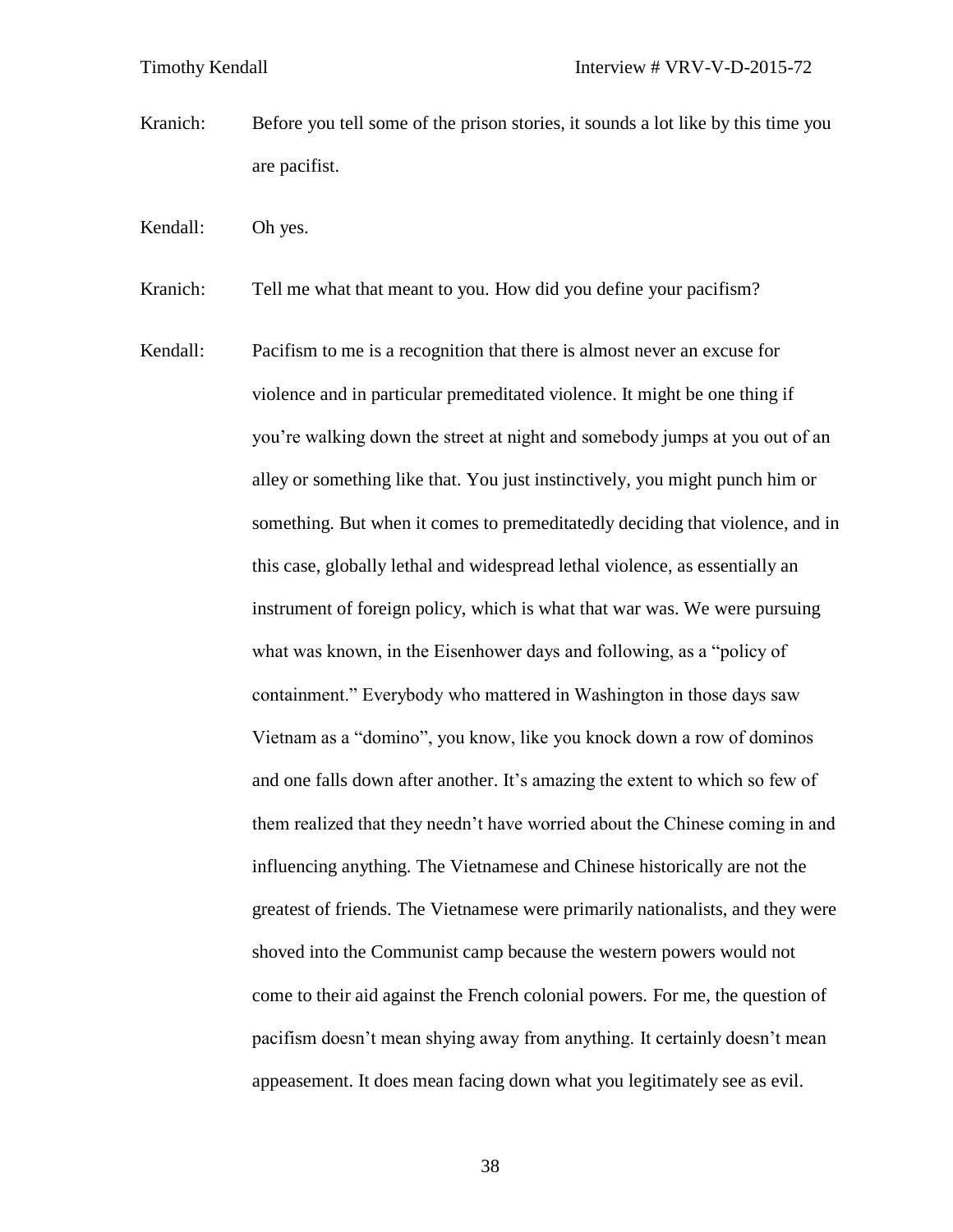Yes, that means taking gigantic chances sometimes. It could very well mean dying when you come right down to it, as a number of Gandhi's followers had during the last days of the Raj in India. It was some song writer from those days, I was never much of a popular music fan, so I don't really know who said this, somebody's phrase was "Peace is not the end, peace is the way." That just seemed to make sense especially in the context that nothing else seemed to be working. Here we were in 1971 and at that point there was really no end in sight. Like I say, they weren't going to nuke Hanoi and be done with it. So what were they going to do? Did they really think that at some point the Vietnamese would just give up on their own country? Not likely. Did they think the armed opposition of the South, the so-called Vietcong, were going to somehow make peace with first the Diems and then the Thieu regime and following? I don't think so. What they were thinking was not clear. This was clearly not working. It is not working now. You know, pacifism is heavy duty stuff. It does mean occasionally, sometimes more than occasionally, having to face down possibly lethal, call it evil for want of a better word, without responding in kind. That's heavy duty stuff. I don't know if under all circumstances I would be brave enough to follow through on it. The one serious test that I had of it I did manage to get through.

Kranich: Tell us about that.

Kendall: Well, when you come right down to it this was where the story ceases to be romantic and anything remotely heroic or anything like that and gets really down and dirty. It was a rape attempt in the Richmond City jail, on the part of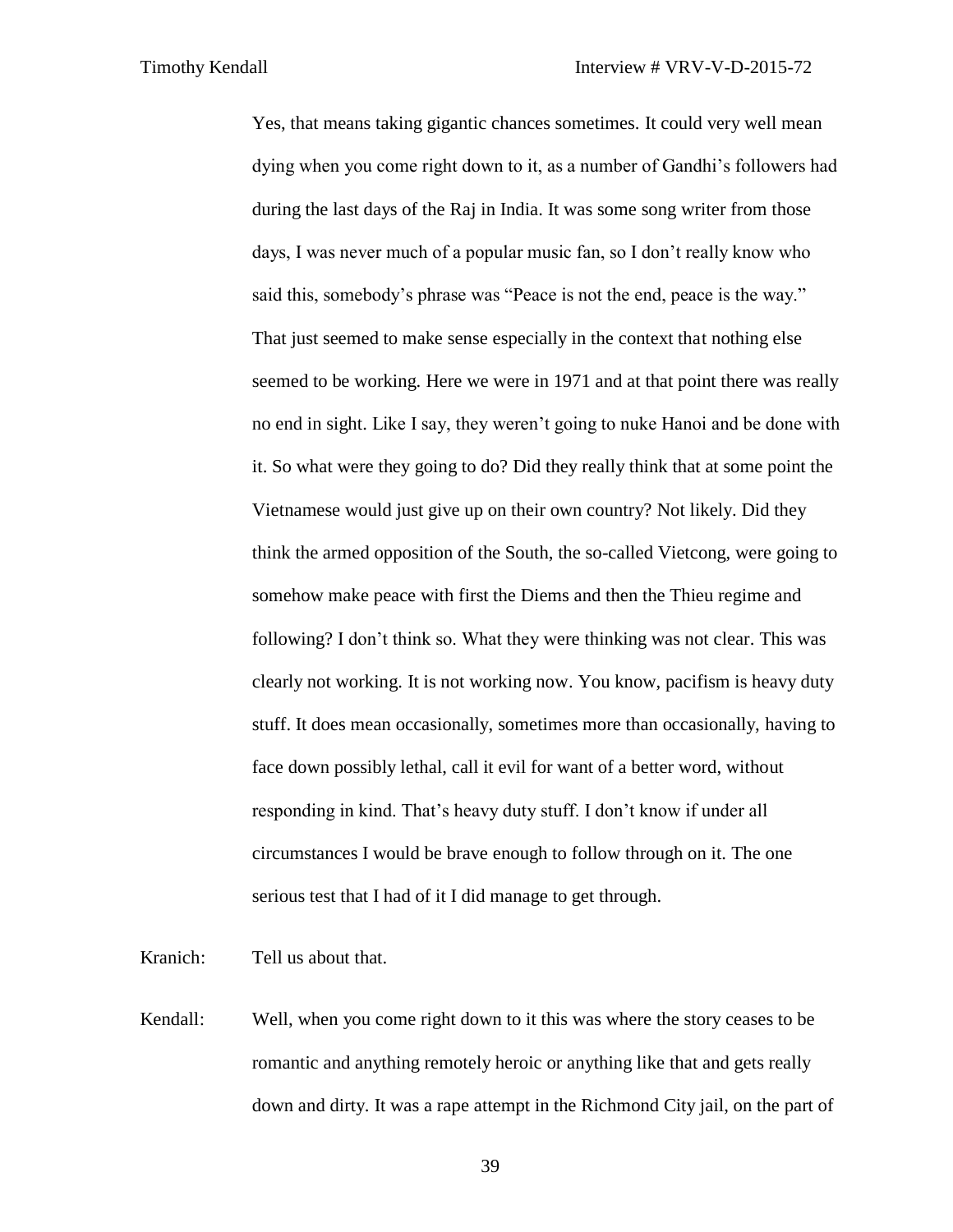a guy who was probably three quarters again my weight, a solidly built black guy who was just obviously consumed with rage against white people. Jailhouse and prison rape is an entirely different phenomenon than even what it is in other contexts. It's pretty bad, God knows, already, but it has nothing to do with any kind of sexual orientation or sexual deprivation or anything like that. It's sheer dominance and is seen as a humiliation tactic. The phrase is "taking your manhood". There must be a similar phrase in women's joints, but I don't know what it is. It was heavy duty. The guy just beat the hell out of me when you come right down to it. He was a big, tough dude. You know I don't know why he stopped finally. I just don't know. Maybe "the man" was coming. I have no idea. It became clear to this one guard that something untoward had just happened, so I was put in what is politely called protective custody. The real translation of that is solitary, where I stayed for a day and a half, and then the Federal Marshals came to take me on my journey to prison in Pennsylvania, by way of the DC jail, which was another bona fide hellhole. You could have died there very easily. The stance that I took in the face of this attack was neither to submit nor to resist. There was no knowing at the beginning of it whether I would survive it or not. I needn't have. He was big enough that he could have killed me if he set his mind to it. I mean it wouldn't even have required any weapons, just beat my head against the wall or something like that. He could have done it. He didn't do it, and I don't want to read too much into that. I don't want to say my facing him and not resisting him was somehow transformative or anything like that. Maybe it was, who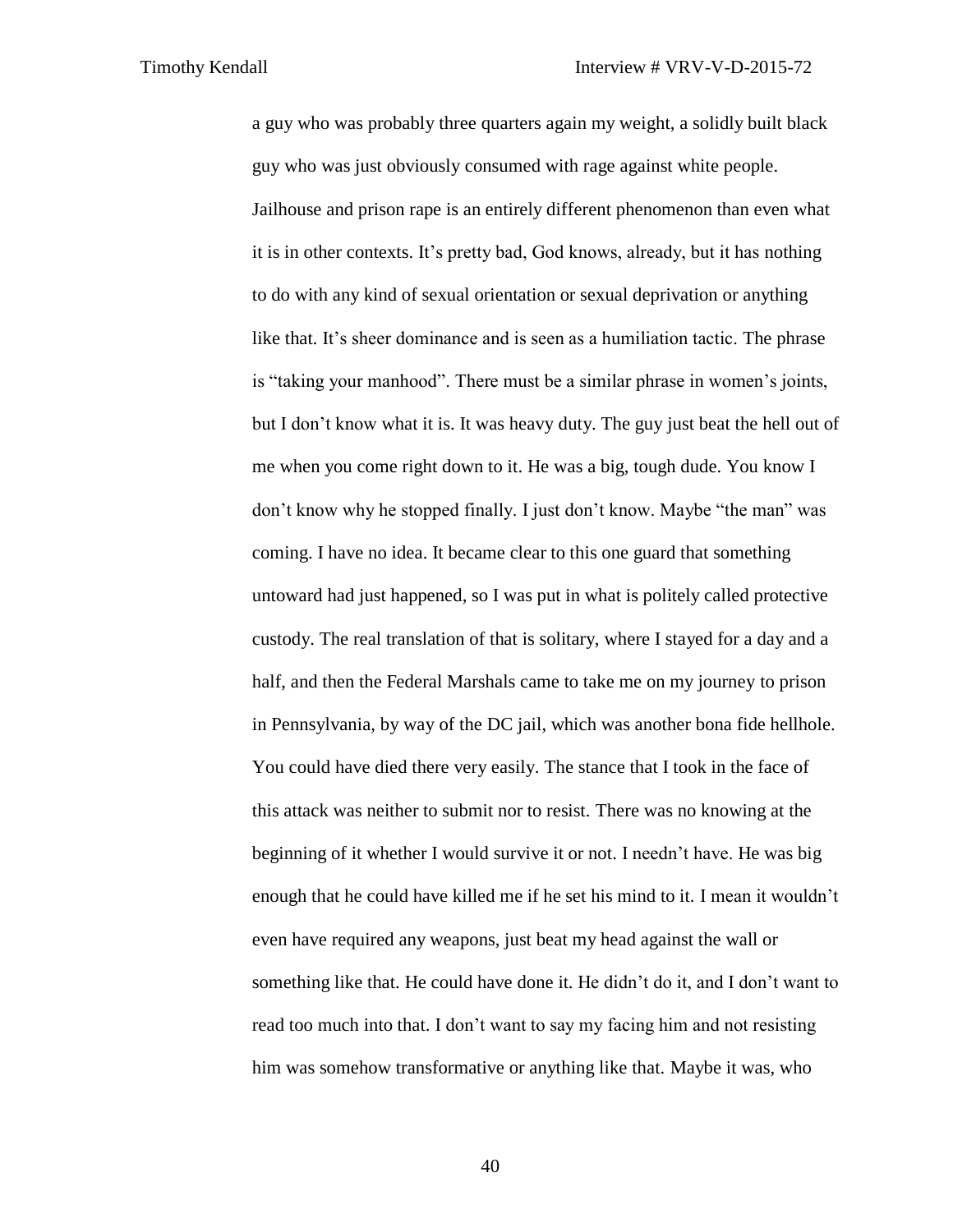knows. I never saw him again. That's the one sort of immediate, here and now kind of test that this conviction has had. But again, you could almost put that in the column of the unexpected attacks that you might very well instinctively fight against. Doing something as a calculated matter, and for want of a better term "premeditated" matter, for me it's in an entirely different category.

Kranich: Tell me how you faced down without resisting this attempt at rape.

Kendall: I just stood there and stared him in the face and kept saying no, and he kept pounding on me. It was memorable, let's just put it that way. Interestingly, I felt it a little afterwards, but I wasn't really badly injured. It was not something I'll forget anytime soon. In a jail you're in cells, but they open onto what's known as a tier. The cell doors are open during the day, so I couldn't have taken refuge that way. In fact, I certainly wanted to stay out of the cell because that would have been probably certain death. So I stayed out in public so to speak. I certainly didn't expect anyone to come to any kind of assistance and possibly wouldn't have wanted them to anyway, although you could wonder about that. After this was over, and this guy was taken back to where he had come from…that's another part: somebody had let him into that tier, so you have to feel like some guard must have been complicit in this. I don't know how that happened, and I never did know how it happened. At some point, maybe that's why it stopped, because his time was up or something like that. I don't know, but the other guys just then erupted on me for not defending myself. I can still remember this one guy saying, "This is going to happen to you in every institution of correction you're ever in until you learn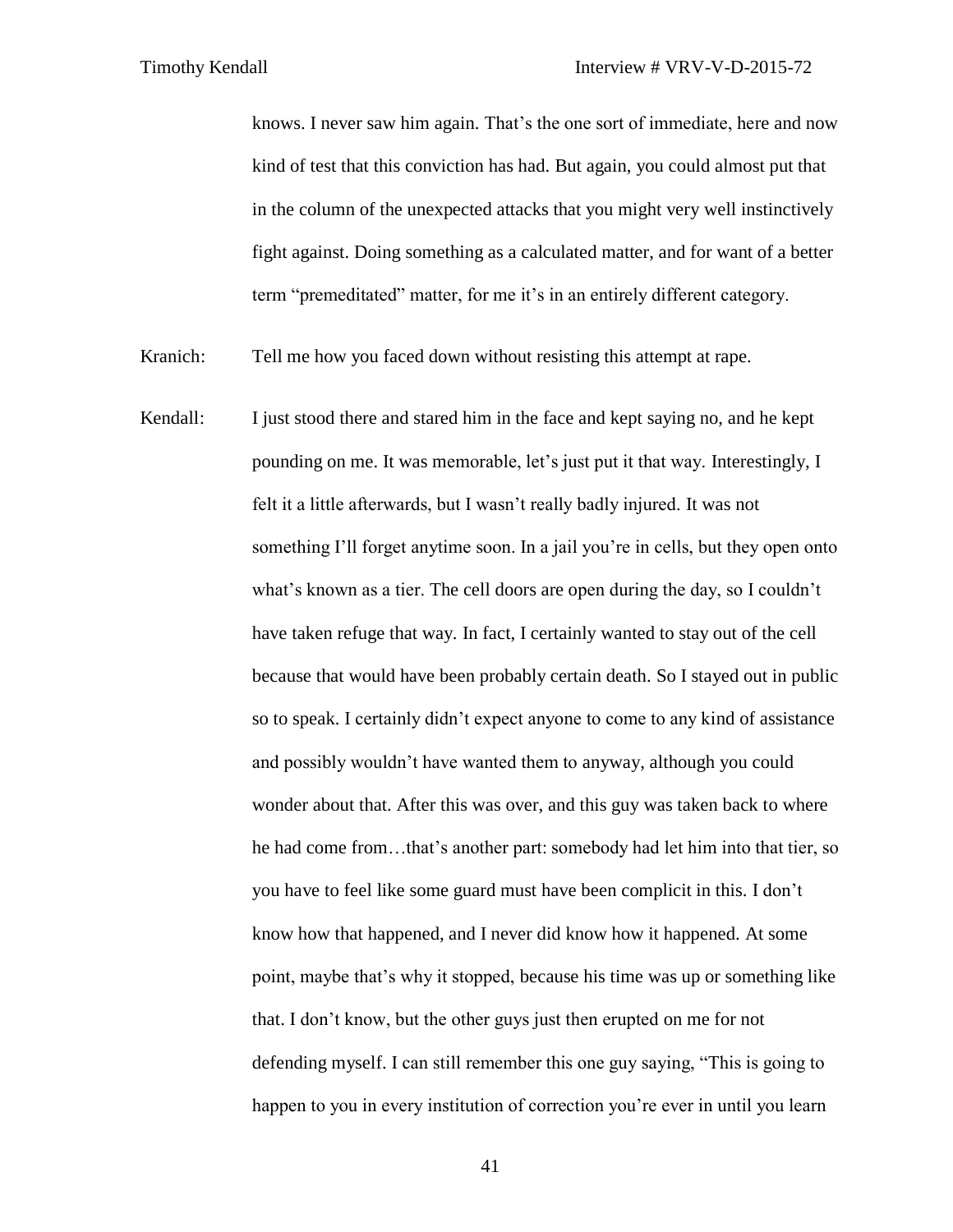to stand up for your manhood." That's the way he put it, his exact words. Even after all these years, I can still call them up. All I could do was say, "Well he didn't succeed did he?" But that didn't carry a lot of weight because everybody knew he could have killed me if he wanted to. His life wouldn't have been too great after that, but.

- Kranich: How did you respond in prison to threats of violence? Did you continue to respond that way?
- Kendall: It never again quite got that intense for me, although it could have if I had stayed in Lewisburg for longer than a week. Lewisburg is a big maximumsecurity prison. The hierarchy at the time was there were two satellite prisons administratively under the warden at Lewisburg. There was the so-called Lewisburg Farm Camp that was right outside the Lewisburg walls that was sort of medium security where the guys basically did farm labor all the time. Then there was Allenwood which was some number of miles up the road  $-I$ don't remember exactly how far it was – and that's where I ended up. Allenwood was also a so-called farm camp. It had once been a small village in Pennsylvania, but it was eminent domained in World War II. They made an ammunition factory out of the whole area, and so the prison buildings at Allenwood were what was left of this old ammunition factory, several buildings. Later they had built some specific prison buildings. When the marshals took me via the Washington DC Jail where I was for one night, another very frightening place but I got through it ok, and then in Lewisburg it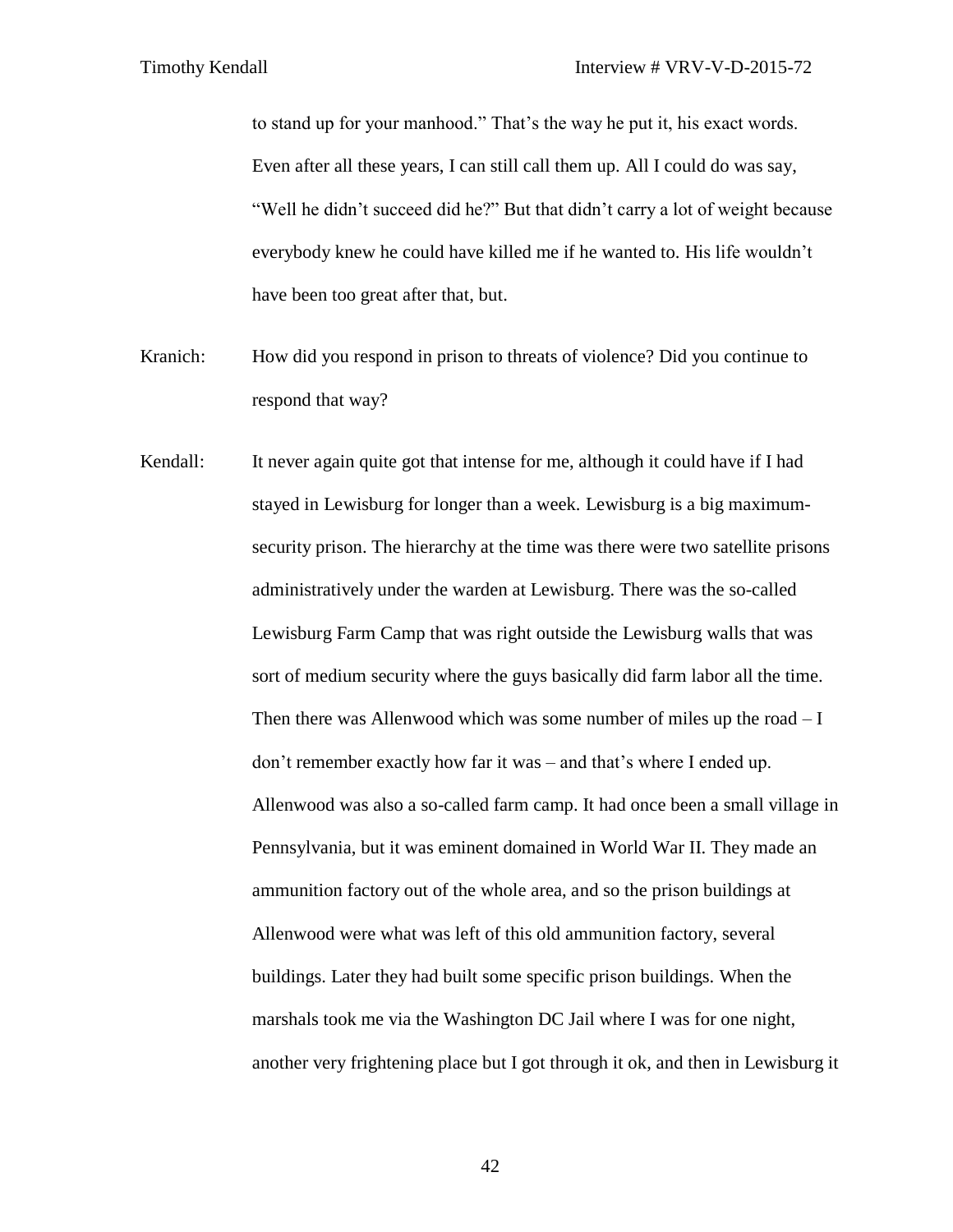was sort of a question of "any minute now". It didn't happen in that week. I was only there for about a week, and then I was sent out to Allenwood.

Allenwood was a different scenario from the real monstrous places like Lewisburg. For one thing in those days, this is not true today, in those days it was a minimum-security camp. It was a camp. It was in the foothills of the Poconos, and as I say had been an ammunition factory during World War II. The only thing left of the old town was a little stone church surrounded by a cemetery. Then there were the buildings, some of which had been there during the ammunition factory days. Others were newer, but it was barracks living, no cells. There was no fence, there was no wall. If anybody wanted to run, it'd be a several mile run over an open field, so, you know, people could do it. Several people actually did manage to escape and stay gone for a while. But by and large, being minimum security and relatively relaxed compared to some place like Lewisburg, it was correspondingly safer…which is not to say it was 100 percent safe by any means. Not only because of the threat of violence, although that was certainly there, but also just for aggravating routine things like people dying for lack of routine medical care, that happened on a couple of occasions, or people being given inordinately dangerous work assignments. They sent an untrained guy up a telephone pole to do something, and he died. He got across several thousand volts and was dead before he hit the ground. So that sort of thing did happen. Another guy, a guy in his 30s, had a heart attack and was driven past the civilian hospital to the prison hospital in Lewisburg where there wasn't going to be a doctor on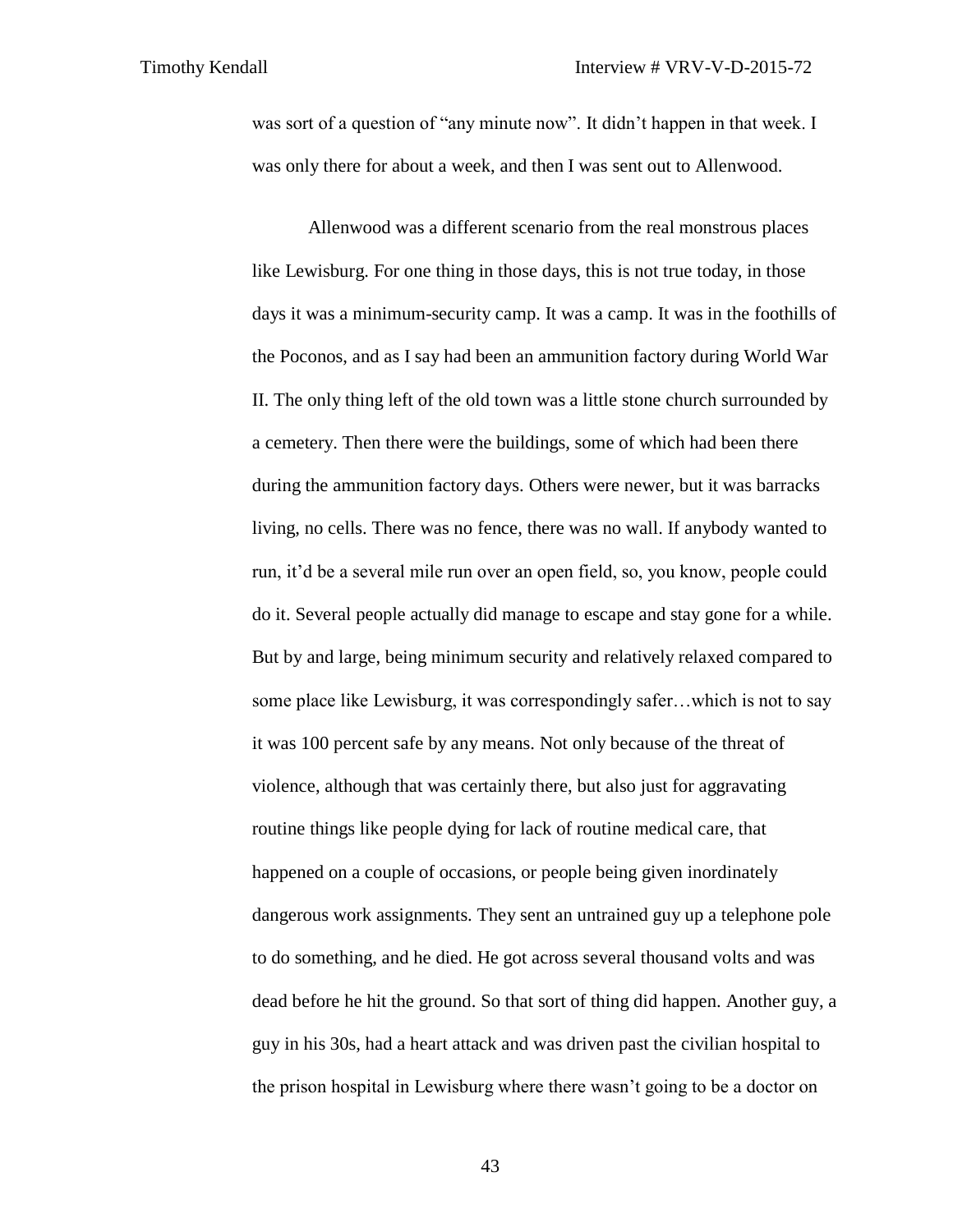duty until the next morning, so he died. Things like that…it was not that uncommon.

There was the constant threat of violence. You constantly had to be aware. As I think I mentioned in a previous conversation with you, it was my introduction to an aspect of existence that women live with all the time, but most guys don't have occasion to experience. But when you're in a situation like that, and as I've told people for years, you're young, small, white, and stupid…it didn't help because, you know, the racial animosity was always there. Even if you tried to ameliorate it, you could up to a point, but only up to a point. So there was that to worry about, and the consequent threat of violence was pretty much never-ending. You always had to be on the lookout. You always had to have your wits about you and so on. Some people could back it down by means of threats. There was a guy who was even smaller than me, and he was, let's say, "approached" by one of these guys and "declined the honor", shall we say. The guy said "Well, we have ways, I assume you know about that," and he said, "Yeah, I know that some people die in their sleep too." You know, you could resort to that if you wanted to. I didn't like that, but I could understand why somebody might do that. Again, you know, it was certainly far from being a safe environment by any stretch, but a large part of the population was in fact draft cases.

Of those, probably a good half were Jehovah's Witnesses. They have a really raw deal, and I don't know whether this has changed since then. But in those days, their attitude towards the draft was exactly the same as the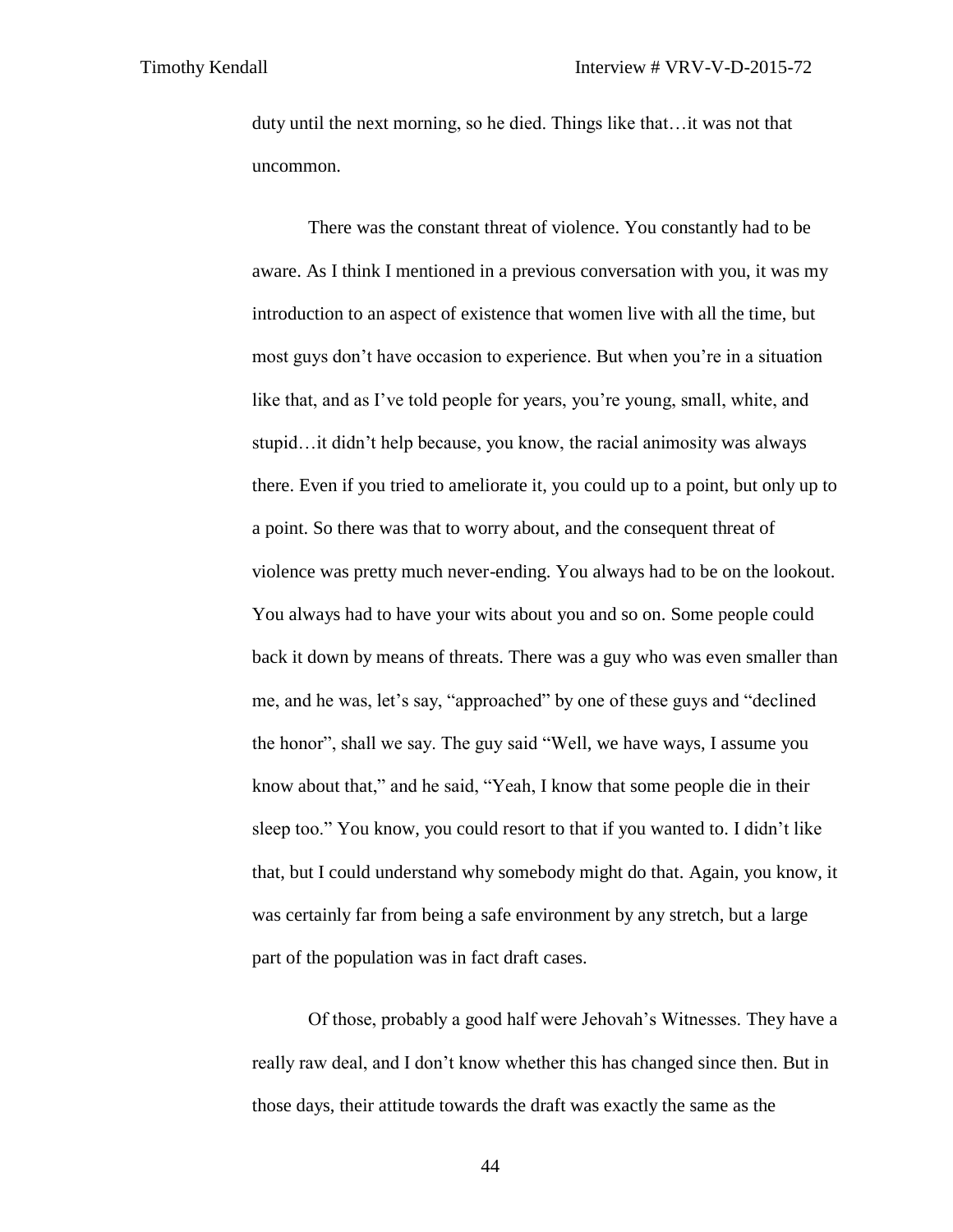Mennonites. They have nothing to do with it. Well, that was my attitude too, but they were at least driven by a church teaching which I was not. The church that I belonged to when I started all this did not have pacifist leanings to say the least. The Mennonites will have nothing to do with the draft. They won't register. They won't take physicals. They won't file for CO. They won't do anything. That was pretty much the attitude or was, I assume it still is, of the Jehovah's Witnesses. But for some reason, when there is a draft on, the Mennonites are left alone and the JW's got to jail in droves. They were easy guys to get along with. There was no danger from them, certainly, except that the guards were aware of the fact that if you asked a Jehovah's Witness a question he would always tell the truth. So there were some things you didn't want them to know, but that's not danger in the same category as what we are talking about. Conversely, there were some street-tough sorts of people, but this was federal prison bear in mind.

Ordinarily, violent street crime doesn't precipitate Federal charges. Those are usually state charges, so the violent street criminals, robbers, murders, rapists, you know that kind of thing, typically end up in state prisons. What you have in Federal prisons are things that just happen to be either specific Federal crimes or they become Federal crimes because they are carried out across state lines. One of the most frequent Federal crimes is car theft. Well, car thefts, they can be violent crimes too, but by in large they aren't the same as people who, you know, rob you on the street for example.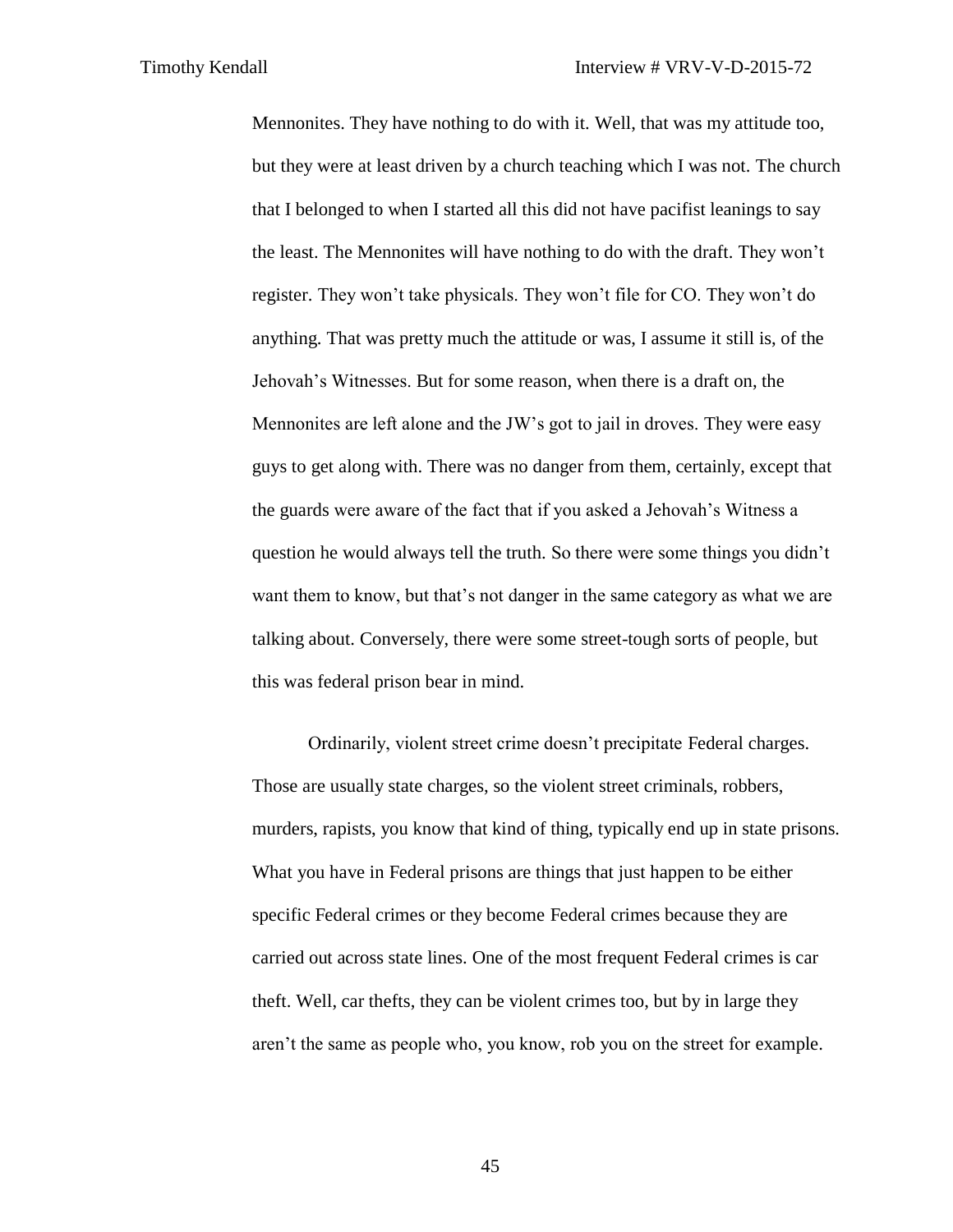All sorts of white-collar crime, bank embezzlement was another one. Actually the most frequent Federal crime, interestingly, is bank robbery, and that's Federal because of the FDIC. It's federally insured, so it becomes a Federal crime. It's also not for your really intelligent criminal. Nobody gets away with bank robbery. I think the conviction rate is something like 99.8 percent, but the place was nonetheless had its share of bank robbers. You know they too can be violent people, but again it's not the same as the street-toughs and the rapists and so on. It just sort of fortuitously I ended up in a place that compared to others was relatively safe.

To be sure, there were also heavy-duty mobsters for example. Three of them in particular that were really notorious. One was seriously notorious. Another was sort half-notorious, and the other one might have been if he hadn't been so old. By the time I knew the third one he was an old sort of jolly old man. There wasn't much danger from him. He had nonetheless had a major heroin operation on the East Coast. He wasn't exactly your innocent angel. The other two were serious mobsters and would literally just as soon kill you as look at you. So you had to steer clear of these guys. I accidentally physically bumped into one of them one day, and I thought my life was over. But as it happened all he did was shove me aside without a word. "Be warned", so I was warned.

It was during all this time that my own motivations and so on began to evolve a bit. When I first self-identified as a pacifist, having been brought up as a pretty committed Catholic all my life, I assumed that only something like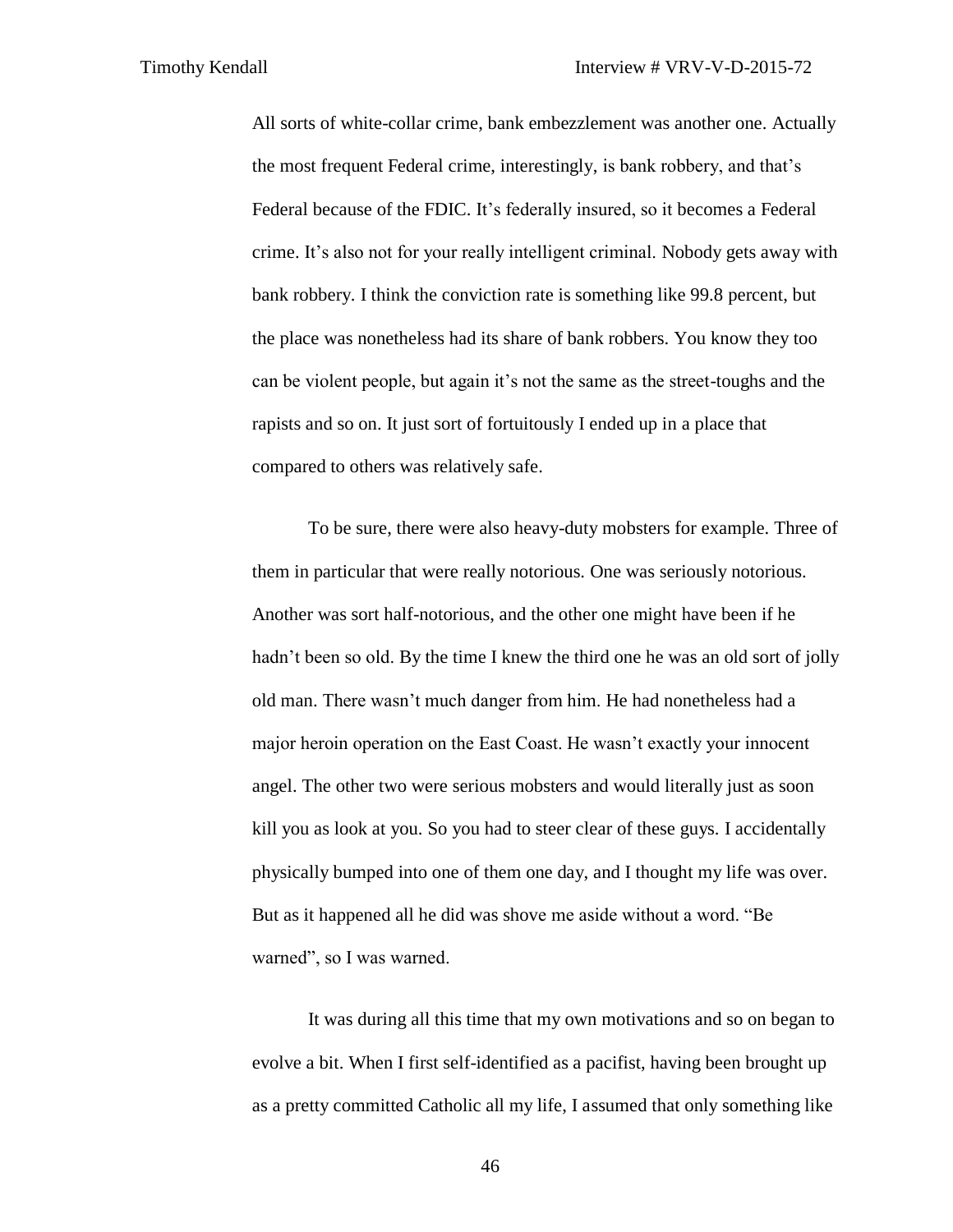religious faith could sustain something as impractical as pacifism. I have since moved away from the Catholic Church, but I have not moved away from pacifism, interestingly. Largely, I see it as even more firmly grounded now because I see it as a practical matter. This didn't quite begin to emerge there in Allenwood, though the seeds were planted by some reading that I was doing. I also got into some discussions on the subject with somebody who in terms of the war and all that was definitely on my side, but he was not coming out of the same background at all. This was another man who died in his early 90s about a year ago. His name was Bill Yates. You can find out about him in a book called *The Deacons for Defense*. The subtitle is *Armed Resistance in the Civil Rights Movement*. Unfortunately, it's only available as a pdf, so you have to read it online and it's eye-killing, unless you want to print out 300 pages. Yates had been an English instructor at Cornell University and had gotten involved with the Civil Rights Movement. He was a white guy. Certainly not a pacifist, he had volunteered for the Second World War. He was old enough to be my father, but he was not as old as my father. He had gotten involved in the Civil Rights Movement, and Yates was one of those people that doesn't do anything halfway. Before it was over, he was a major organizer for CORE, the Congress of Racial Equality, which sent organizers throughout the segregated south. I didn't know this at the time, but he was viciously attacked and beaten up to the point of breaking his hand by the Ku Klux Klan, I think in Mississippi. I only found out a lot about him much much later after I was out of touch with him, but he and I used to get in these almost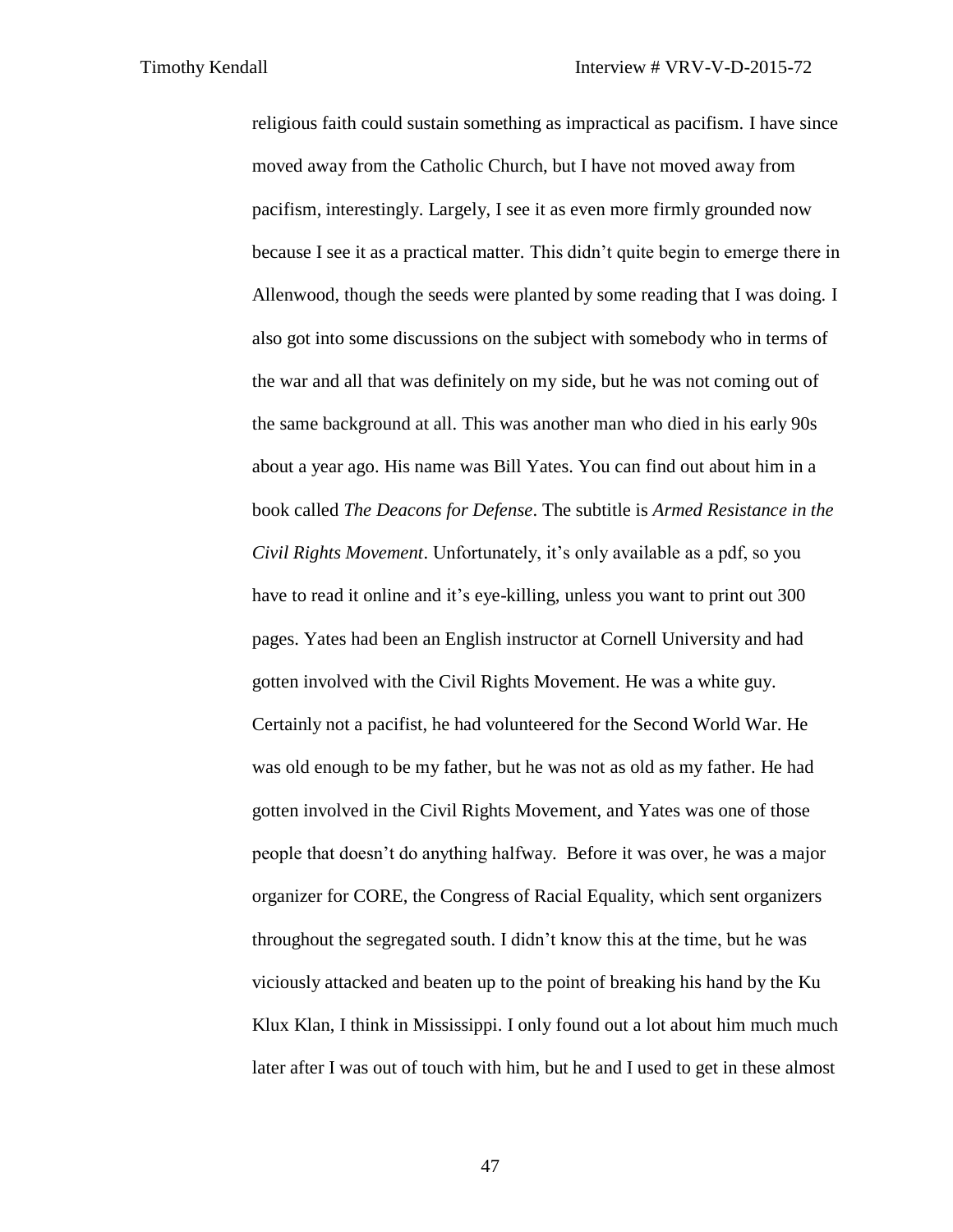screaming matches. You know he didn't take to disagreement really gracefully. He just thought pacifists were paper tigers and worthless people, who could have been real revolutionaries. He had very little patience with it, and I used to get into arguments with him and have to defend these notions. I certainly developed a respect for how he could have the attitudes that he did. He got into the CORE stuff and had his own troubles in the South. He could have been killed. From that, for him, it was a short jump into the anti-war movement because the two in his mind were inextricably bound up for the reasons we've talked about. A large part of the burden of it was being born by the poor and the black and so on.

There was a lot of that notion in the Civil Rights leadership, certainly Martin Luther King was an outspoken opponent of the war for much the same sort of reasons. For Yates, he said he would go to these anti-war demonstrations and there would always be somebody with a sign saying 'better dead than red'. So he started reading and before he knew it he was a member of the U.S. Communist Party, the old Gus Hall organization that ran Gus Hall for President about six times. They had a daily newspaper called the *Daily Worker*, no it was the *Daily World* by then. It had been the *Daily Worker*. That used to come into Allenwood through the mail, interestingly. So Yates was sort of known as the voice of Communism. It was interesting having these arguments with him. I was never going to get anywhere because he was as dogmatic as anybody on the other side could ever dream of being. He, to be fair about it, never got anywhere with me either. It was an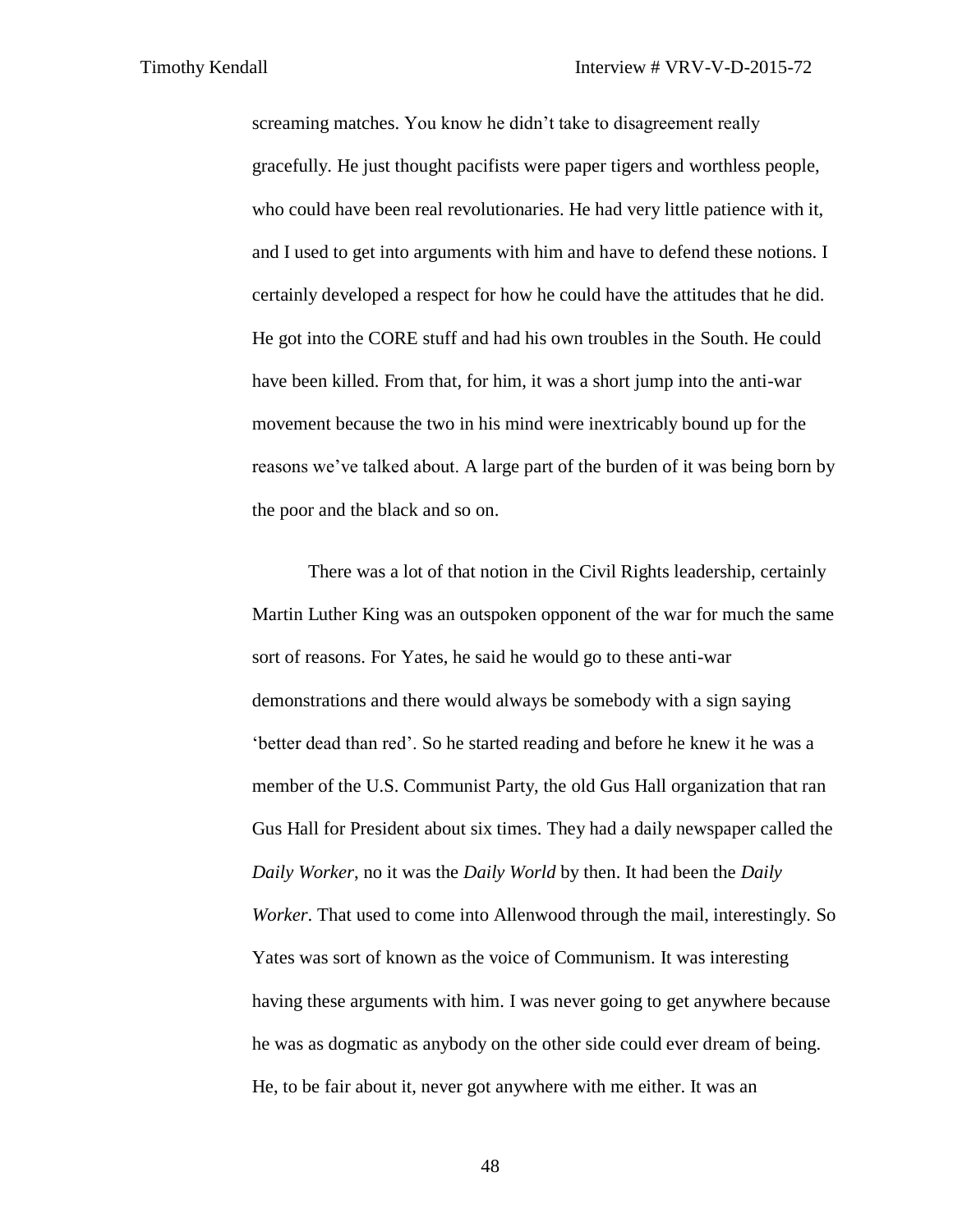interesting intellectual exercise in having to defend nonviolence against somebody who shared my goals and my values but thought that only violence could bring it about. He was committed. In fact the reason he was in prison…I have no idea how he got involved with a Quaker sanctuary action, but he did. A local Quaker meeting wherever he was living at the time, it might have been Ithaca, it might have been Buffalo, he was from somewhere near Buffalo… There was a guy who had deserted from the Navy, having turned against the war, basically being sheltered at a Quaker meeting. Yates was anything but a Quaker, but he got involved in this sanctuary action where basically people formed a human wall around this guy and tried to offer some measure of protection. Well, nobody anticipated that the feds would send in guys with clubs and start beating people. Yates, as I say, was anything but a pacifist and anything but a Quaker, so he got up and belted one of these guys. He did three years for that. I don't know if they called it resisting arrest or interfering with a federal arrest or what. So he was there when I got there and got out before I did.

Kranich: Did you serve the full four years?

Kendall: No, I didn't, and that's kind of an interesting story. The attitude in the country was changing, and there was another interesting thing. I forget what the magazine was. It might have been *Atlantic* or *New Republic* or one of those monthly magazines that ran an article about draft resisters in prison. The upshot of this article was that while applications for parole, which was still part of the system in those days, were allegedly handled on an individual,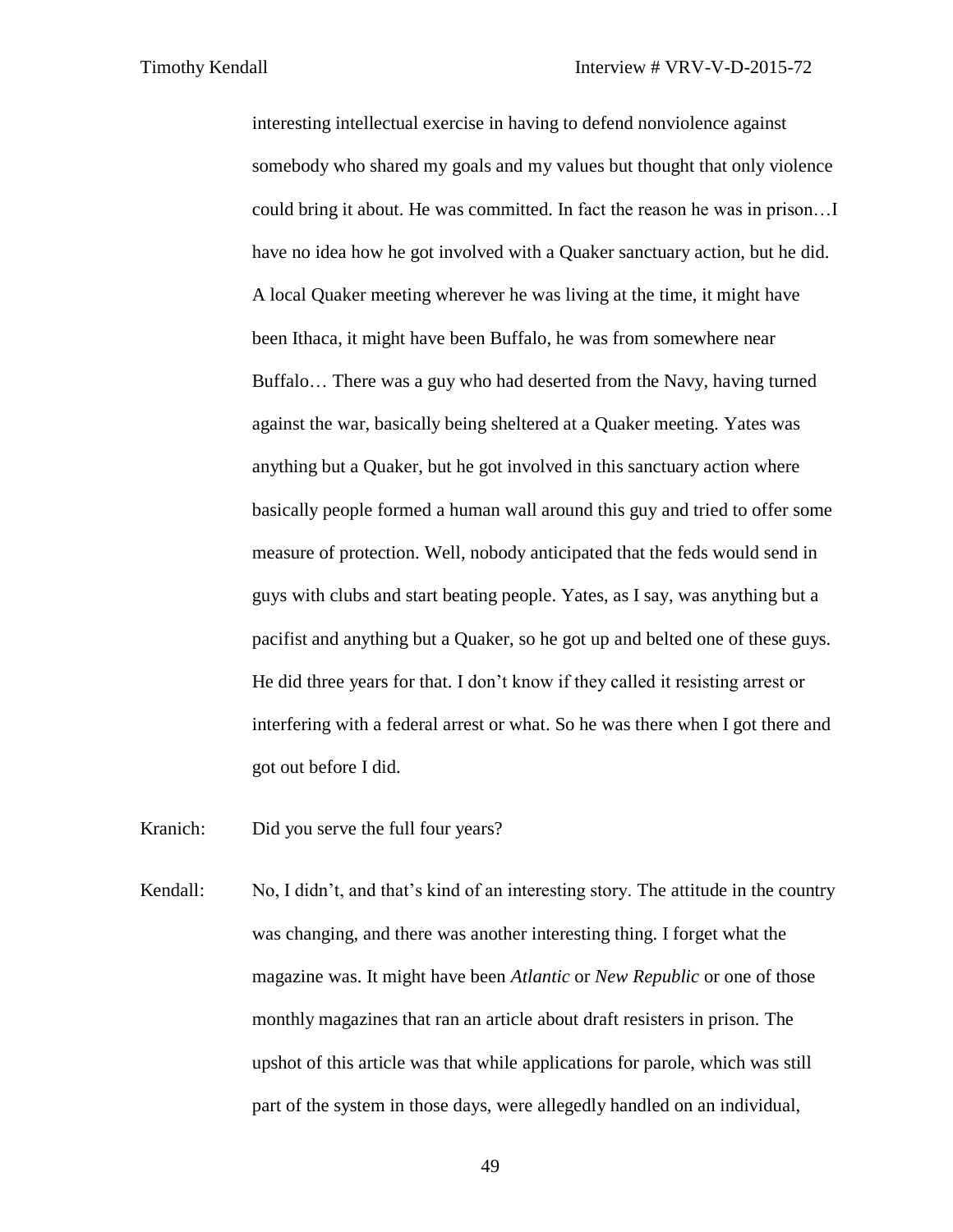case-by- case basis, the workload of the parole board was such that even if only one member of the board decided each case, they would have about 8 seconds to spend on that case in the course of a year. Obviously they weren't individually decided. They were decided by category, and draft cases never got parole. Certainly none of the ones I knew did. So this article was published, and…how did this happen? …a friend of my mother's was a friend of the judge's wife, my judge. She gave this article to the judge's wife who put it on the little stand by the chair where he would come home and sit and read. Later on, this other friend then told my mother that she had done this. My mother's telling me this story, that the judge's wife then gave it back to the woman who had given it to her, and it had all these markings that the judge had made on it. He had obviously read it. I don't know if this is still in effect or not, but there was something in the Federal code at the time called the All Writs Act, which allowed a court to treat any correspondence from a prisoner as though it was a formal motion by a lawyer. So you could just write a letter to the court making a request for something, and most of them came to nothing of course. I just said, "Well, what have I got to lose?" I wrote a letter to the judge that four years seems like an awfully long time, how about reconsidering? There was no way for me to keep a copy. So I sent this off, and by God he did. He cut my time in half, very quietly. It never made the newspapers the way the indictment and trial had. By that time I was already close to that halfway point anyway. So now I was doing two years instead of four years. There was no parole. There still wasn't going to be parole. The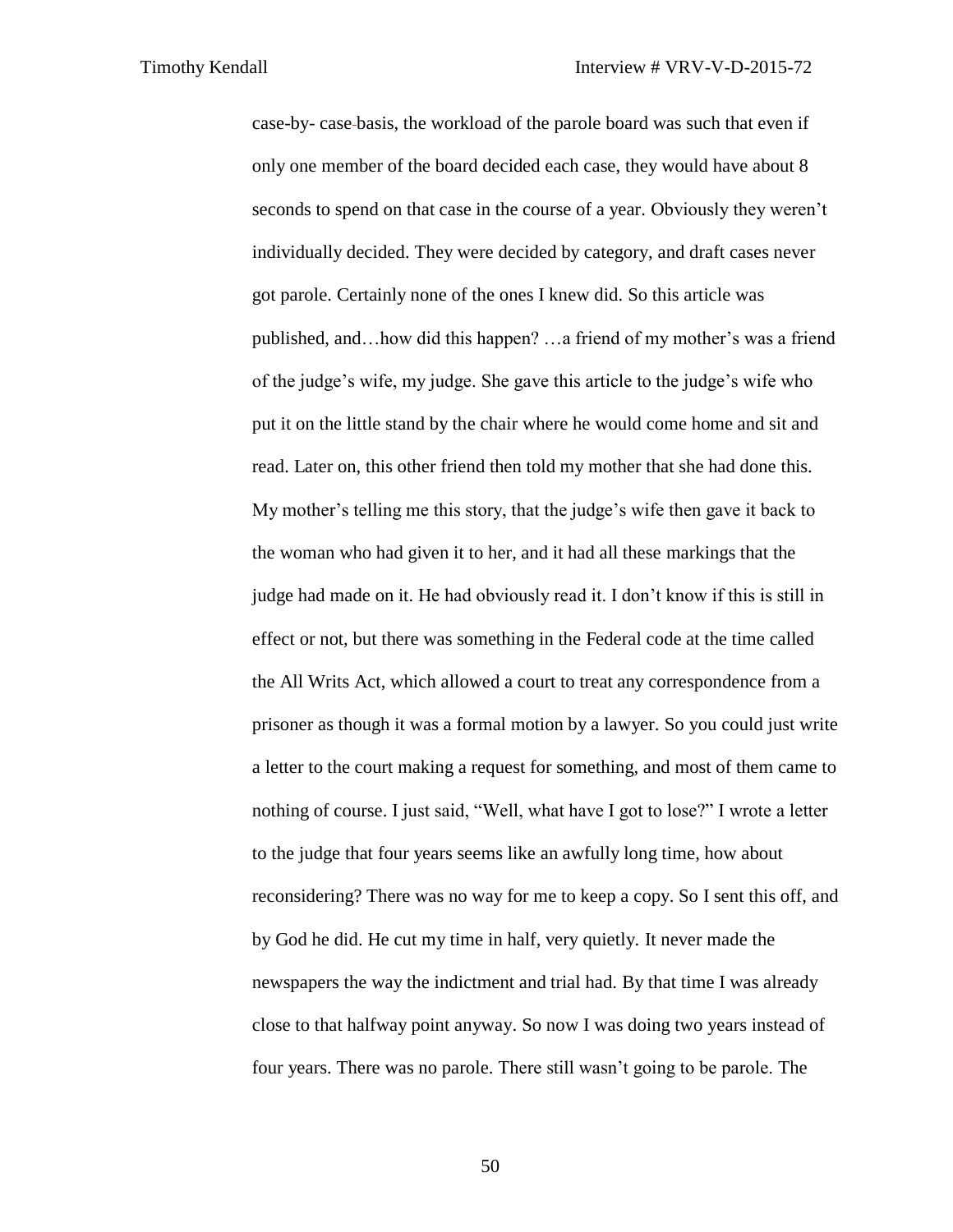system at the time was such that you were eligible…as long as you didn't get any violations inside the prison, you were eligible for what was known as 'good time'. These were days that were knocked off the end of your sentence. You got so many per month if you didn't violate any rules or get what they called 'written up'. If you got written up, then they could 'take days', as they said. It was a control mechanism when you come right down to it, but a lot of people got some time off the end. So my twenty-four months boiled down to somewhere north of seventeen months, to what was called "maxing out". By maxing out, I mean I didn't get parole, but I had this "good time". The catch on the good time was that you were still what they called "on paper," as though you were on parole. So you still had to report to a parole officer and all that for the duration of the good time which was a couple of months in my case. If you ran afoul of the law in any way or kept the wrong company or anything like that, you could be "violated" just like any parole violator and sent back for the rest of it. I ended up doing what we all referred to as 'maxing out' on two years. Like I say it was a bit more than 17 months.

- Kranich: Tell me the story briefly. You met this judge. You know the name of the judge and how did you come to meet him later.
- Kendall: The judge…he's deceased now. His name was Robert Merhige, M-e-r-h-i-g-e. I think he was of Lebanese extraction, quite a liberal on social causes, as I say a very tough sentencer on any criminal matters. Many years later…how many years later? I got out in '73, and this must have been about '78 or so, so about five years later. I had a part-time job working as a bookkeeper for the state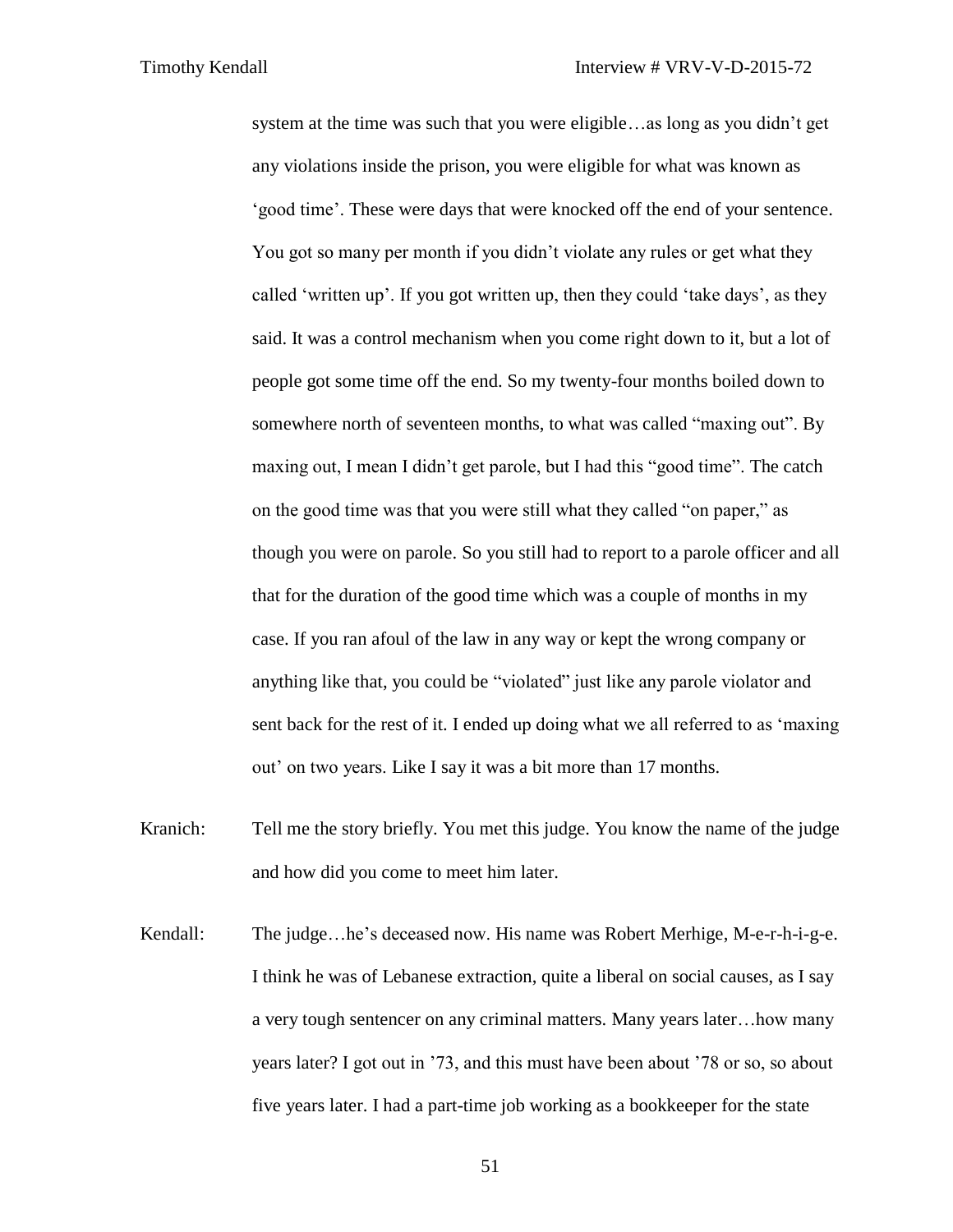affiliate headquarters of the ACLU in Virginia, the Virginia ACLU central office. I didn't do any of the exciting or sexy stuff. I just was the bookkeeper, but in the course of working there something came into the office that announced that the University of Richmond Law School was going to be hosting a symposium titled something like 'Civil Disobedience and the Law'. When I saw that Judge Merhige was going to be on the panel, I thought, well, oh I've got to go, so I went. The audience was five hundred people or something. It was a huge auditorium. There was no way he could have known that I was there. I didn't even know at the time if he would remember who I was. This was some years later. This was shortly after Carter had taken office as President. You may remember the very first thing that Carter did after taking the oath of office, even before delivering the inaugural address, was to sign a blanket pardon for any draft violator in the whole Vietnam period. So, all the guys who had fled to Canada, all the guys who had fled to Sweden, people who had been indicted but had never been caught, and all the rest of us, although in my case, it was obviously too late to spare me all the fun. Carter had signed this blanket pardon covering all these people. Full, free, and unconditional pardon I believe is how he worded it. A lot of people did then come back from foreign countries and come out from hiding and so on. In my case, all I know that it did was allow me to register to vote in Virginia, which is not automatic. Well, these days, they have to apply for restoration of voting rights, and it has to be signed off on by the Governor. I don't know whether that was the case then, or because the President had done this, and it was a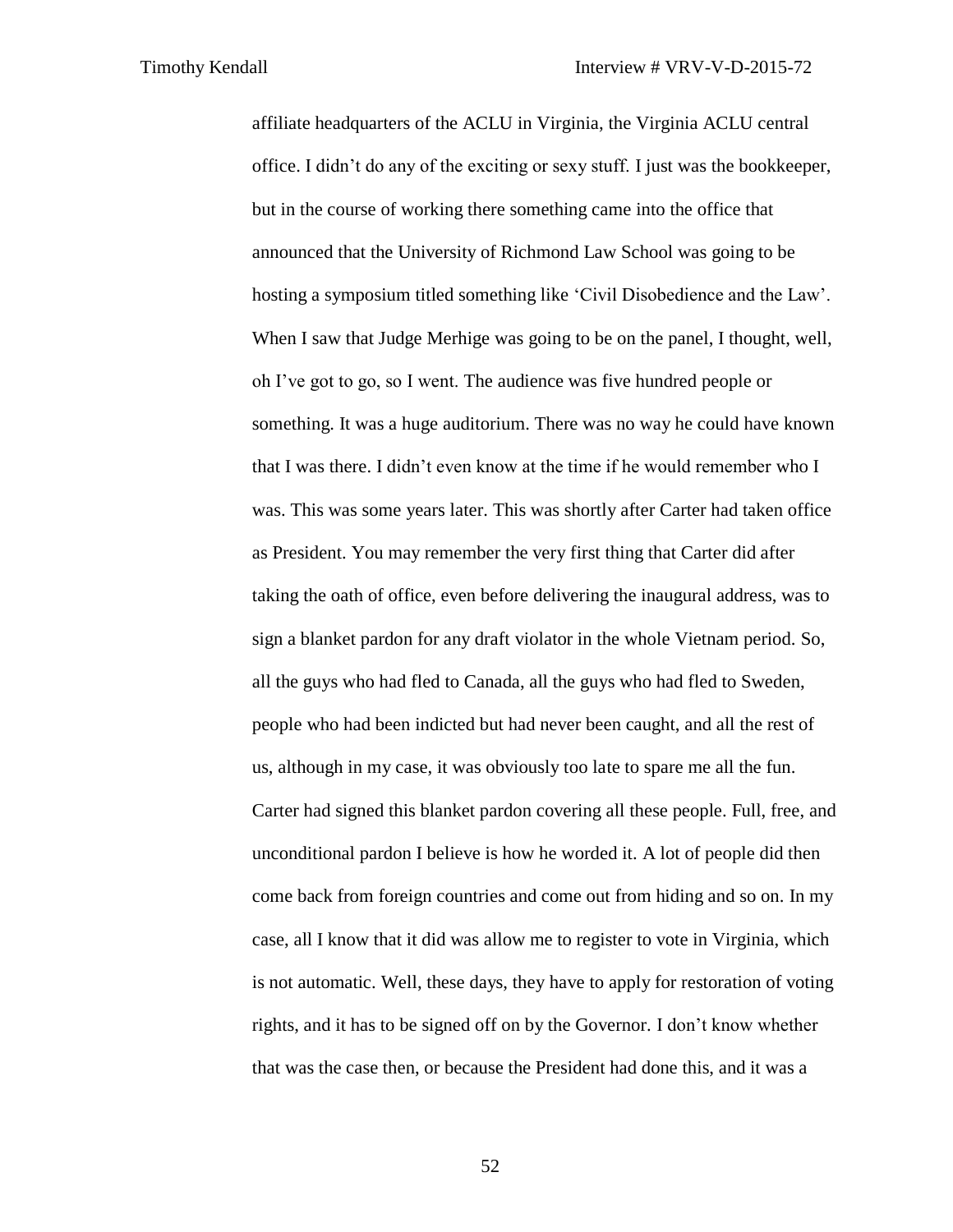Federal offense**,** that that would suffice. After initially balking, the state Registrar's office let me register to vote, and I've been a registered voter ever since.

The Carter pardon caused an uproar among the right wing, as you can imagine, because here are all these traitors who didn't do their duty and now they were getting off scot-free, etc. In the course of this symposium that Judge Merhige was participating in, during the question and answer period, somebody asked him about this whole thing. He answered the question directly by saying, "Yes, the President does have absolute pardon authority. It's absolutely legal for him to do this, and there is no question about that." Then, he followed this with a sort of public mea culpa that he didn't really have to do. It was essentially a public apology for the way he had handled draft cases. You could just tell by his demeanor, he was making it up as he went along, but he had had a real genuine change of heart. Obviously, he wasn't alone because most the country had, by then. It wasn't anything that stuck out, but it was more than he had to stay in public. He didn't have to beat his breast, so to speak, the way he did. Afterwards, I went up to the stage, and he was still there.

I just walked up to him and stuck out my hand. He took it, and I said, "Do you remember me?" He looked at me and said, "Kendall." I said yeah. We shook hands, and that was the last time I saw him. He continued to be quite the famously liberal judge on social issues, certainly, to the point where his house was vandalized and his dog was shot over some school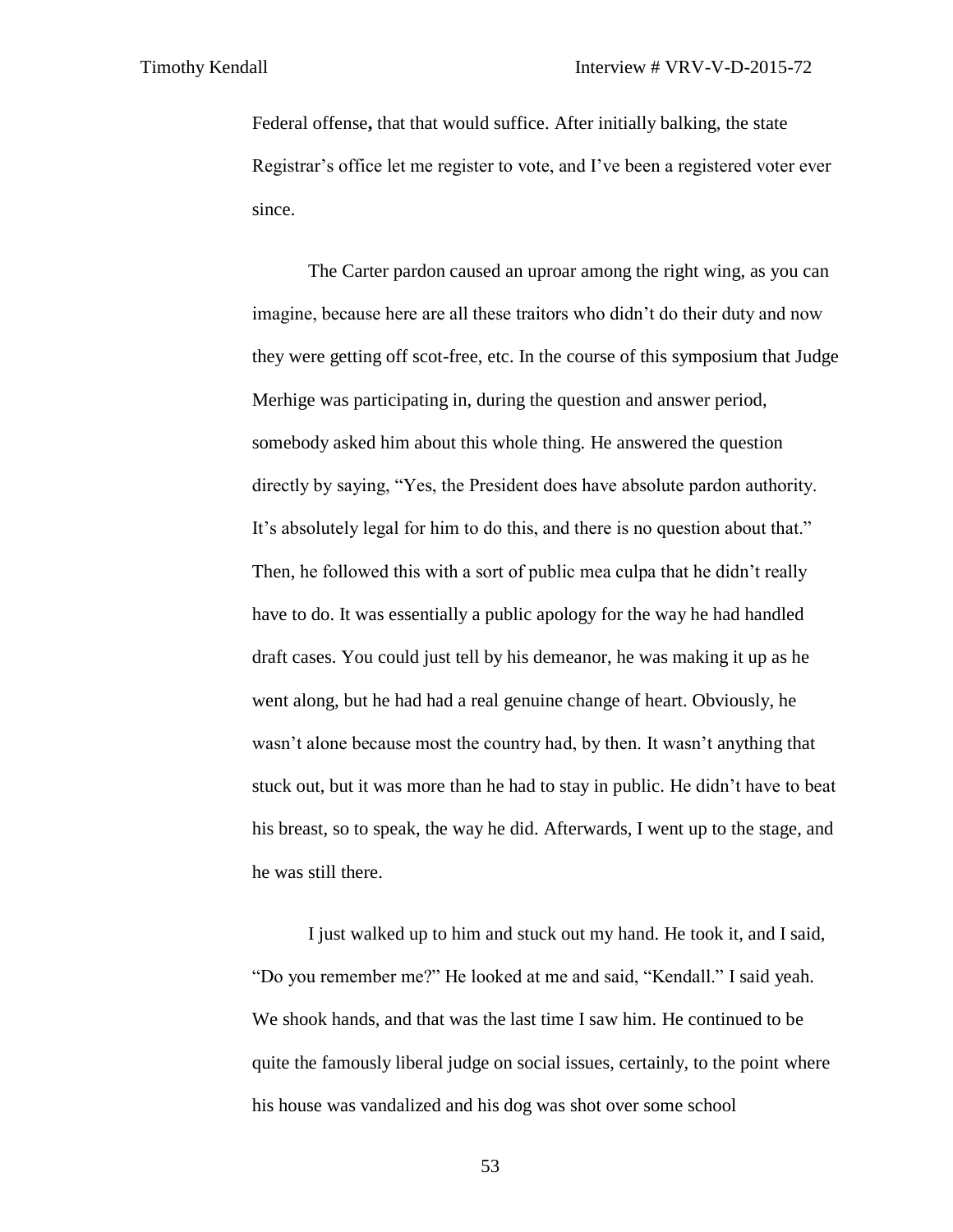desegregation case that he had had. It was grim. He was in many ways sticking his neck out too. That too was a memorable sort of thing I could have never predicted.

- Kranich: Two more questions. When you got out the war was still, the official end was…
- Kendall: Seventy-five I believe. Forty years ago today if I'm not mistaken.
- Kranich: Right, exactly forty years ago. Did you stop? What did you do in terms of...
- Kendall: Activism? Well, I didn't stop, but I was in the situation of course of having to make a living. I had not only a prison record, although that, to be fair about it, that has never really been an impediment to employment.
- Kranich: Even though it was a felony?
- Kendall: Even though it was a felony. There was the Presidential pardon, so every job application I ever filled out always asked 'have you ever been convicted of a felony?' I always said yes. "If yes, then give details." I gave details. The details always ended with 'Presidential pardon 1977'. So it was never really an issue. The only thing it was an issue for was my being allowed to serve on juries, which I have been called to three times. I've been dismissed from every case on that basis. One judge asked whether I had papers proving that I had the Presidential pardon. I said, "No, there were several million of us. I don't think they sent out individual papers. It was a blanket pardon." While I was required to go down to the courthouse and sign in, and wait, and all this, and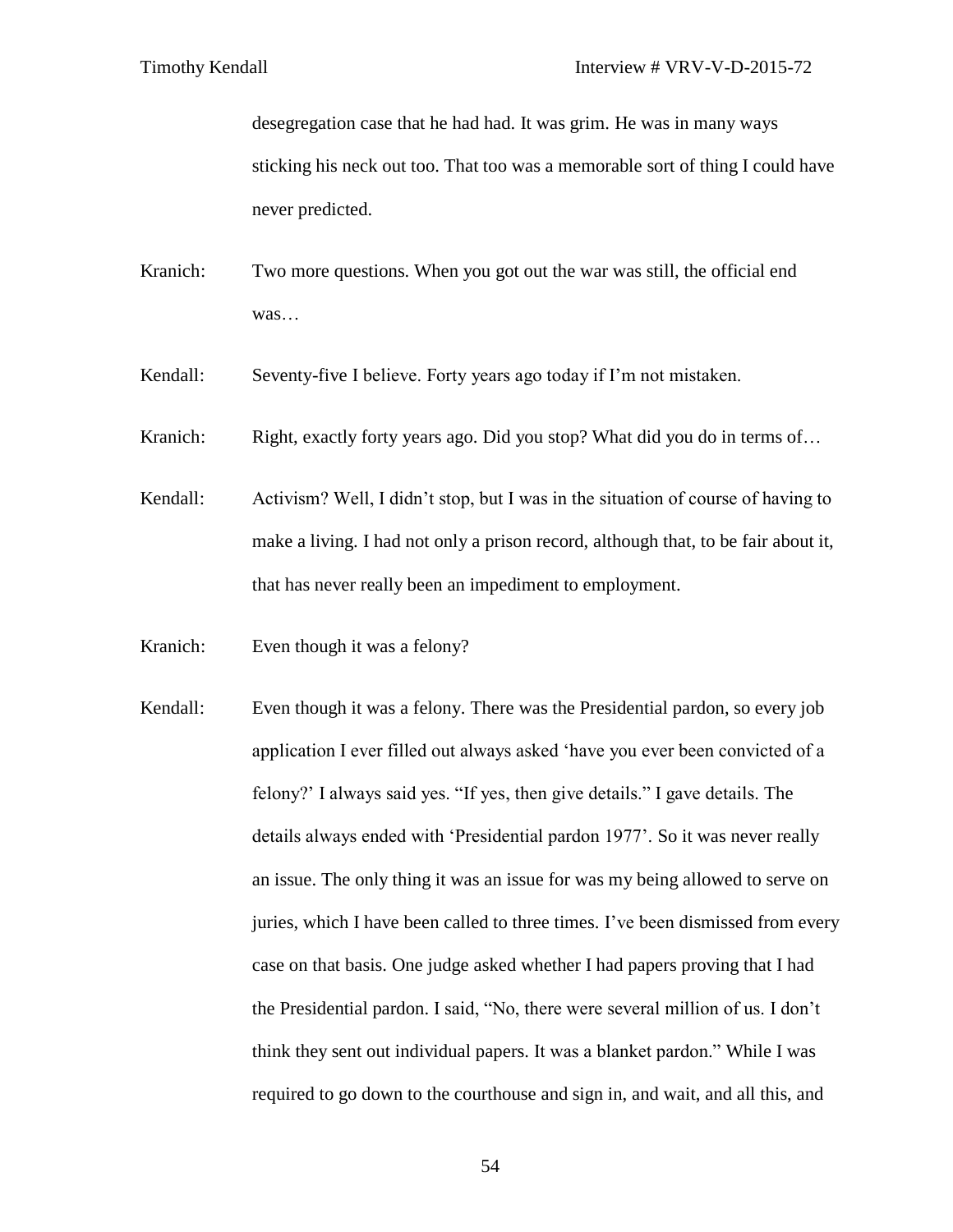get interviewed by the lawyers for every case, in the end in every case, each of the three times that I've been called, I ended up being dismissed. I've never sat on a jury, which I would be perfectly willing to do. That's the only effect that I know of that it's had.

In terms of activism, you know as I say, I did have the prison record, but even worse for the prospects of getting a job was I had a Liberal Arts BA which was approximately good for zero. I was over-qualified for everything that I wasn't under-qualified for. I had been told all the way through college that you'll do just fine with a liberal arts degree, just be willing to start at the bottom and work up, and you'll be fine. Well that just wasn't true. By the time I got around to, after the prison episode and all that, that I got around to actually applying for jobs, things had gotten to the point where a lot of people were demanding people that already had experience even for beginning jobs. I don't know how you get that if you can't get the first job, but I ended up getting really menial things, like I think I was a mail clerk for the Virginia Lung Association for example which, is the Christmas Seals people, that raise money for lung disease research. At one point I worked as the lowest level person you could imagine at the…just a temporary as a matter of fact, but it went on for a several years, at the Virginia Employment Commission, making absolutely rock-bottom wages with no benefits of any kind because I was a temp. In fact, they had a classification called 'permanent temporary', you like that? Theoretically, the world ought to collapse if you could even say that. What this basically meant was I was working a lot of hours for very little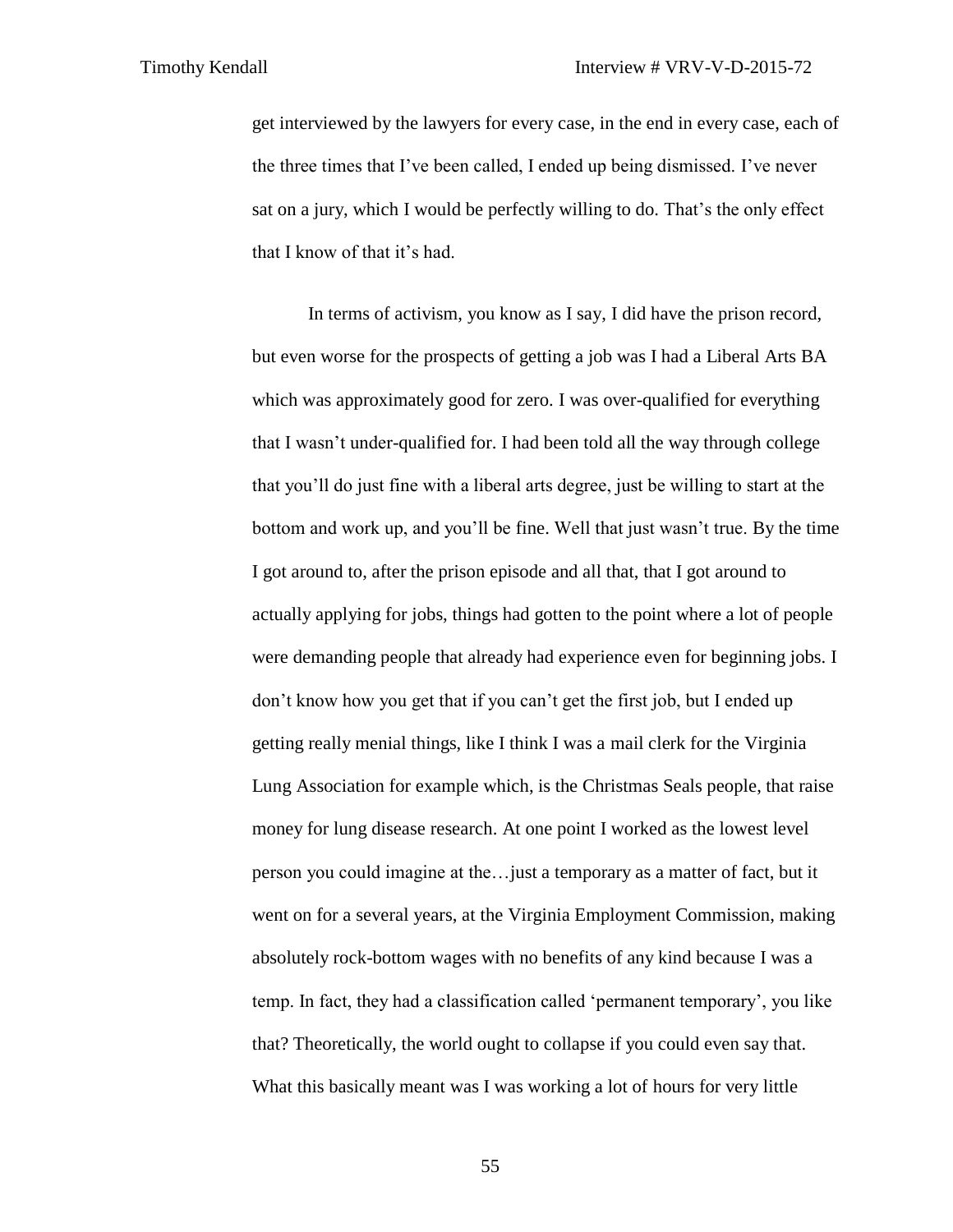money. I think at one point…the girlfriend that I referred to earlier, who we had taken back to Cleveland after my graduation of college, it was she who picked me up at Allenwood Prison the day I got out. We've been together ever since. We've now been married for forty-one years and have two adult daughters. At one point early in our married life, we were both working fulltime and between the two of us, both of us combined, we were making about \$10,000 a year to give you some idea. It was more then than it is now, but it was just barely enough to rent a one-bedroom apartment and still have enough to eat. We did it mostly because the jobs at least did have health insurance…actually, no, in that case they didn't. We were depending on a public, free clinic for healthcare. Later on, we took some jobs that were almost as bad except they did have minimal benefits.

In terms of activism, you know, you continue to talk to people. You continue to write letters. I certainly was doing that. I got invited to a panel discussion or several. In fact, there was one before Carter was elected. Gerald Ford had floated the idea of signing, not a pardon, but what he referred to as 'amnesty.' That was compared to the general amnesty that was signed after the end of the Civil War even against enemy combatants, the Confederacy. But the Ford proposal had all sorts of strings attached to it. Chief among them was you had to publicly repent your evil ways and say "Sorry, I was wrong". I went to one panel discussion that was called about this Ford proposal, and I said the only problem with that is that they weren't wrong. They were right. That got applause from some corners of the audience and rage from some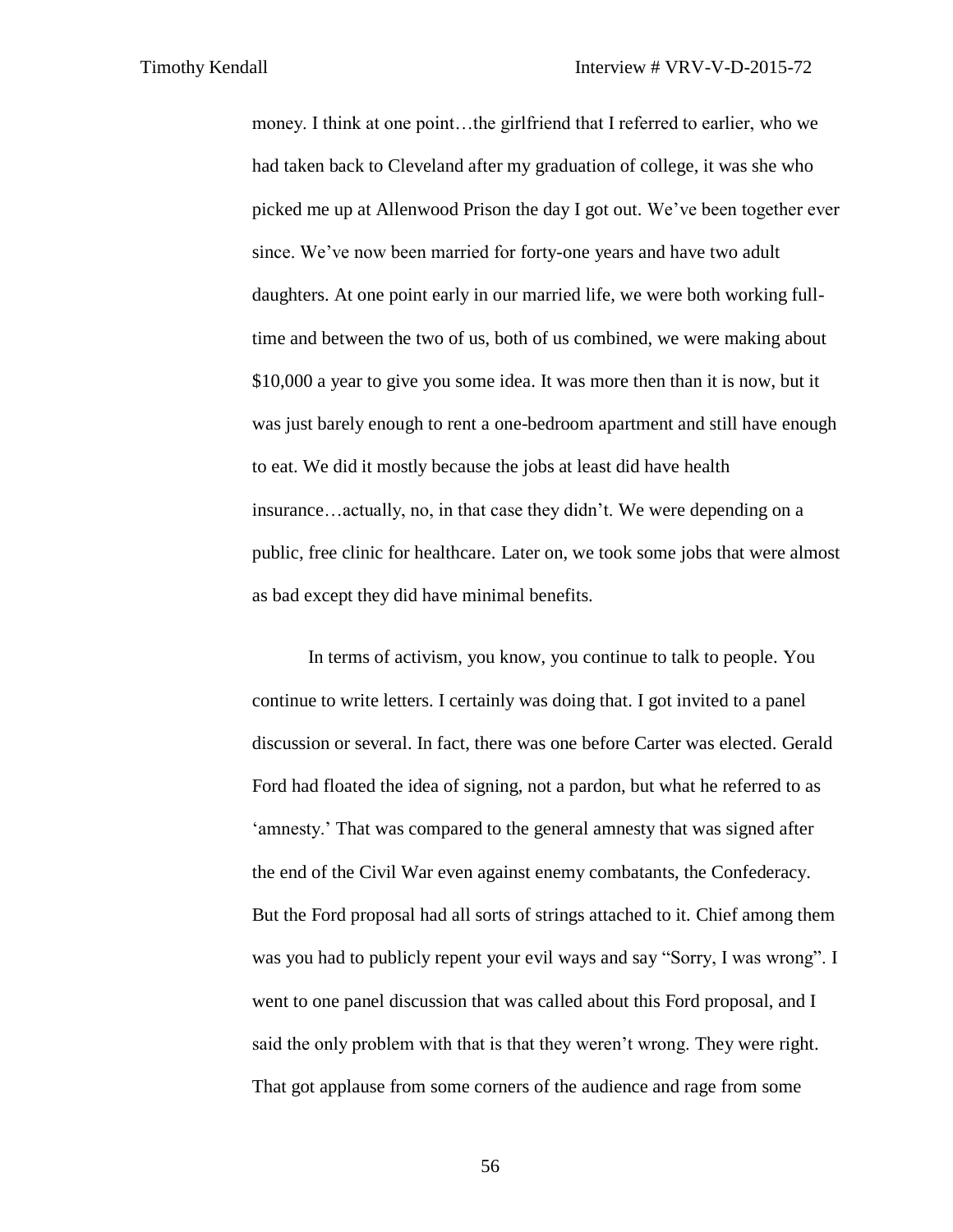other parts. So that sort of thing. I can remember when we went to Pittsburgh to go to graduate school. There was the serious danger that Mr. Carter was going to take us to war in Iran over not the hostage stuff but the threat of the Soviets moving to the Iranian oil fields. Carter said in, I believe it was, a State of the Union address that he basically warned the Soviet Union that if they made a move toward the Iranian oil fields that the United States would meet it with military force. Here we are. Here was this guy that had signed my pardon that I found it very difficult to go along with at that point. Luckily for everybody, the Soviets did not go for the Iranian oil. I was invited to address several rallies against a possible military presence in Iran. This would have been about 1978. Things like that.

- Kranich: In your own words, how would you describe your relationship to the war as a young man? (unintelligible)
- Kendall: Now I would certainly say that, as a retrospective matter, I would have to say that I came to it gradually. I certainly was not born into it. I was not raised in it. I wasn't really pushed very hard into it by any of my professors who were into it themselves. They basically persuaded me to look, and think, and raise questions and try to find answers. There was no pressure really from anybody to go this route, even people who had gone it themselves. They did persuade me to think about it, and that's the conclusion I came to. It was gradual. The draft issue then became separate. I could very well have been a legal CO as a pacifist and as one who could write a statement. I suppose I would describe it that way.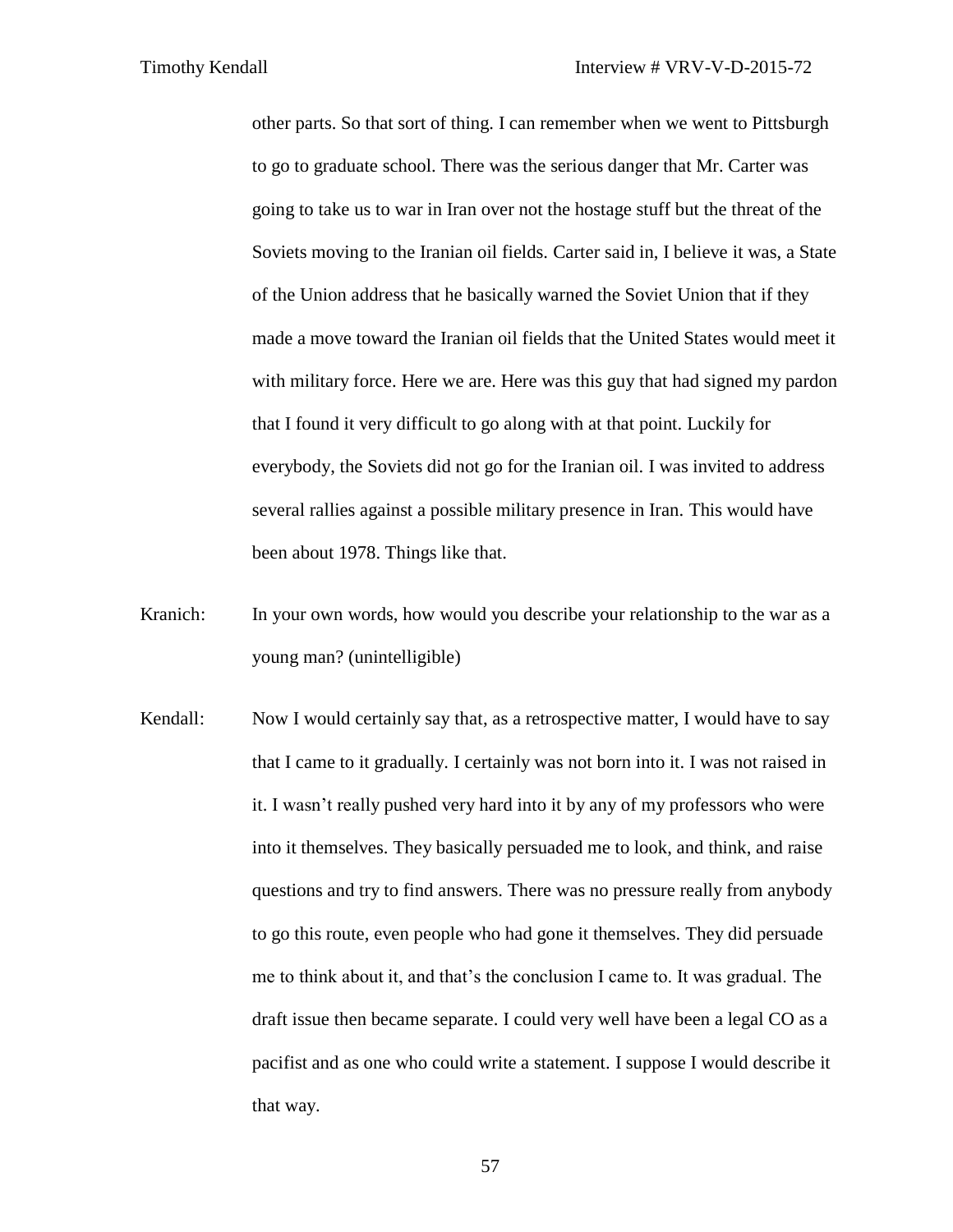Kranich: When you explored and being a pacifist is what you picked, are other people's choices as valid in your mind?

Kendall: They certainly are for them. I long since gave up judging people about that. I never really went in for judging people about that in the first place. I had cousins who died in the war. I did. Not people that I had grown up around and knew very well, but I knew about it. Over time, as I say, I used to think that only religious faith could possibly sustain something like pacifism because I hadn't yet figured out that, you know, it's really not necessarily the most impractical thing out there. We've been doing the opposite since the beginning of recorded history or earlier. We're not any better off, I think, for having fought our way out of everything and developed what I think is a really severe national obsession with guns and arms in general. I shudder to think where Iran and Afghanistan and Iraq could still end up. I don't think, certainly, the Islamic State, possibly not even Al-Qaeda, would have come about without the impetus of Iraq. I don't know that for sure, but they certainly seem to have gotten a huge push from that. The bizarre part is that Saddam, as horrible as he was, and he was, I don't want to make light of him...I'm a long time member of, Amnesty, and I can remember the Amnesty people back in the days of the Iran-Iraq war, when the Reagan people were sending arms to Iraq because they were fighting Iran…Everybody knew that you had to fight Iran or something like that. The Amnesty people saying don't do this. He's not your friend just because he's the enemy of your enemy, and he's going to turn that stuff against you. Lo and behold, a few years later